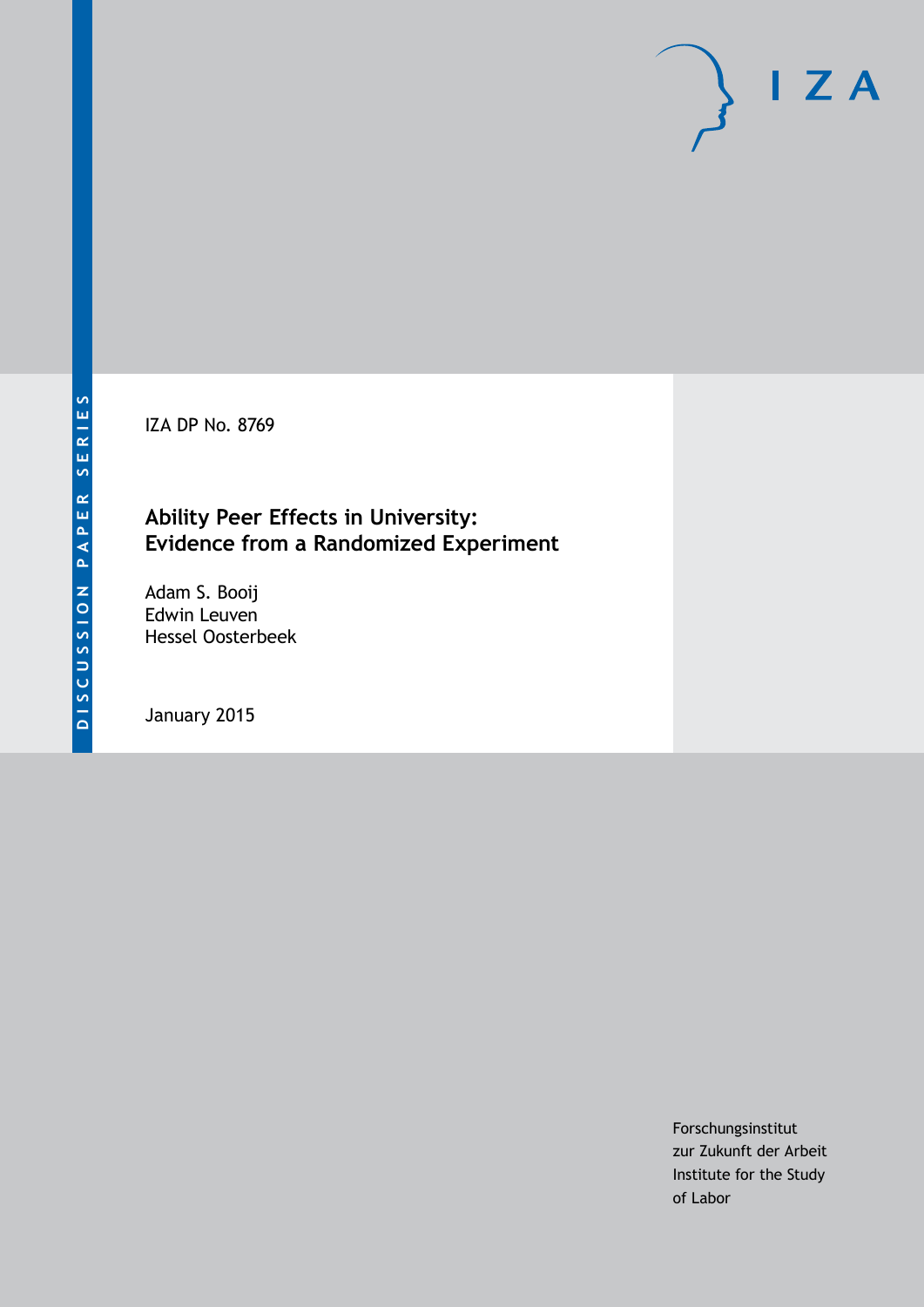# **Ability Peer Effects in University: Evidence from a Randomized Experiment**

# **Adam S. Booij**

*University of Amsterdam, TIER and Tinbergen Institute*

# **Edwin Leuven**

*University of Oslo, CEPR and IZA*

# **Hessel Oosterbeek**

*University of Amsterdam, TIER, Tinbergen Institute, CESifo and FLACSO*

Discussion Paper No. 8769 January 2015

IZA

P.O. Box 7240 53072 Bonn Germany

Phone: +49-228-3894-0 Fax: +49-228-3894-180 E-mail: [iza@iza.org](mailto:iza@iza.org)

Any opinions expressed here are those of the author(s) and not those of IZA. Research published in this series may include views on policy, but the institute itself takes no institutional policy positions. The IZA research network is committed to the IZA Guiding Principles of Research Integrity.

The Institute for the Study of Labor (IZA) in Bonn is a local and virtual international research center and a place of communication between science, politics and business. IZA is an independent nonprofit organization supported by Deutsche Post Foundation. The center is associated with the University of Bonn and offers a stimulating research environment through its international network, workshops and conferences, data service, project support, research visits and doctoral program. IZA engages in (i) original and internationally competitive research in all fields of labor economics, (ii) development of policy concepts, and (iii) dissemination of research results and concepts to the interested public.

<span id="page-1-0"></span>IZA Discussion Papers often represent preliminary work and are circulated to encourage discussion. Citation of such a paper should account for its provisional character. A revised version may be available directly from the author.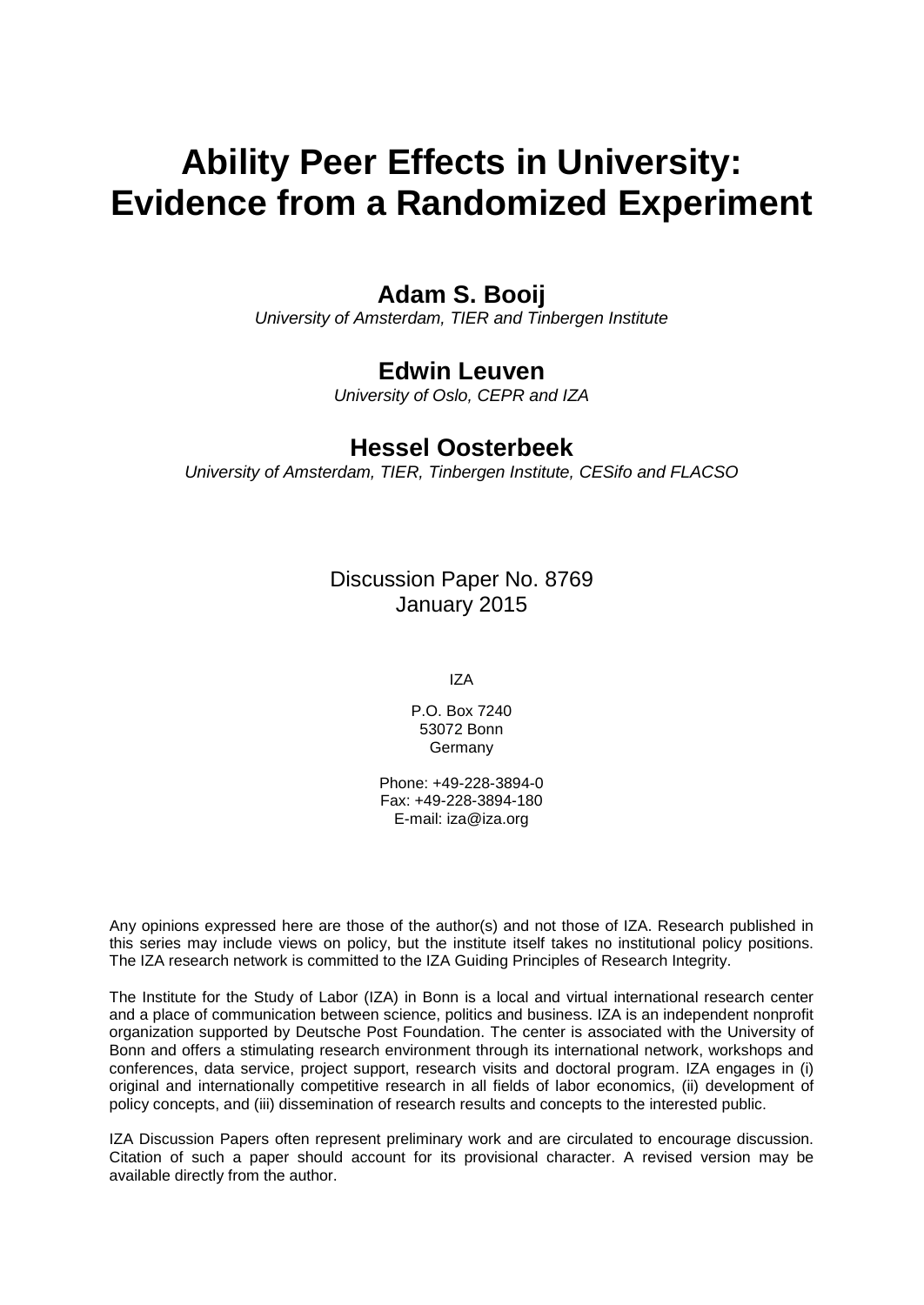IZA Discussion Paper No. 8769 January 2015

# **ABSTRACT**

# **Ability Peer Effects in University: Evidence from a Randomized Experiment[\\*](#page-1-0)**

This paper estimates peer effects originating from the ability composition of tutorial groups for undergraduate students in economics. We manipulated the composition of groups to achieve a wide range of support, and assigned students – conditional on their ability – randomly. The data support a specification in which the group composition is captured by the mean and standard deviation of prior ability and their squares and interactions. Estimates from this specification imply that students of low and medium ability gain on average 0.2 SD units of achievement from switching from ability mixing to three-way tracking. Their dropout rate is reduced by 15 percentage points (relative to a mean of 0.6). High-ability students are unaffected. Analysis of survey data indicates that in tracked groups, low-ability students have more positive interactions with other students, and are more involved. We find no evidence that teachers adjust their teaching to the composition of groups.

JEL Classification: I22, I28

Keywords: peer effects, tracking, post-secondary education, field experiment

Corresponding author:

Edwin Leuven Department of Economics University of Oslo P.O. Box 1095 Blindern 0317 Oslo **Norway** E-mail: [edwin.leuven@econ.uio.no](mailto:edwin.leuven@econ.uio.no)

We gratefully acknowledge valuable comments from Dennis Epple, Erik Plug, and from seminar participants in various places.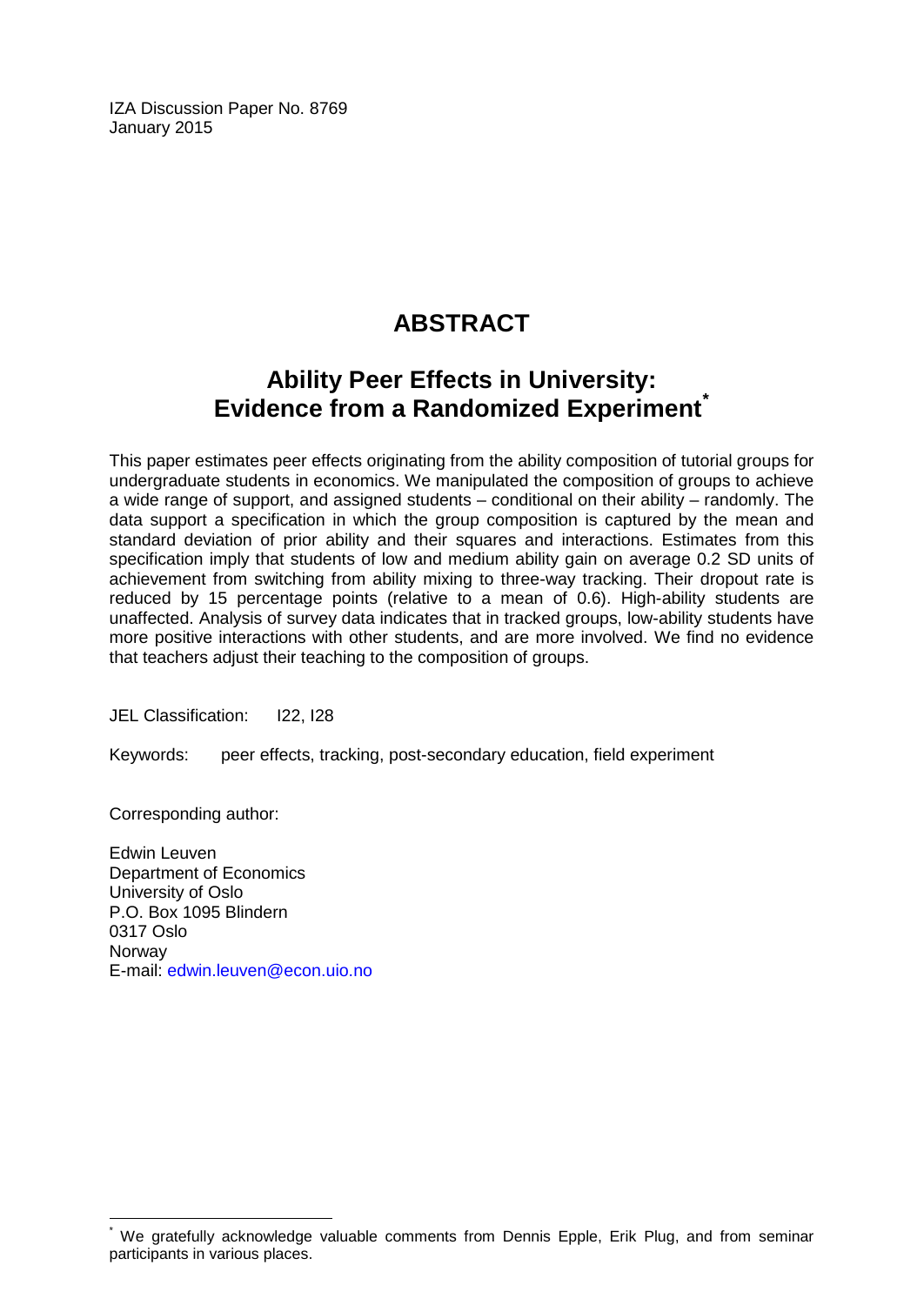## 1 Introduction

Can we improve student outcomes through ability grouping? The current paper aims to make progress on this question by analyzing data from a randomized evaluation in which the ability composition of tutorial groups for first-year students in economics was manipulated, and students were – conditional on their ability – randomly assigned to these groups. The manipulation of the composition of groups ensures that we can compare different ability groupings even in the presence of endogenous social interactions.

A large body of work has documented contextual peer effects in education (see Sacerdote (2014) for a recent review). Identification of peer effects is challenging because reflection and selection typically lead to serious omitted variable bias (Manski, 1993). The main focus of recent studies has therefore been on recovering estimates of contextual peer spillovers based on variation in peer characteristics that is arguably random. There are two broad approaches. The first exploits naturally occurring variation in peer group composition (f.e. Hoxby 2000; Carrell et al. 2009; Ammermueller and Pischke 2009; De Giorgi et al. 2012; Feld and Zölitz 2014) and a second, smaller, and more recent literature uses randomized experiments (Duflo et al., 2011; Carrell et al., 2013). While results are highly context dependent, the literature generally finds that peer effects are nonlinear and heterogeneous.<sup>1</sup>

Studies that are based on naturally occurring variation are likely to encounter support problems when translating their estimates into policy recommendations. A compelling illustration of this is provided by Carrell et al. (2013), who investigate how academic performance of freshmen at the US Air Force Academy depends on the ability composition of their peer group. They first estimate peer effects on data with naturally occurring (but non-manipulated) random variation in peer composition. The results suggest that students from the lowest one third of the prior ability distribution would gain from being grouped together with students from the highest one third of the ability distribution. They then conduct a randomized experiment to test this, and find that low-ability students are in fact harmed by the policy that was expected to benefit them.<sup>2</sup>

<sup>&</sup>lt;sup>1</sup>Studies that document nonlinear and/or heterogenous peer effects include Hoxby (2000), Brodaty and Gurgand (2009), Lavy et al. (2012a), Lavy et al. (2012b), Burke and Sass (2013) and Black et al. (2013).

<sup>&</sup>lt;sup>2</sup>Moreover, Angrist (2014) points out that peer effect studies based on naturally occurring variation may suffer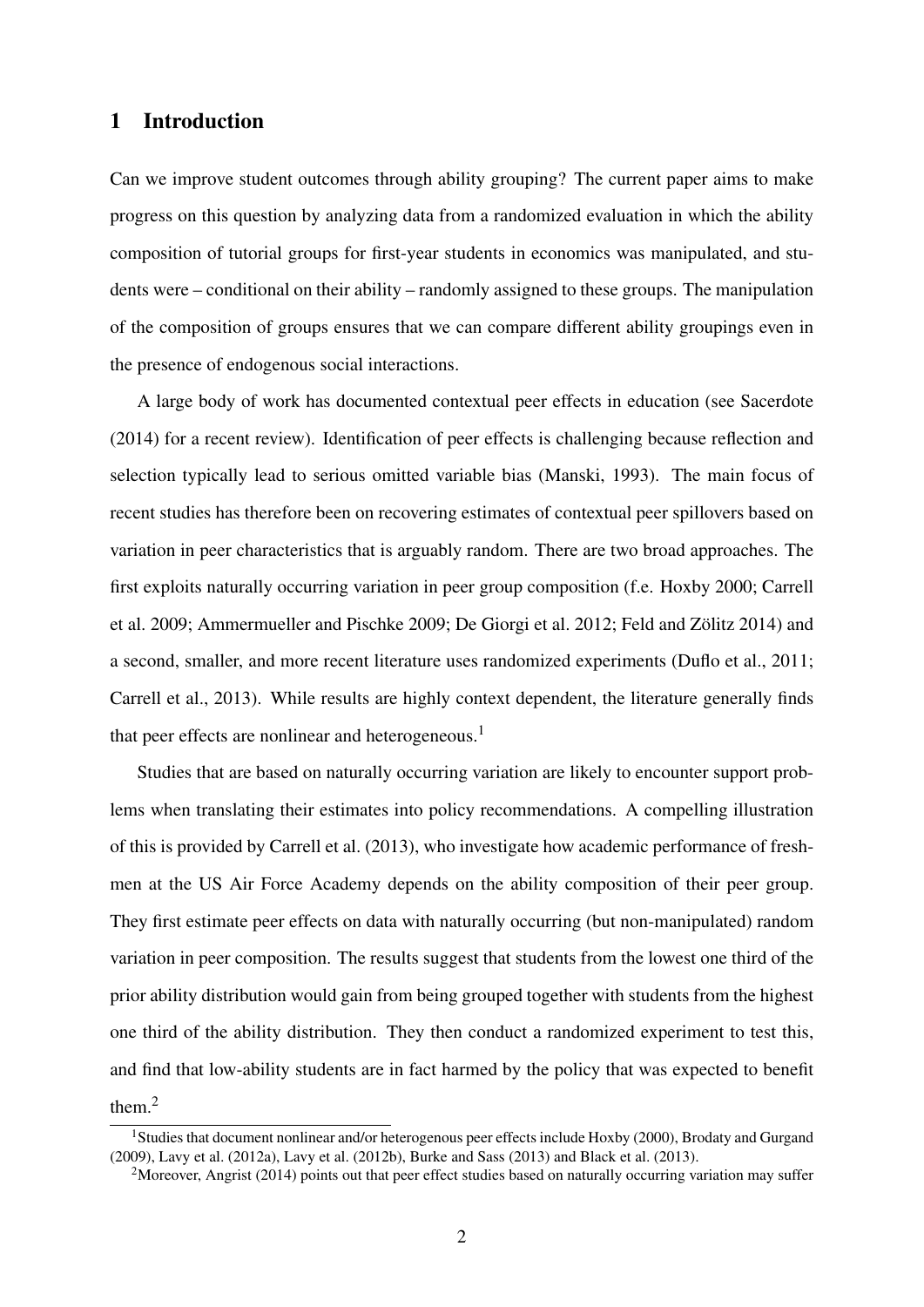The studies that are based on randomized experiments do not encounter support problems when assessing the effect of the particular ability peer configuration they are interested in, but these studies are silent about the effects of alternative peer groupings. More specifically, Carrell et al. (2013) obtain credible estimates of the effects of grouping low-ability and high-ability students together relative to ability mixing, but they have no observations to estimate the effects of, for example, two-way tracking. Likewise, Duflo et al. (2011) present credible estimates of the effects of two-way tracking, but do not know what would happen when Carrell et al.'s low-high grouping would be introduced in their setting.

The context of our experiment is the first-year undergraduate program in economics and business at the University of Amsterdam. The around 600 students that enter each year are assigned to tutorial groups of around 40 students. The composition of these groups is fixed for the entire first year, and more than 60 percent of all teaching hours take place in these groups. We performed the randomization in the academic years 2009/10, 2010/11, and 2011/12, when we were granted permission to randomly assign incoming students to tutorial groups.

The assignment procedure was designed to achieve large and exogenous variation in the prior ability of students across tutorial groups, where ability was defined by students' grade point average on the nationwide final exams of secondary education (GPA). Figure 1 shows that our procedure substantially increased the variation in peer group composition relative to the variation that would occur naturally.<sup>3</sup> With random assignment but without manipulation of group composition, mean standardized ability would for 95% of the groups range from [-0.3, 0.3]. In contrast, with our manipulation the actual range is [-1, 1.6]. Similarly, the heterogeneity of the groups, as measured by the standard deviation of standardized ability in a group, increased from [0.8, 1.2] to [0.3, 1.5].

The large support allows us to estimate flexible reduced form models of the relation between student outcomes and the ability composition of tutorial groups. We find evidence that peer effects are nonlinear and heterogenous. Our estimates show that students benefit from being assigned to groups with more able peers, and also do better in more homogenous groups. These effects are larger for students with lower GPA.

from weak instrument type bias.

<sup>3</sup>Subsection 2.2 provides details about the assignment procedure.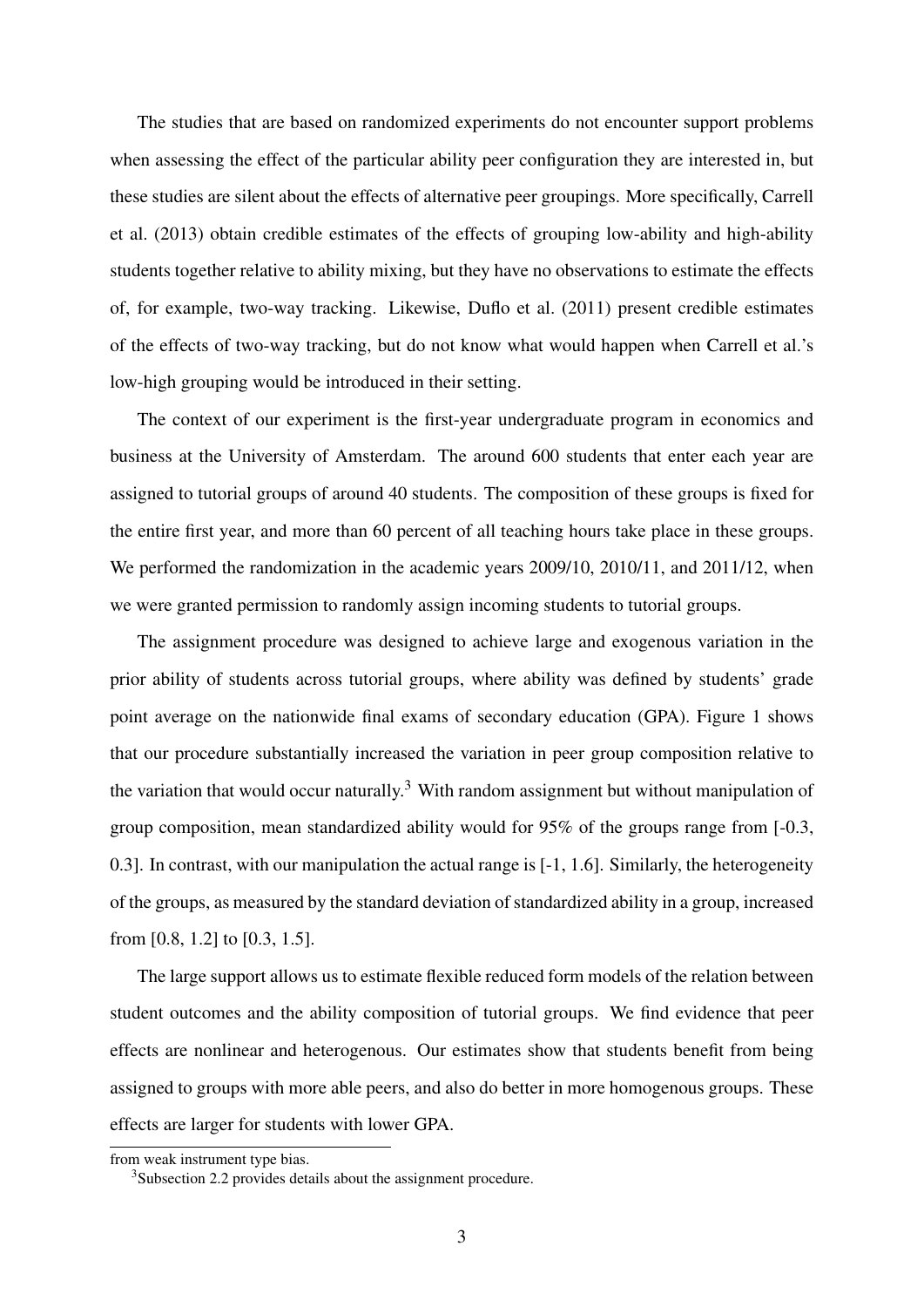

*Note:* Each dot in the graph represents one tutorial group. The dashed (solid) circle represents the area where 99% (95%) of the tutorial groups would be located when the composition of the groups would not be manipulated and when students would be randomly assigned to groups.

Figure 1. Variation in mean and standard deviation of peers' ability

We use our estimates to contrast the predicted students outcomes for different peer group configurations. The results indicate that low-GPA and middle-GPA students would gain on average 0.19 percent of a standard deviation of realized credits from moving from mixing to three-way tracking. Dropout rates go down by around 15 percentage points (relative to a mean of 0.60). High-GPA students are unaffected by the GPA composition of their tutorial group. When we use our results to predict student achievement under Carrell et al's configuration where low-GPA and high-GPA students are grouped together, we find that the achievement of low-GPA students goes down by (an insignificant) 3 percent of a standard deviation and the achievement of middle-GPA students is boosted by 18 percent of a standard deviation. High-GPA students are again unaffected. These findings are qualitatively similar to the results that Carrell et al. obtain in their experiment.

We attribute the effect of the ability composition of tutorial groups to peer effects. A possible confounding factor for this interpretation is that due to the higher dropout rate among low-ability students, the average size of tutorial groups during the year is also affected by the ability composition. Our results may therefore be driven by an effect of average group size on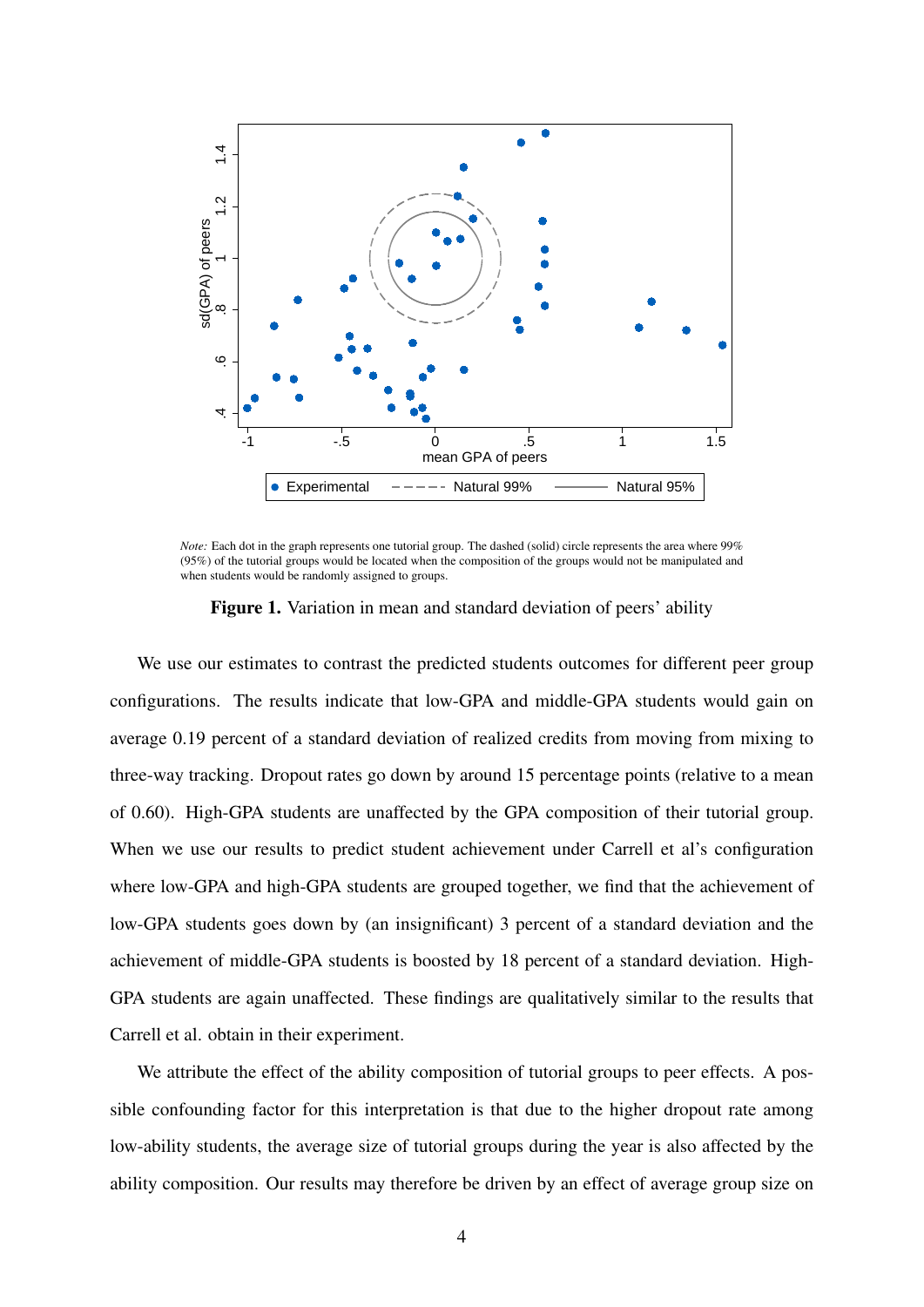achievement. We assess this explanation by using variation in group size caused by students who were assigned to groups but never showed up. The results show that group size is not an important factor.

We collected survey data to inform us about the mechanisms underlying the achievement effects. Low-GPA students in tracked groups have more positive interaction with other students and are more involved with their studies than low-GPA students in mixed groups. The survey responses give no support for teachers as a mediating factor; their teaching is not adjusted to the ability composition of tutorial groups.

This paper proceeds as follows. The next section describes the context, the experimental design, and the data. Section 3 briefly introduces the empirical specifications that we estimate. Section 4 presents and discusses the empirical findings. Section 5 assesses different potential mechanisms explaining our findings. Section 6 summarizes and concludes.

### 2 Context, design and data

### *2.1 Context*

The experiment was conducted in the academic years starting in September of 2009, 2010, and 2011, among first-year students in the three-year bachelor program in economics and business at the University of Amsterdam.<sup>4</sup> In the first year all students in economics and business follow exactly the same program. Students can thus not substitute easy for difficult courses.

Teaching during the first year takes place in two forms: i) central lectures where all first-year students are grouped together, and ii) tutorial meetings where students are grouped into classes of about 40 students. In these tutorial groups, students typically receive in-depth explanations of the material, ask questions, and practice and discuss exercises and assignments. The teachers of tutorial groups are faculty members and PhD students. A teacher typically teaches three or four tutorial groups in the same subject. Students are assigned to a specific tutorial group before the start of the year and are supposed to stay in the same group for the entire first year. There were 14 tutorial groups in 2009, 17 in 2010, and again 17 in 2011.<sup>5</sup>

<sup>4</sup>Students meeting the admission requirements are automatically accepted for the study without further selection. The main requirement is that students graduated from the academic track in Dutch secondary education.

<sup>&</sup>lt;sup>5</sup>In 2009 we drop two groups with late registrations, and both in 2010 and 2011 we drop a group of students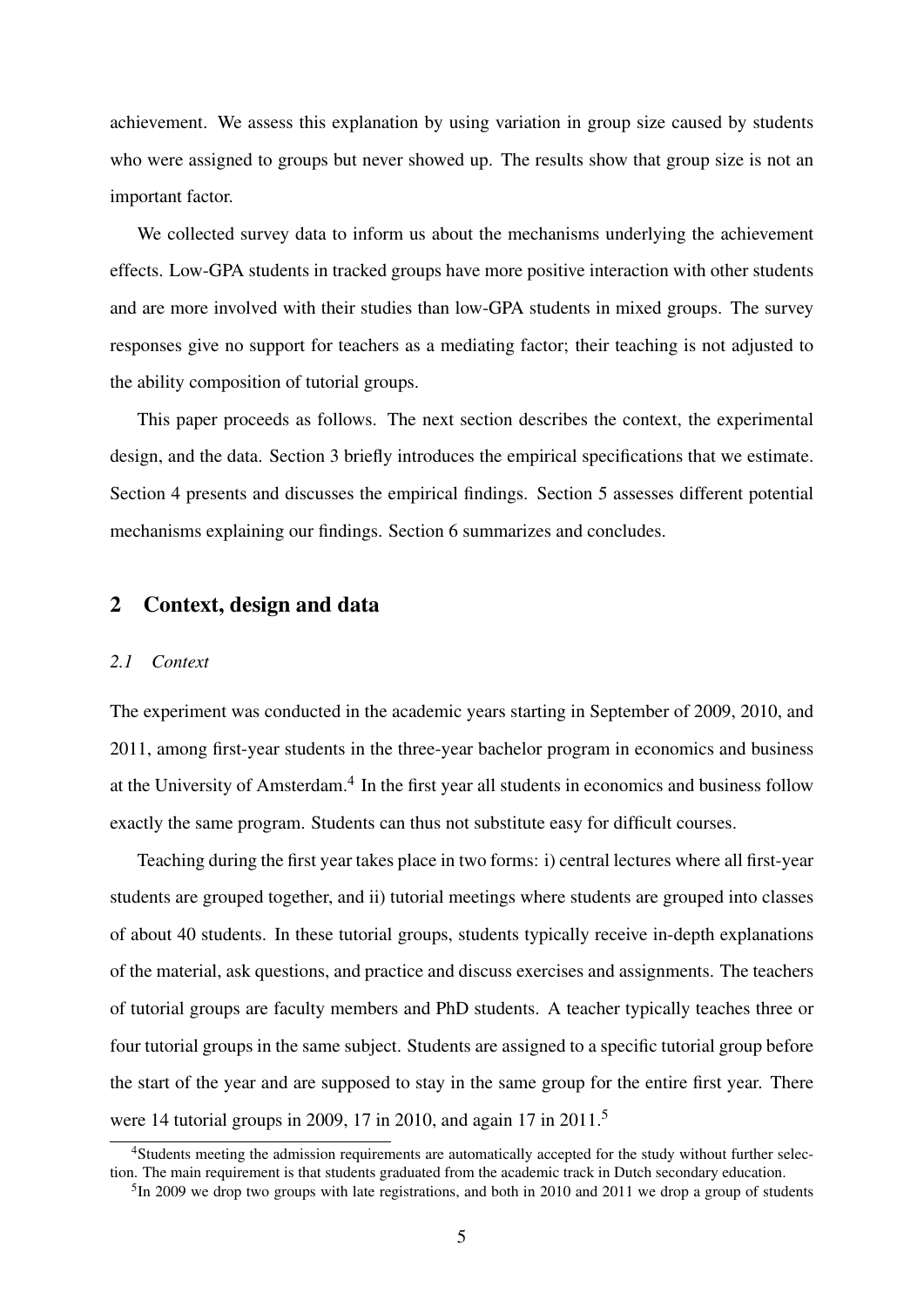Table A1 in the appendix lists the first-year courses together with their scheduling in the year and their study load in terms of total teaching hours, tutorial group hours, and credit points. This shows that just over 60 percent of total teaching hours take place in tutorial meetings. We do not claim that the tutorial group is the only peer group, or the most relevant one. Students can – and will – also interact with students from other tutorial groups, or even from other studies. Or, in the opposite direction, students can form informal subgroups within their tutorial group of students with whom they interact more frequently.<sup>6</sup> The level of tutorial groups is, however, the level at which the university assigns a cohort of incoming students to smaller units, and is therefore the level for which information about the pattern of peer effects can be utilized to raise achievement.

Whether students pass a course and the grade they get, is solely determined by the exams that take place at the mid- and/or end-term of the course. The exam of a course is identical for all students and takes place in large rooms fitting all first-year students. The answer sheets of all students are collected in a large pile and not split by tutorial groups. Grading is uniform with many exams consisting of multiple choice questions. The course coordinators are responsible for the grading of exams. It is thus not the case that the grades of students in a tutorial group with many low-GPA peers are inflated to secure a minimum pass rate or average grade within the tutorial group.

Teachers of tutorial groups are not directly rewarded for the performance of the students in their group(s). At the end of the course, teachers are evaluated by their students through a standardized evaluation form. There is no evidence that teachers with more favorable evaluations also realize higher passing rates. The impression is that the evaluations merely reward popular teachers. This is probably best realized by tailoring the instruction to the median student in the group. For tenure and promotion decisions of personnel, student evaluations are taken into account, but the key determinant is research output.

that want to pursue the fiscal economics track in the second year. The students in these groups were not randomly assigned and are therefore not part of the experiment.

<sup>6</sup>Defining the relevant peer group is not obvious. Some studies explore this issue by defining peer groups at different levels. Sacerdote (2001), for example, examines peer effects of roommates as well as of dorm mates. See also Glaeser et al. (2003).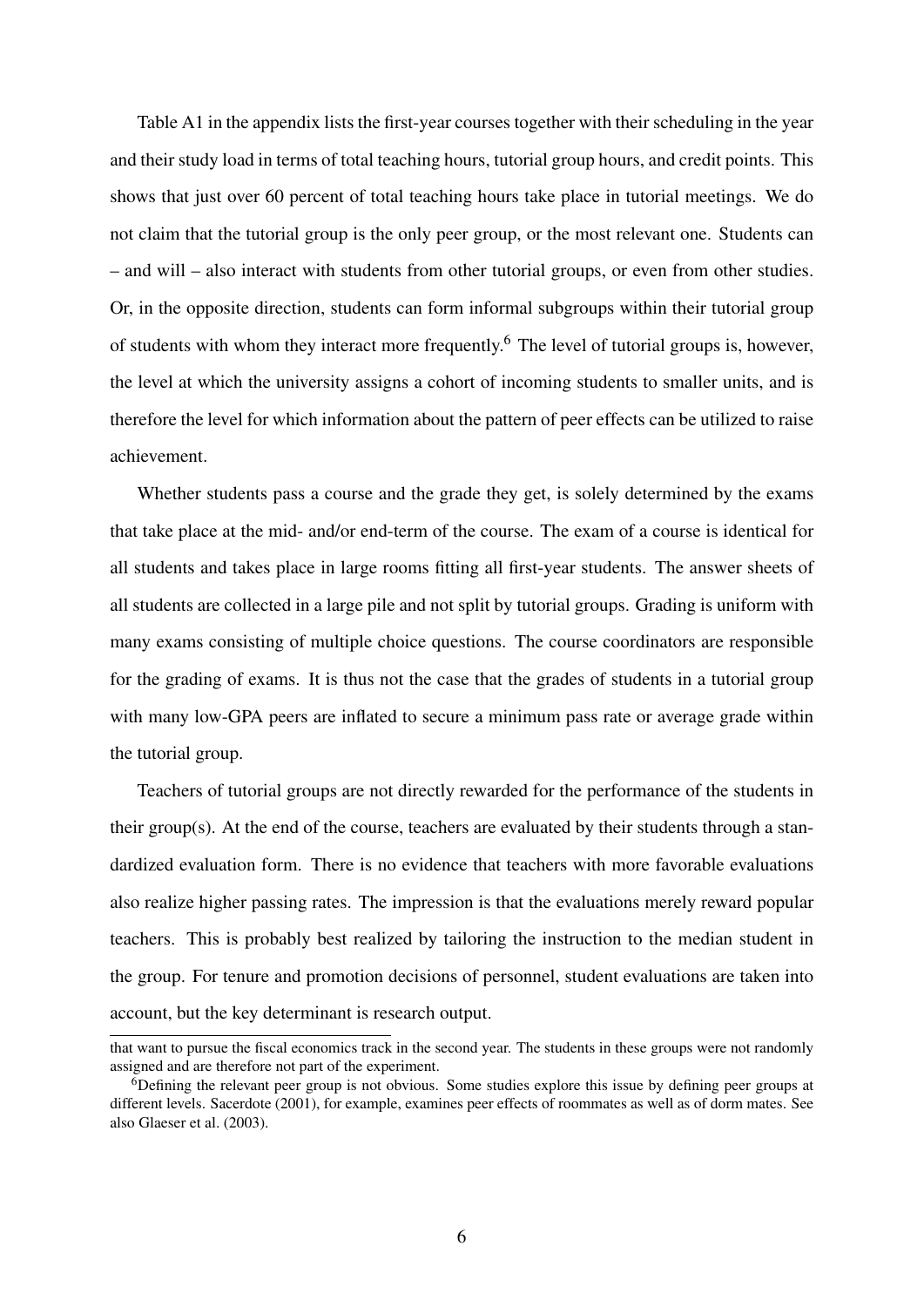#### *2.2 Design*

*Assignment.* To acquire information about the nature of ability peer effects in tutorial groups, we manipulated the ability composition of first-year tutorial groups, and randomly assigned students to these groups (conditional in their ability). As measure of a students' prior ability we use their GPA on the final exams in secondary school. This GPA is the average grade over seven (or eight) subjects for which the students write nationwide central exams and which are graded on a scale from 1 to 10, where 6 means a pass. In accordance with the standard procedures of the department of economics and business of the University of Amsterdam, we were required to assign students to tutorial groups before the start of the academic year. At that stage, the university (and therefore we) did not have access to students' exact GPA, but only a coarse measure of it. This coarse measure reports whether a student's GPA is below 6.5, between 6.5 and 7, or 7 or higher. Table 1 shows the distribution of students across these three GPA categories, by cohort and by the type of math – regular or advanced – the student attended in secondary school.

Table 1. Prior GPA distribution of incoming students by cohort and type of math (regular or advanced)

|                                     |               |      |      |      | Cohort |      |      |
|-------------------------------------|---------------|------|------|------|--------|------|------|
|                                     |               |      | 2009 |      | 2010   | 2011 |      |
| GPA interval                        | <b>GPAcat</b> | Reg. | Adv. | Reg. | Adv.   | Reg. | Adv. |
| $GPA < 6\frac{1}{2}$                | $\theta$      | 0.27 | 0.33 | 0.30 | 0.33   | 0.35 | 0.34 |
| $6\frac{1}{2} \leq G\tilde{PA} < 7$ |               | 0.36 | 0.39 | 0.45 | 0.37   | 0.43 | 0.39 |
| $GPA \geq 7$                        | 2             | 0.36 | 0.28 | 0.25 | 0.30   | 0.22 | 0.26 |
|                                     |               | 1.00 | 1.00 | 1.00 | 1.00   | 1.00 | 1.00 |

*Note:* The table reports the composition of incoming students in terms of their GPA on the final exams in secondary school, by cohort (2009, 2010 and 2011) and type of mathematics (regular and advanced). At the moment of assignment to tutorial groups, GPA is only known in three categories: less than 6.5, between 6.5 and 7, and 7 or higher.

We refer to the different categories, which contain roughly 32% (GPA below 6.5), 40% (GPA at least 6.5 but below 7), and 28% (GPA at least 7) of the students, as *GPAcat* 0, 1, and 2. Using this division we manipulated the shares of each GPA-category in each tutorial group, by setting different assignment probabilities for each tutorial group conditional on GPAcategory. We aimed at creating large variation in the ability composition of tutorial groups by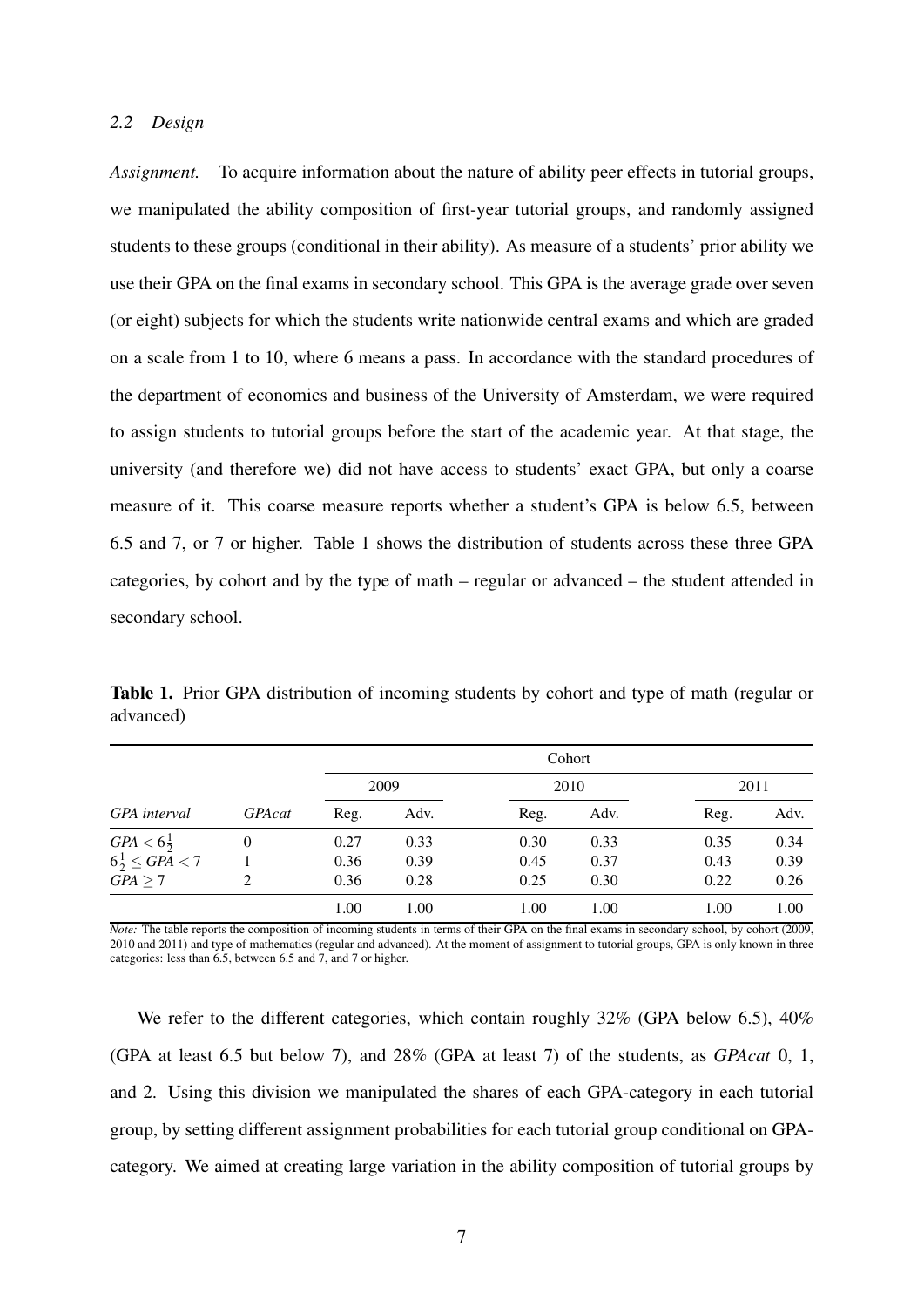

*Note:* Each dot in the triangle represents one tutorial group. The location of a dot in the triangle corresponds to the composition of the tutorial group in terms of the shares of students from categories 0, 1 and 2. Dots in the three corners resemble tutorial groups that consist of students from one category only. Dots on the line segments resemble tutorial groups that consist of two categories of students, and dots in the triangle resemble tutorial groups that consist of three categories of students. The cross near the center of the triangle corresponds to the composition of all incoming students.

Figure 2. Targeted tutorial group composition

covering the complete triangle in Figure 2. Each dot in the triangle resembles a tutorial group as a combination of different *GPAcat* shares. The fraction of each category in a group positions it on the triangle. Points on the vertices of the triangles correspond to groups that consist of only one category, such as *GPAcat*1 in case of the top one. Points on the edges combine the categories of the corresponding vertices. A point on the left edge for example combines only students from *GPAcat* 1 and *GPAcat* 0. Interior points combine all three categories.

For the 2010 and 2011 cohorts, the conditional random assignment was conducted just before the start of the academic year in September. For these cohorts we could use the prior distribution of students over GPA-categories from Table 1 to set the assignment probabilities for the GPA-categories to different tutorial groups such that the groups are of equal size. For the 2009 cohort, we were required to assign students to tutorial groups *at the moment of application*, which could be anytime between June to September. Because there is a correlation between the date of application and the GPA of new candidates, the higher ability groups were filled more quickly in this procedure, and therefore closed sooner. As this may generate a corre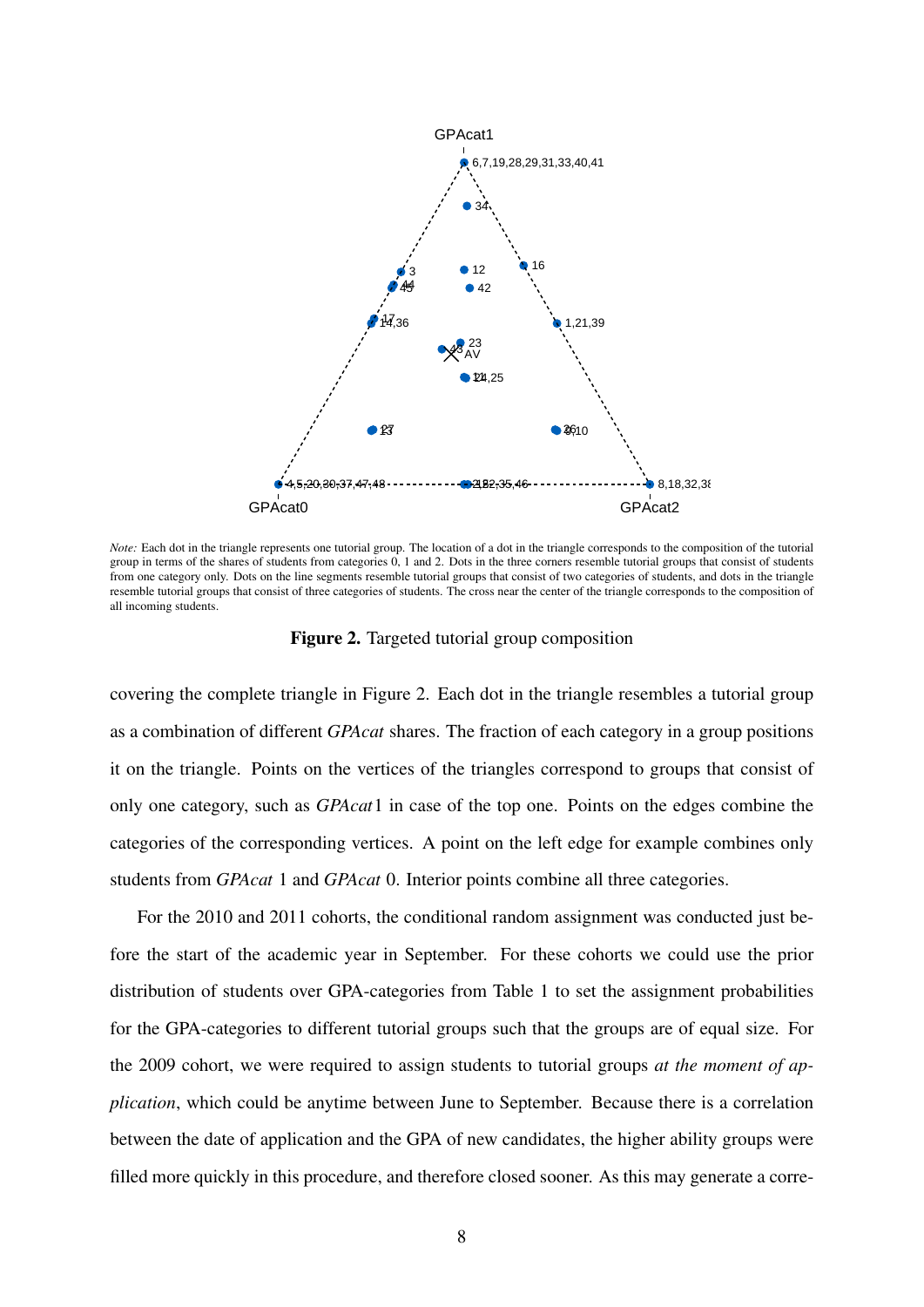lation between moment of registration - which might reflect motivation - and peer ability in the assigned group for this cohort, we include a measure of the application order as control variable in all our regressions.<sup>7</sup> Also, as students with advanced math were traditionally grouped together, we treat tutorial groups with these students separately by including a full set of interaction terms in the regressions. The complete list of assignment probabilities is given in Table A2 in the appendix.

The assignment of teachers to tutorial groups is done for each course by the coordinator of the course. Our design would be contaminated if these coordinators base the assignment of teachers to tutorial groups on the GPA composition of groups. Since only a few people in the faculty were informed about the experiment, we are confident that this did not happen. Unfortunately, we only have data from a limited number of courses to corroborate that. The reason is that the allocation of teachers to groups is not centrally registered and that most course coordinators keep a poor record of the teacher allocation. For our experimental cohorts we managed to obtain the complete allocations for the Math I, Academic skills I, and the Micro course (cf. Table A1 in the appendix). For the Organization course we only obtained the 2011 allocation, the other years were lost in the records of a teacher who left. Regressions of measures of the GPA composition of tutorial groups on the seniority (PhD, Assistant-, or Full-Professor) and gender of the teacher does not show any significant relationships ( $N = 3*48 + 17 = 161$ , p-value=0.45). We have therefore no reason to believe that teacher assignment to tutorial groups is related to the GPA composition of the groups.

*No-shows and experimental variation.* The aim of the assignment procedure is to create large variation in the ability composition of peers across tutorial groups. After students were assigned to groups and the academic year started, we obtained their exact GPA from the student registry. At that stage we were also informed about the students who were assigned to tutorial groups but never showed up (no-shows). Since the decision of these students to not show up cannot have been affected by the composition of the group to which they were assigned, we eliminate these students from our data. For the empirical analyses we construct measures of the ability

<sup>&</sup>lt;sup>7</sup>Another reason why some groups filled more rapidly, is that we could not use the true 2009 prior distribution for setting the probabilities, but used the distribution of 2008 as a proxy, as the true distribution was known only when all new entrants had registered.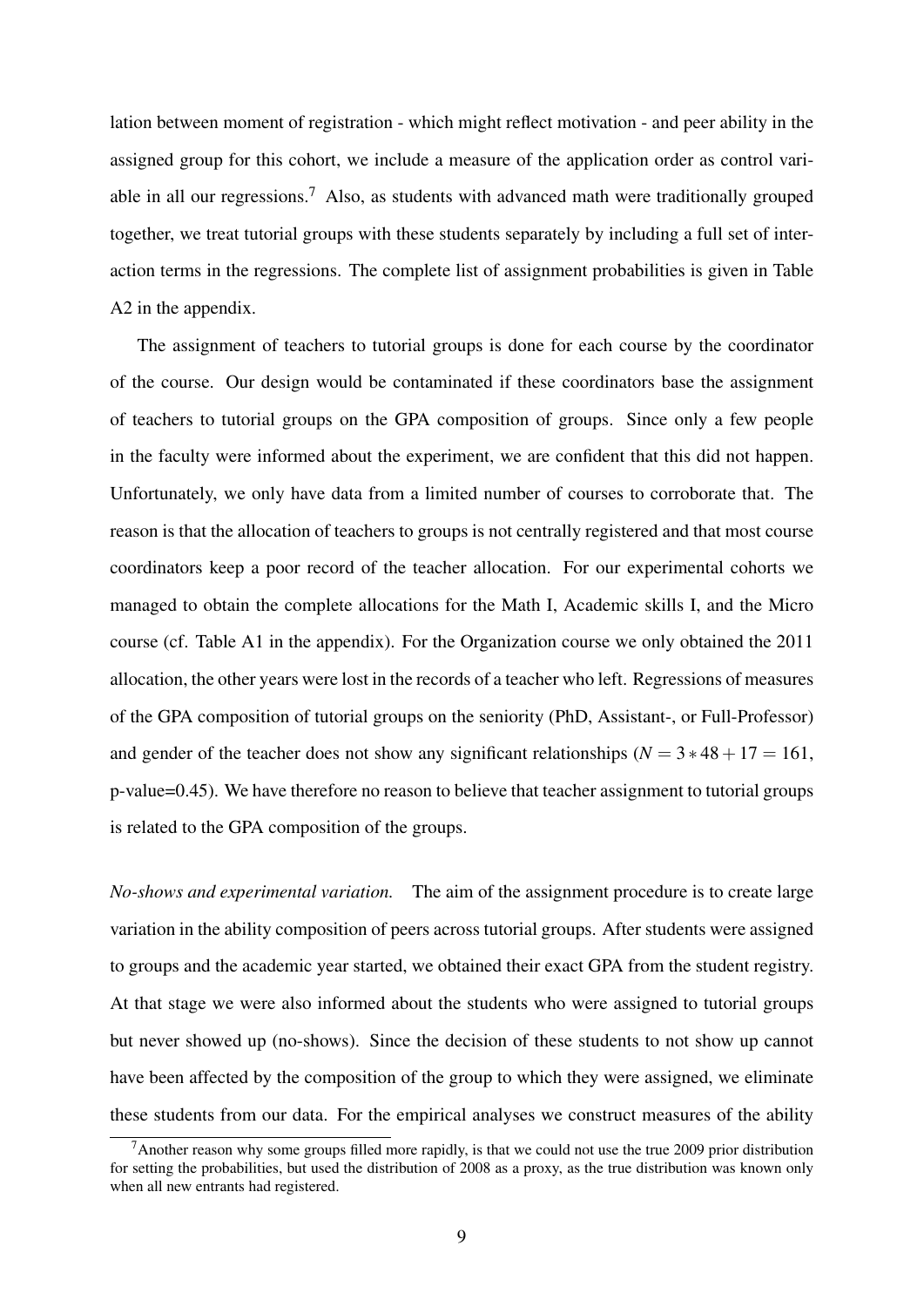composition of the peers in a tutorial group based on the students who actually started their study.<sup>8</sup> Figure 1 in the Introduction is based on this information.

Each dot in Figure 1 represents one tutorial group. The solid (dashed) circle represents the area where 95% (99%) of the groups would be located when the composition of the tutorial groups would not have been manipulated and students would simply have been randomly assigned to groups. The figure shows that with unconditional random assignment of students to groups, mean standardized GPA per group would, for 95% of the groups, vary between -0.3 and 0.3, while the standard deviation of standardized GPA in a group would, for 95% of the groups, vary between 0.8 and 1.2. The figure clearly shows that the GPA composition of many of the tutorial groups in our design are located outside the circles.

#### *2.3 Data*

Our main data come from the student administration of the department of economics and business of the University of Amsterdam.<sup>9</sup> This source contains information on students' gender, birth date, grades on the final exams in secondary education, the assigned tutorial group, and study performance and study status during the first year. Table 2 reports summary statistics, separately for the three cohorts. Panel A shows that almost three quarters of the students is male and that the average age at entrance is somewhat above 19 years old. Students who enroll without any delay, would on average enter at the age of 18.5. These statistics do not vary much across the three cohorts. Students can also enroll in university after studying in a professional college. The last row of panel A shows that the fraction of students coming through this route is small.

Panel B reports summary statistics of students' GPA on the final exams in secondary school, the variable that is the basis for variation in the ability composition of tutorial groups. The high school GPA of students entering the department of economics and business of the University of Amsterdam ranges from 5.45 to 8.62,<sup>10</sup> with an average of about 6.65 and standard deviation

 ${}^{8}$ In subsection 5.1 we also present results from a specification where the GPA composition at the start of the year (excluding no-shows) is instrumented with the GPA composition before the start of the year (including no-shows). The implied peer effects are virtually identical.

<sup>9</sup>We also collected additional data through a survey amongst students. We describe (and report about) this data source in Section 5.

 $10$ We take the high school GPA over all courses, as we cannot, at the individual level, separate elective courses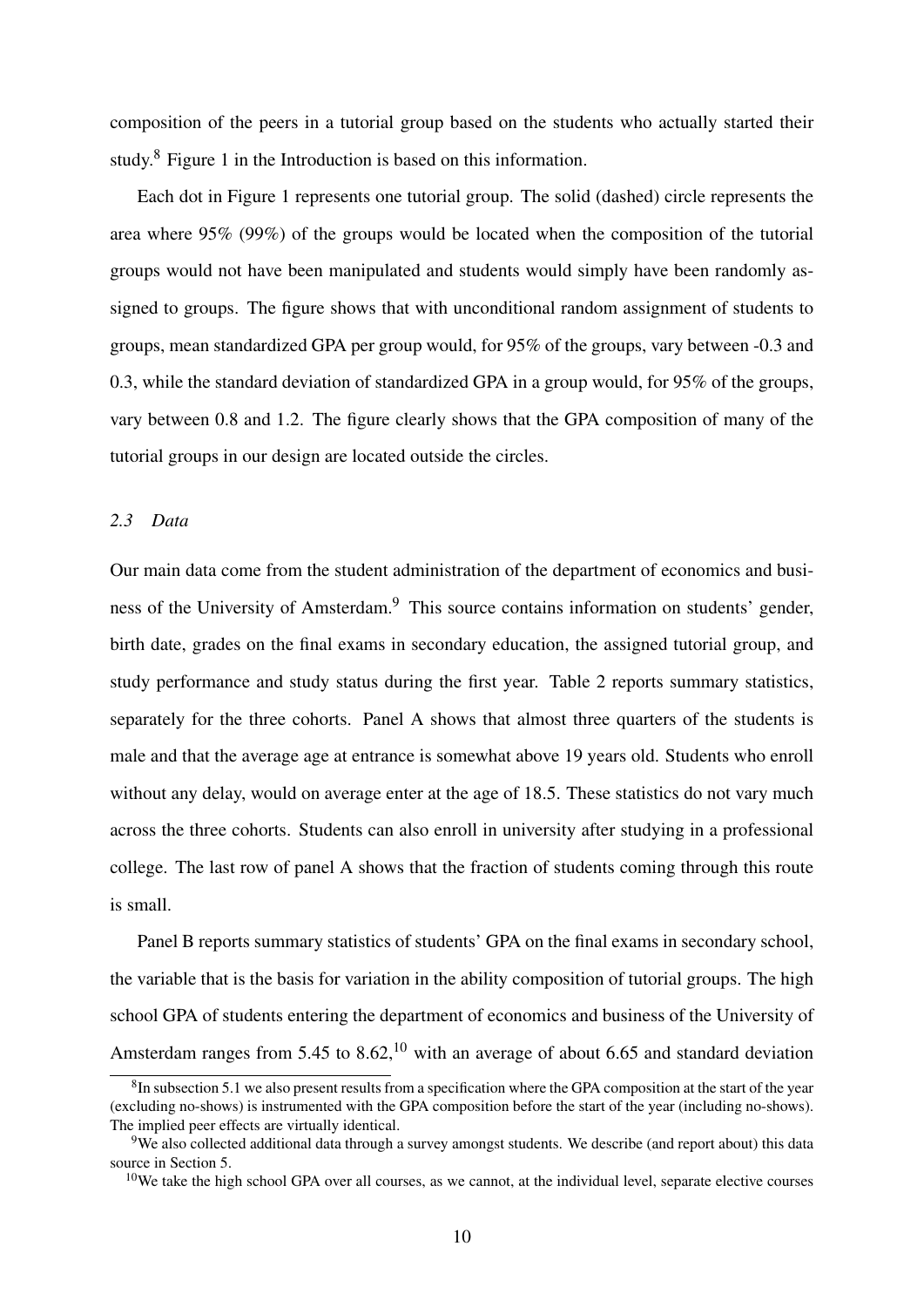|                                         |                 |         |      |         | Cohort |      |      |
|-----------------------------------------|-----------------|---------|------|---------|--------|------|------|
|                                         |                 |         | 2009 |         | 2010   |      | 2011 |
| A: Background Characteristics           | Range           | mean    | s.d. | mean    | s.d.   | mean | s.d. |
| Male                                    | ${0,1}$         | 0.73    | 0.44 | 0.73    | 0.44   | 0.74 | 0.44 |
| Age                                     | [16.1, 30.1]    | 19.4    | 1.56 | 19.4    | 1.60   | 19.4 | 1.46 |
| Professional college                    | ${0,1}$         | 0.05    | 0.22 | 0.04    | 0.20   | 0.04 | 0.19 |
| Exact high school GPA                   | [5.45, 8.62]    | 6.71    | 0.47 | 6.65    | 0.46   | 6.61 | 0.47 |
| B: Randomization controls               |                 |         |      |         |        |      |      |
| Coarse high school GPA                  |                 |         |      |         |        |      |      |
| - GPAcat 0: $GPA < 6\frac{1}{2}$        | ${0,1}$         | 0.33    | 0.47 | 0.40    | 0.49   | 0.44 | 0.50 |
| - GPAcat 1: $6\frac{1}{2} \leq GPA < 7$ | ${0,1}$         | 0.40    | 0.49 | 0.35    | 0.48   | 0.36 | 0.48 |
| - GPAcat 2: $GPA \ge 7$                 | ${0,1}$         | 0.26    | 0.44 | 0.24    | 0.43   | 0.21 | 0.41 |
| Advanced math                           | ${0,1}$         | 0.26    | 0.44 | 0.37    | 0.48   | 0.37 | 0.48 |
| Application order                       | [0,1]           | 0.47    | 0.29 | 0.50    | 0.29   | 0.50 | 0.29 |
| C: Treatment variables                  |                 |         |      |         |        |      |      |
| Mean GPA peers                          | $[-1.03, 1.58]$ | $-0.01$ | 0.57 | $-0.01$ | 0.54   | 0.01 | 0.63 |
| SD GPA peers                            | [0.32, 1.52]    | 0.81    | 0.28 | 0.80    | 0.28   | 0.74 | 0.30 |
| D: Outcome Variables                    |                 |         |      |         |        |      |      |
| Credits (raw)                           | [0,60]          | 32.1    | 22.1 | 34.7    | 23.3   | 32.3 | 24.8 |
| Grades (raw)                            | [1.009.32]      | 5.26    | 1.36 | 5.57    | 1.42   | 5.32 | 1.71 |
| Dropout                                 | ${0,1}$         | 0.55    | 0.50 | 0.46    | 0.50   | 0.46 | 0.50 |
| Number of tutorial groups               |                 | 14      |      | 17      |        | 17   |      |
| Number of students                      |                 | 606     |      | 668     |        | 602  |      |

### Table 2. Summary statistics

*Note:* The table reports means and standard deviations of main variables by cohort. Panel A: Professional college is dummy equal to one if student entered university through professional college instead of the pre-university track in secondary education. Exact high school GPA is grade point average on high school exit exam; scale from 1 to 10. Panel B: The GPA-categories are dummies indicating if a student belongs to that group. Advanced math is dummy equal to one if student took advanced math in high school zero otherwise. Application order is a student's percentile rank in the application order. Lower application order for students who applied earlier. Panel C: Mean and SD of GPA of peers in tutorial group are the treatment variables. Both are based on standardized exact high school GPA. Panel D: Credits is the number of credits points that a student collects in the first academic year, 60 is the maximum. Grade is the grade point average of the tests that the student did in the first year. Exams that the student missed are not included. Dropout is a dummy variable equal to one if the student collected more than 45 out of 60 credit points in the first year, zero otherwise. The threshold of 45 is required to be allowed to continue.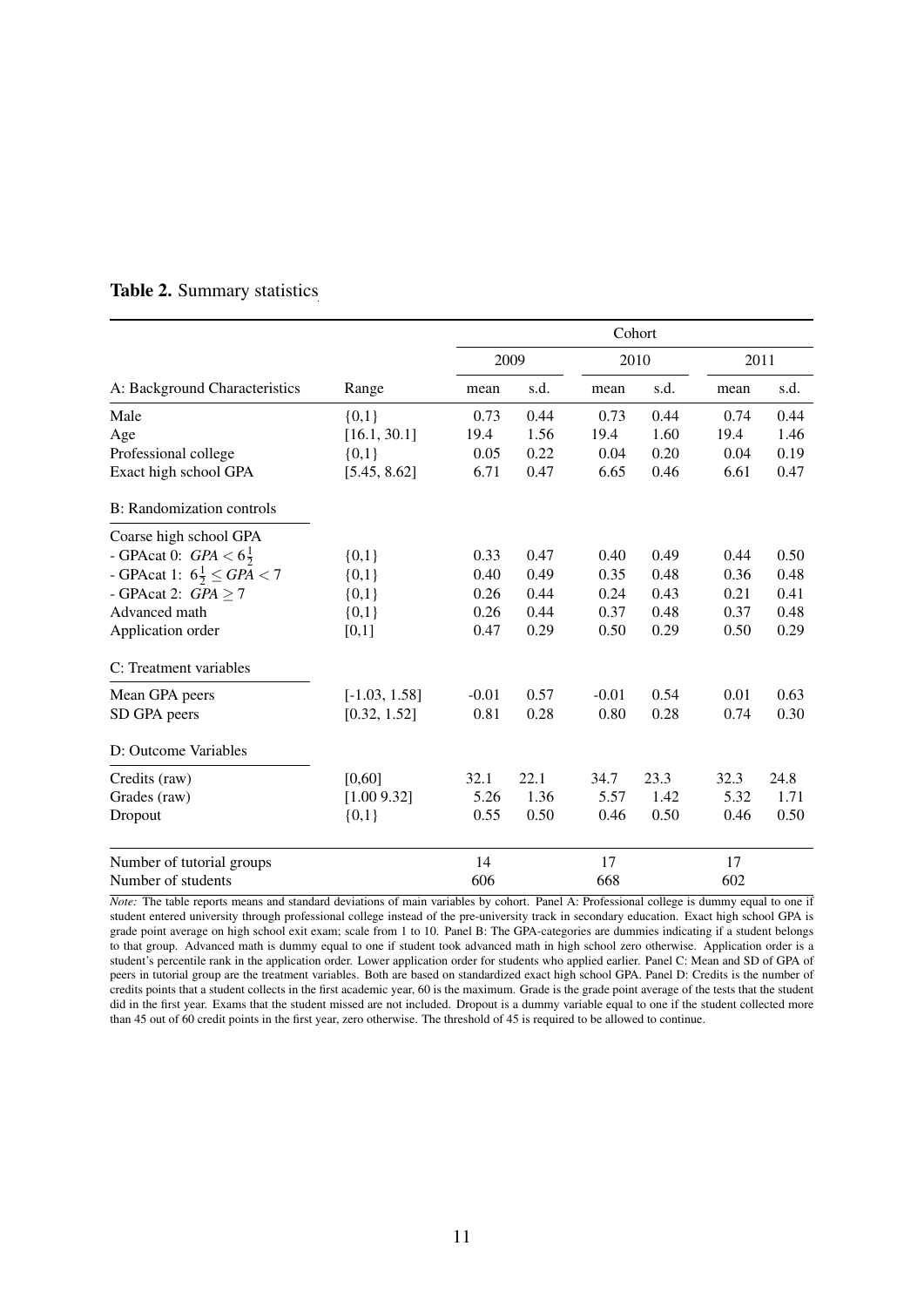close to 0.5. The share of students who took advanced math in high school is around 0.30. Application order captures the moment of registration, where the first applicant is assigned the value 0, and the last the value one 1.

Panel C reports summary statistics of the treatment variables. We summarize the ability composition of the peers who are assigned to the same tutorial group in terms of the mean and standard deviation of the standardized value of their GPA in secondary school. For each student these values are calculated on the basis of all students assigned to the same group excluding the student's own GPA, hence we use "leave-out" means and standard deviations.

Finally, panel D reports summary statistics of our measures of student performance, which are the outcome variables in our analyses. The first and main performance measure is the number of credit points that students collect in the first year. The maximum number of credit points that students can collect in the first year is 60. This requires them to pass the exams of all 13 first-year courses. The share that manages to do so is low (21%), and the average number of collected credit points is slightly above 30. This shows that there is quite some scope for improvement; we will not fail to find peer effects on the number of credit points because of ceiling effects. The second performance measure is the average grade on the exams taken. While grade point average is a common performance measure, its informativeness is less when students do not take all exams, which may be selective. Only 46% of the students write all first-year exams during the first year. The other 54% of the students miss at least one exam, and on average they miss 6.2 exams out of 13. There is no obvious way to correct students' average grades for this missing information, which is why this is not our main outcome measure. The final performance measure is a dummy variable that equals one for students who collected less than 45 credit points during the first year. Students who fail to collect at least 45 credit points are not allowed to continue studying in the second year. We refer to this variable as "Dropout". This is an important outcome from the perspective of the University of Amsterdam, as it has stated that one of its main goals for the next couple of years is to reduce the share of students that fail to pass the threshold of 45 credit points.<sup>11</sup>

from those part of the high school passing criterion.

 $11$ In the further analyses both the number of credit points and the average grade are standardized to mean zero and standard deviation 1. Effect estimates can therefore be interpreted in terms of standard deviation units. The variable dropout is a dummy, so that effect estimates can be interpreted in terms of percentage point changes.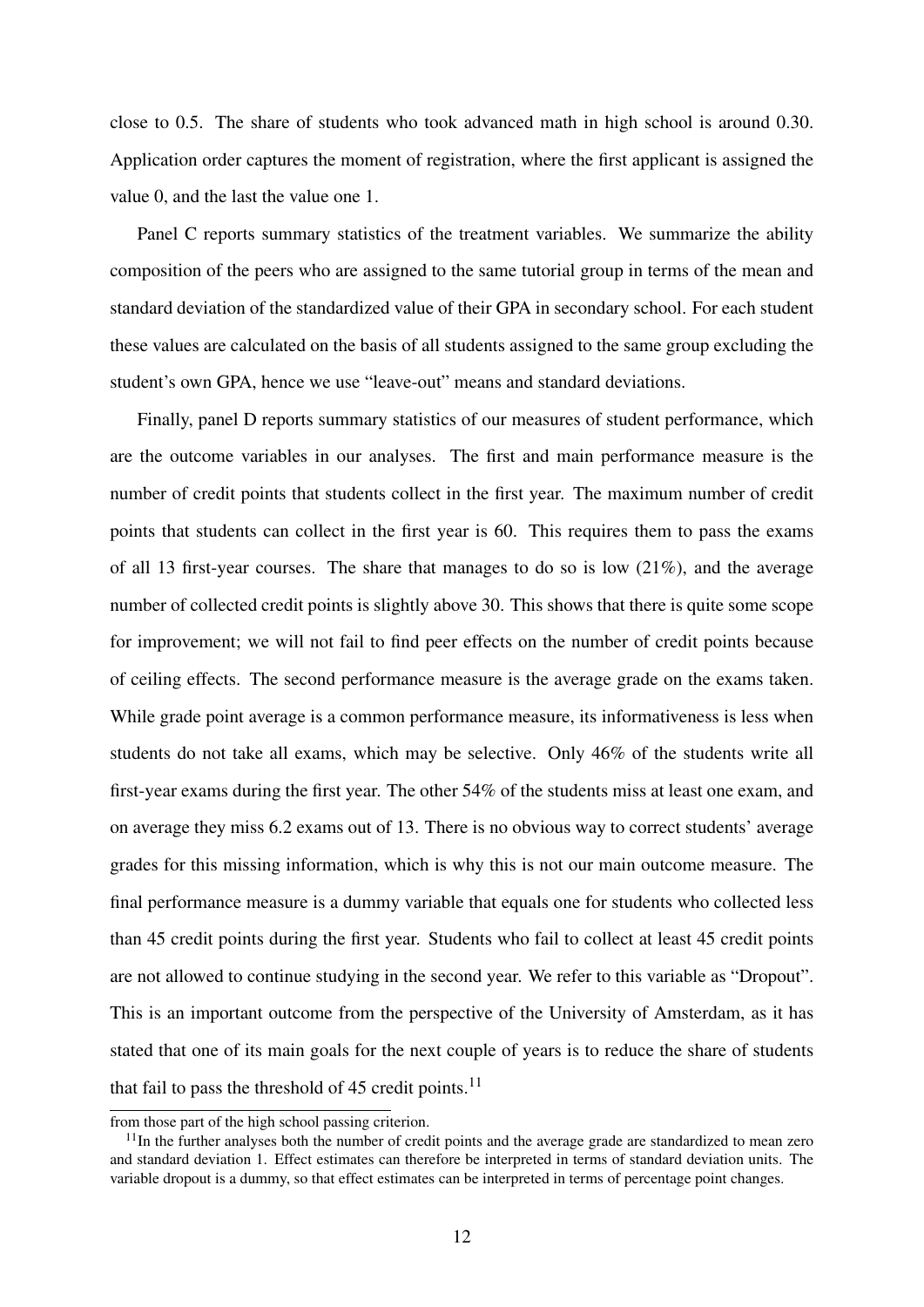|                           |                          | Treatment                     |                         | Outcomes               |                         |
|---------------------------|--------------------------|-------------------------------|-------------------------|------------------------|-------------------------|
|                           | (1)<br>Mean<br>GPA peers | (2)<br><b>SD</b><br>GPA peers | (3)<br>Credits          | (4)<br>Grade           | (5)<br>Dropout          |
| Male                      | $-0.01$<br>(0.02)        | 0.00<br>(0.01)                | $-0.18$<br>$(0.04)$ *** | $-0.10$<br>$(0.04)$ ** | 0.11<br>$(0.02)$ ***    |
| Youngest $\frac{1}{3}$    | 0.02<br>(0.02)           | $-0.01$<br>(0.01)             | 0.11<br>$(0.05)$ **     | 0.13<br>$(0.03)$ ***   | $-0.03$<br>(0.02)       |
| Oldest $\frac{1}{3}$      | 0.00<br>(0.02)           | $-0.02$<br>(0.01)             | $-0.12$<br>$(0.05)$ **  | $-0.04$<br>(0.05)      | 0.04<br>$(0.02)*$       |
| Professional college      | $-0.01$<br>(0.04)        | 0.01<br>(0.03)                | 0.05<br>(0.12)          | 0.12<br>(0.12)         | $-0.04$<br>(0.06)       |
| <b>GPA</b>                | $-0.01$<br>(0.02)        | 0.00<br>(0.01)                | 0.31<br>$(0.03)$ ***    | 0.46<br>$(0.03)$ ***   | $-0.15$<br>$(0.02)$ *** |
| Randomization controls    | ✓                        | ✓                             |                         |                        | ✓                       |
| $\overline{y}$            | 0.00                     | 0.79                          | 0.00                    | 0.00                   | 0.49                    |
| sd(y)                     | 0.58                     | 0.29                          | 1.00                    | 1.00                   | 0.50                    |
| $\chi^2$ -stat coeff. = 0 |                          | 4.16                          | 44.14                   | 58.44                  | 30.69                   |
| p-value                   |                          | 0.94                          | 0.00                    | 0.01                   | 0.00                    |
| $R^2$                     | 0.51                     | 0.28                          | 0.27                    | 0.35                   | 0.23                    |
| $\boldsymbol{N}$          | 1876                     | 1876                          | 1876                    | 1753                   | 1876                    |

### Table 3. Balancing checks

*Note:* Each column reports the results from a different OLS regression. Dependent variable indicated in the column entry. Randomization controls are a saturated set of own GPAcat-, advanced math-, and cohort-dummies, interacted with application order. Robust standard errors are in parentheses in columns (1) and (2). Group clustered standard errors are in parentheses in columns (3) to (5). \*/\*\*/\*\*\* denote significance at a 10/5/1% confidence level.

To assess whether the randomization is valid we examine if background characteristics are balanced across tutorial groups with different ability compositions. Columns (1) and (2) of Table 3 show results from regressions of the treatment measures on background characteristics, conditional on students' own GPA-category and application order. This shows no systematic patterns, as expected (p-value  $= 0.94$ ). At the same time, columns (3) to (5) show that the background variables are relevant predictors of the outcomes. Male students have worse performance on all three outcomes than female students. Students from the youngest one third of the age distribution collect more credits and get higher grades than others while students from the oldest one third of the age distribution collect fewer credits than others and are more likely to drop out.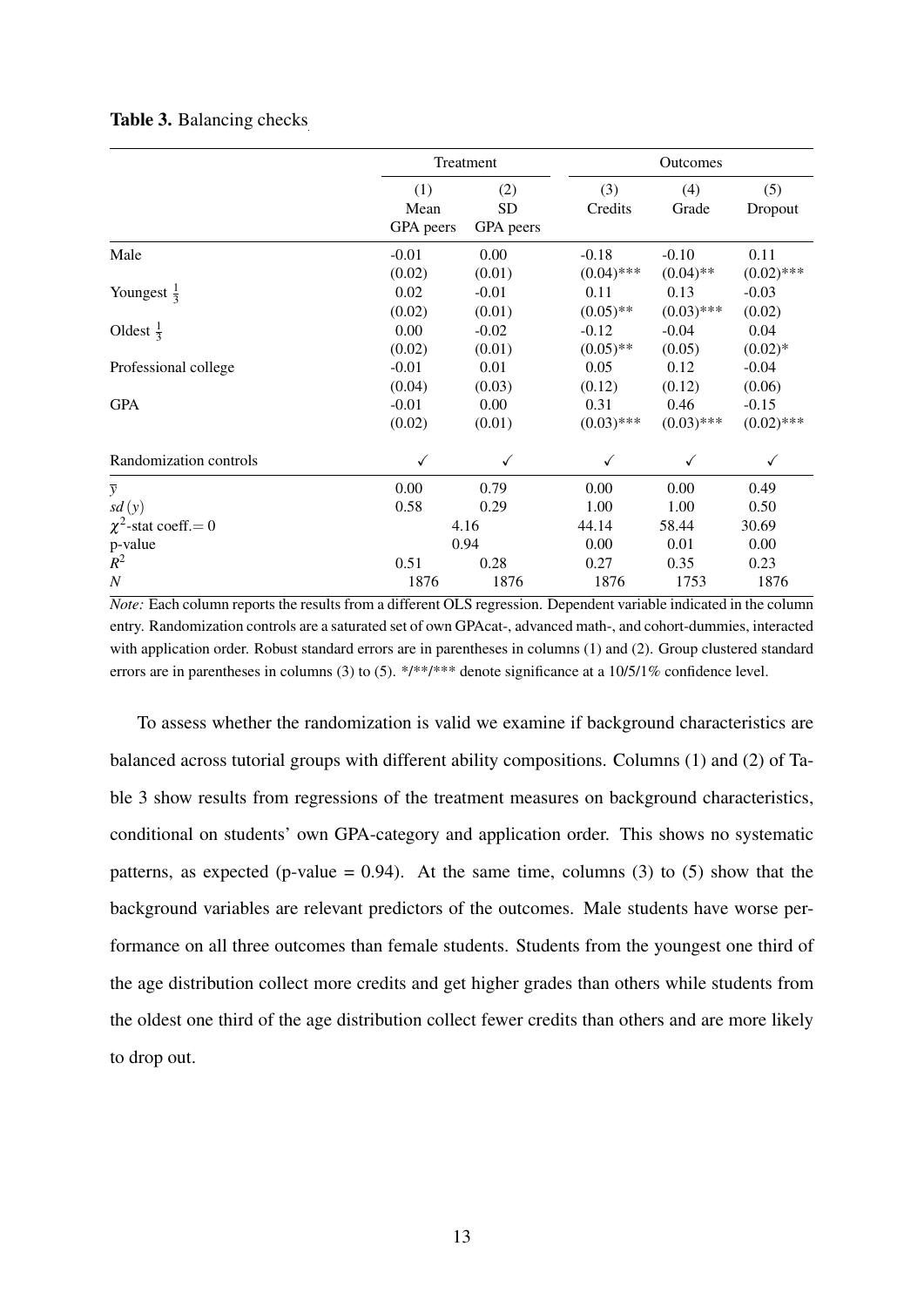## 3 Empirical specification

Previous experimental studies of ability peer effects in education have examined the effect of one specific peer configuration (cf. Carrell et al., 2013; Duflo et al., 2011). This allowed the authors to estimate the effect of interest through a regression of the outcome on a binary treatment indicator (and control variables).

The experimental design in the current paper generates variation in peer configurations in multiple directions, including the treatments considered in the previous experimental studies. To analyze the rich variation that our design generates, we have to impose some structure and need to capture the peer composition of tutorial groups in a limited number of "treatment" variables. In our main analysis, we use the mean and the standard deviation of the prior ability of other students in the same tutorial group to summarize group composition. Inclusion of the mean of peers' prior ability concurs with the canonical linear-in-means model. It reflects the idea that being surrounded by smarter peers is beneficial. Inclusion of the standard deviation of peers' prior ability is less common. It has, however, recently been rationalized by Tincani (2014a) (see also Tincani, 2014b) in a model in which students care about their rank in the class.<sup>12</sup> The estimation equation is then:

$$
y_{ig} = \delta \overline{GPA}_{g-i} + \gamma SD(GPA_{g-i}) + \beta' \mathbf{X}_i + u_g + \varepsilon_{ig}
$$
 (1)

where  $y_{ig}$  is the outcome of student *i* in group *g* (credits, grade, Dropout),  $\overline{GPA}_{g-i}$  and  $SD(GPA_{g-i})$ are the mean and the standard deviation of the prior ability of the other students in the group to which student  $i$  is assigned.  $\mathbf{X}_i$  is a vector of control variables including the randomization controls: a fully saturated set of dummies for each *GPAcat*, type of mathematics in secondary education and cohort, interacted with application order. In addition, we include control variables for gender, age, professional college, and own GPA.

Since our experimental design generates sufficient variation in the peer variables, we extend equation (1) by including higher order terms of the peer variables to examine nonlinearities. To investigate heterogeneous peer effects, we will in addition present results from specifications in

 $12$ Inclusion of the standard deviation is also implied by social cognitive learning theory which strongly suggests that achievement may benefit from the presence of similar classmates (Bandura, 1986; Schunk, 1991).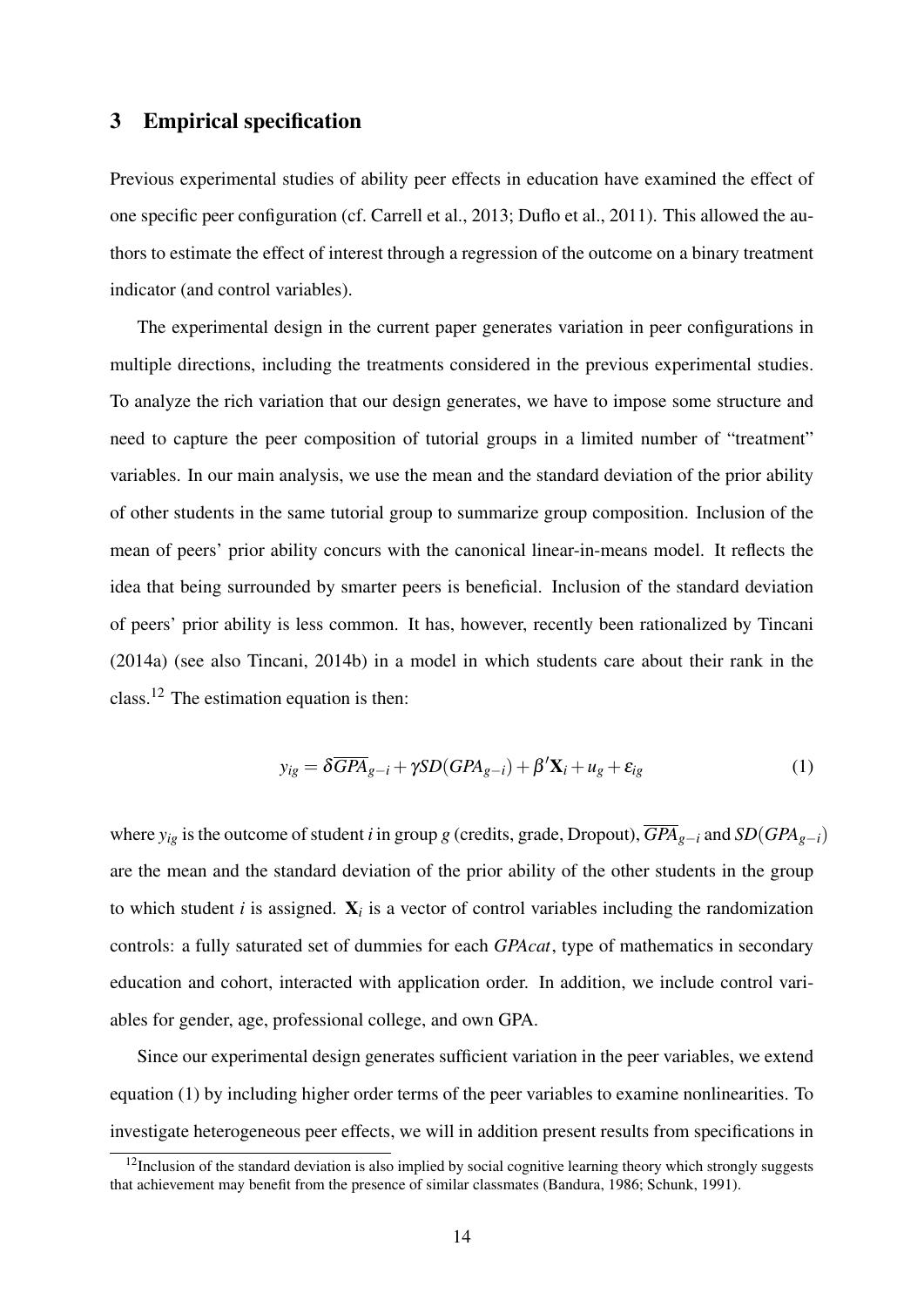which the peer variables are interacted with student's own GPA.

We use the estimates of the preferred specification to simulate the effects of different peer configurations. More specifically, we will estimate the effects of two-way tracking (as in Duflo et al.), of three-way tracking, and of the bifurcation that Carrell et al. expected to be optimal (Track Middle) in comparison to the current practice in which students of different ability levels are randomly mixed.

We assess the robustness of our main findings in a number of ways. First, we present results from regressions in which the composition of peers is captured by the shares of low, middle, and high-GPA students in the tutorial group (and their interactions). Second, we present results from regressions in which the composition of peers is captured by the median GPA and interquartile range of GPA of students in the group (and their interactions). Finally, we compare the main findings to the results obtained through nonparametric local linear regression. While the results from the share-based and quartile-based estimations are not entirely in line with the results from the moment-based estimations, the nonparametric results are. This indicates that the momentbased estimations on which the main results are based, are sufficiently flexible to capture the main patterns in the data.

### 4 Results

The results are presented in four subsections. Subsection 4.1 presents the main results. In Subsection 4.2 we use these results to compute the effects of alternative peer configurations. Subsection 4.3 presents results for other performance measures (average grade and Dropout) and Subsection 4.4 assesses the robustness of the main findings.

#### *4.1 Main results*

The top part of Table 4 shows results from six increasingly flexible moment-based specifications. The bottom part of the table presents p-values of F-tests. These test the hypotheses that:

1. the coefficients of the peer variables in the respective column are jointly equal to zero: cf(Peer variables)=0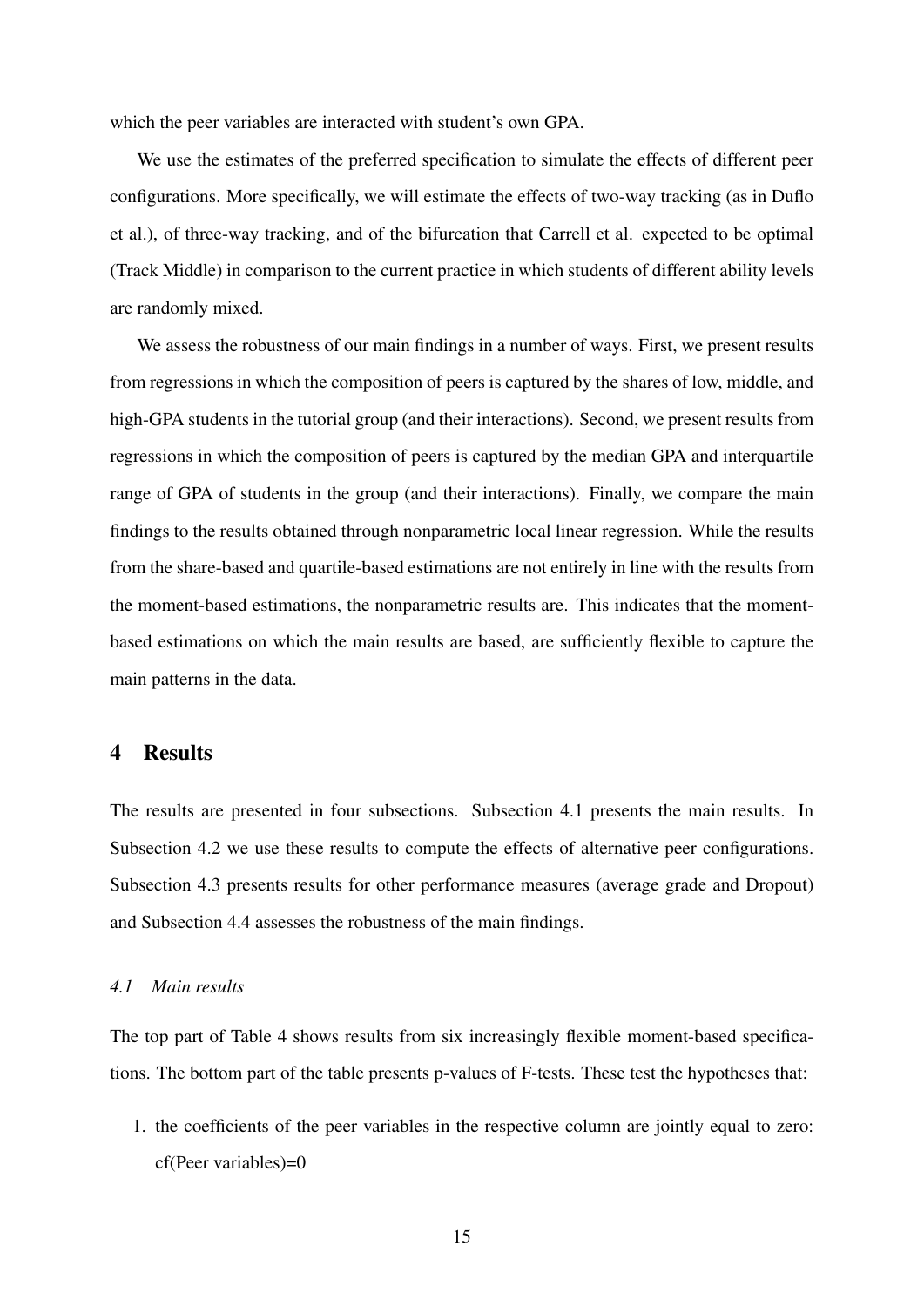- 2. the coefficients of the terms that were added in comparison with the previous column are jointly equal to zero: cf(Added terms)=0
- 3. the coefficients of the nonlinear peer terms are jointly equal to zero: cf(Nonlinear terms)=0
- 4. the coefficients of the higher order peer variables are jointly equal to zero: cf(Higher order terms)=0
- 5. the peer variables in columns (5) and (6) are the same for students with different own GPA: cf(Peer variables)=homogenous.

The first column of Table 4 presents results from the basic linear-in-means model where only the mean of peers' GPA and the randomization controls are included. The point estimate equals 0.051, which at face value would imply that a one standard deviation increase of the mean of peers' GPA raises the number of credit points a student collects by 5.1 percent of a standard deviation. The estimate is, however, not significantly different from zero  $(p=0.242)$ . The second column shows that inclusion of control variables for gender, age and a dummy for professional college has only a minor impact on the estimated coefficient and its standard error.

Column (3) reports results from a specification that includes the mean as well as the standard deviation of peers' GPA in a tutorial group. The coefficient for the mean of peers' GPA is positive and that of the standard deviation of peers' GPA is negative. A higher mean and a smaller dispersion of GPA in a group increase the number of credit points students collect during the first year. Again, however, we cannot reject that the joint effect of the peer variables is equal to zero  $(p=0.222)$ .

Column (4) increases the number of nonlinear terms and adds the squares of the mean and the standard deviation of peers' GPA as well as their interaction. The coefficients of the separate terms of this specification are hard to interpret. The statistics from the F-tests show, however, that in this specification we can reject that the joint effect of the peer variables equals zero  $(p=0.048)$ . The coefficients of the nonlinear terms are jointly significant at the 5%-level and the coefficients of the higher order terms are jointly significant at the 10%-level.

In column (5) we estimate the same specification as in column (4) but add interactions of the peer variables and own GPA. The F-test for the significance of the added interaction terms,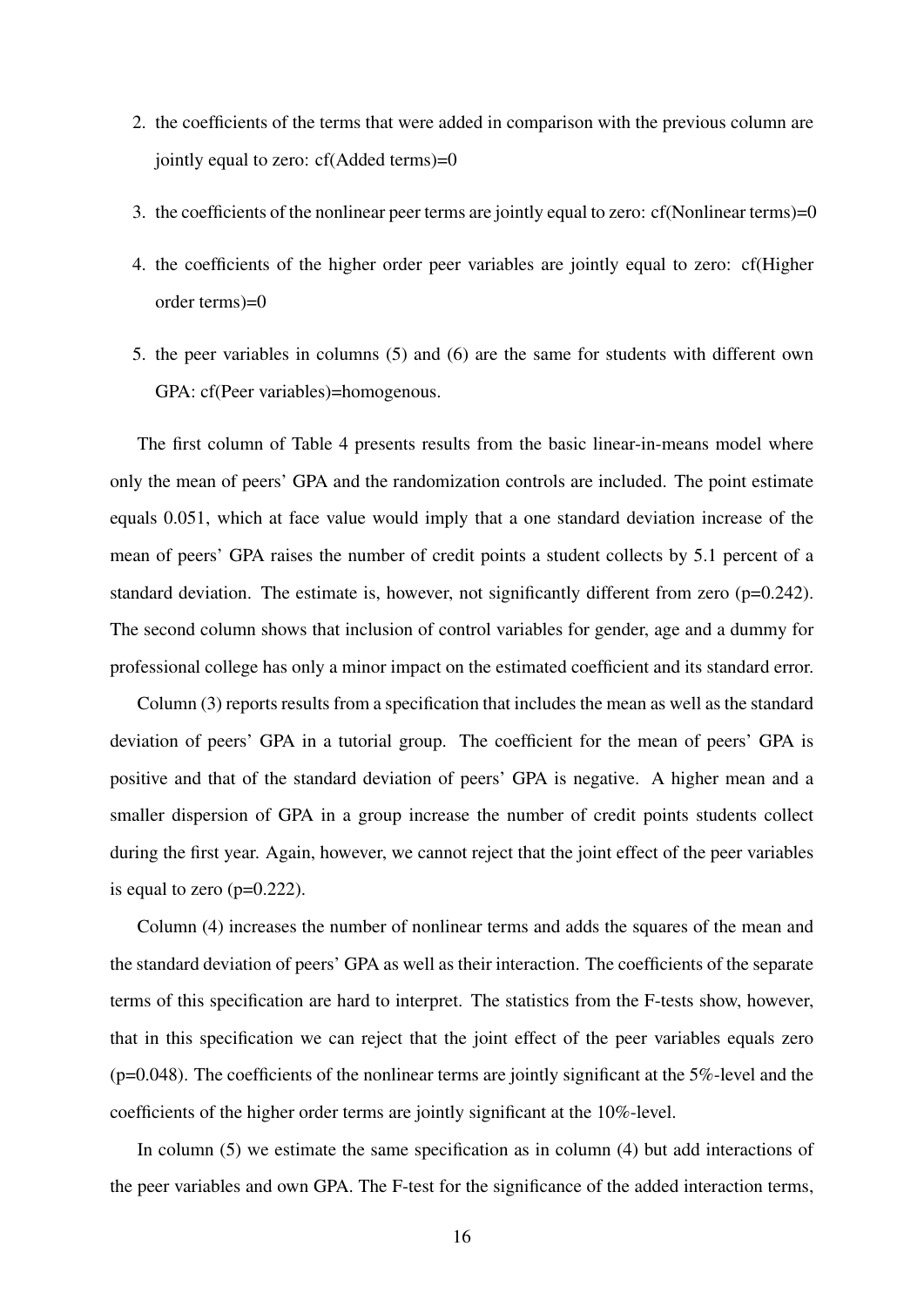|                                                                                                                                                                                                                                                                                                                                                                                                                                                                                                                                                                                                                                                                                                                                                                                                                                                                                                                                                                                                                                                                                                                                                                                                                                                                                                                                                                      | $\widehat{\Xi}$ | $\widehat{\infty}$ | $\odot$                 | $\bigoplus$                       | $\overline{6}$                                         |                                |                                                               | $\circledcirc$                                          |                                                          |
|----------------------------------------------------------------------------------------------------------------------------------------------------------------------------------------------------------------------------------------------------------------------------------------------------------------------------------------------------------------------------------------------------------------------------------------------------------------------------------------------------------------------------------------------------------------------------------------------------------------------------------------------------------------------------------------------------------------------------------------------------------------------------------------------------------------------------------------------------------------------------------------------------------------------------------------------------------------------------------------------------------------------------------------------------------------------------------------------------------------------------------------------------------------------------------------------------------------------------------------------------------------------------------------------------------------------------------------------------------------------|-----------------|--------------------|-------------------------|-----------------------------------|--------------------------------------------------------|--------------------------------|---------------------------------------------------------------|---------------------------------------------------------|----------------------------------------------------------|
| Peer Prior GPA                                                                                                                                                                                                                                                                                                                                                                                                                                                                                                                                                                                                                                                                                                                                                                                                                                                                                                                                                                                                                                                                                                                                                                                                                                                                                                                                                       |                 |                    |                         |                                   | Main                                                   | $\times GPA_i$                 | Main                                                          | $\times GPA_i$                                          | $\times GPA_i^2$                                         |
| $\overline{GPA}_{\neg i}$                                                                                                                                                                                                                                                                                                                                                                                                                                                                                                                                                                                                                                                                                                                                                                                                                                                                                                                                                                                                                                                                                                                                                                                                                                                                                                                                            | 0.051           | 0.048              | (0.070)                 | 0.20                              | 0.21                                                   | 0.16                           | 0.24                                                          | $-0.16$                                                 | $-0.020$                                                 |
| $sd(GPA_{\neg i}) - 1$                                                                                                                                                                                                                                                                                                                                                                                                                                                                                                                                                                                                                                                                                                                                                                                                                                                                                                                                                                                                                                                                                                                                                                                                                                                                                                                                               | (0.043)         | (0.041)            | (0.073)<br>$-0.095$     | $(0.083)$ **<br>(0.13)<br>$-0.12$ | $0.086$ <sup>**</sup><br>(0.14)<br>$-0.16$             | $(0.081)*$<br>0.089<br>0.086)  | $(0.096)$ **<br>(0.14)<br>$-0.13$                             | $\begin{array}{c} (0.11) \\ 0.20 \end{array}$<br>(0.13) | $(0.057)$<br>$-0.0055$<br>$(0.075)$                      |
| $\overline{GPA}_{\neg i}^2$                                                                                                                                                                                                                                                                                                                                                                                                                                                                                                                                                                                                                                                                                                                                                                                                                                                                                                                                                                                                                                                                                                                                                                                                                                                                                                                                          |                 |                    |                         | $-0.040$                          | 0.031                                                  | $-0.092$                       | $-0.046$                                                      | $-0.039$                                                | $\begin{array}{c} 0.013 \\ (0.053) \end{array}$          |
| $\left(sd\left(GPA_{\lnot i}\right)-1\right)^2$                                                                                                                                                                                                                                                                                                                                                                                                                                                                                                                                                                                                                                                                                                                                                                                                                                                                                                                                                                                                                                                                                                                                                                                                                                                                                                                      |                 |                    |                         | (0.061)<br>0.11                   | (0.066)<br>0.14                                        | (0.059)<br>0.32                | (0.074)                                                       | (0.11)                                                  | $-0.20$                                                  |
| $\overline{GPA}_{\neg i} \times (sd\left(GPA_{\neg i}\right)-1)$                                                                                                                                                                                                                                                                                                                                                                                                                                                                                                                                                                                                                                                                                                                                                                                                                                                                                                                                                                                                                                                                                                                                                                                                                                                                                                     |                 |                    |                         | $(0.18)$ **<br>(0.22)<br>0.40     | (0.21)<br>(0.22)<br>0.14                               | $(0.21)*$<br>(0.33)<br>$-0.40$ | $\begin{array}{c} 0.22 \\ 0.27) \\ 0.16 \\ 0.32) \end{array}$ | $(0.35)*$<br>$(0.45)$<br>$(0.45)$                       | $\begin{array}{c} (0.26) \\ 0.069 \\ (0.15) \end{array}$ |
| Randomization controls<br>Controls                                                                                                                                                                                                                                                                                                                                                                                                                                                                                                                                                                                                                                                                                                                                                                                                                                                                                                                                                                                                                                                                                                                                                                                                                                                                                                                                   |                 |                    |                         |                                   |                                                        |                                |                                                               |                                                         |                                                          |
| $\frac{N_{cluster}}{N}$<br>$sd\left( y\right)$                                                                                                                                                                                                                                                                                                                                                                                                                                                                                                                                                                                                                                                                                                                                                                                                                                                                                                                                                                                                                                                                                                                                                                                                                                                                                                                       | 0.22            | 0.27               | 0.27                    | 0.27                              | 0.27<br>1876<br>0.00<br>$1.00\,$<br>48                 |                                |                                                               | 0.27                                                    |                                                          |
| F-tests (p-values)                                                                                                                                                                                                                                                                                                                                                                                                                                                                                                                                                                                                                                                                                                                                                                                                                                                                                                                                                                                                                                                                                                                                                                                                                                                                                                                                                   |                 |                    |                         |                                   |                                                        |                                |                                                               |                                                         |                                                          |
| $cf(Nonlinear terms) = 0$<br>$cf(Peer variables) = 0$<br>$cf(Added terms) = 0$                                                                                                                                                                                                                                                                                                                                                                                                                                                                                                                                                                                                                                                                                                                                                                                                                                                                                                                                                                                                                                                                                                                                                                                                                                                                                       | 0.242           | 0.254<br>0.000     | 0.222<br>0.202<br>0.202 | 0.065<br>0.026<br>0.048           | $\begin{array}{c} 0.000 \\ 0.003 \\ 0.001 \end{array}$ |                                |                                                               | 0.110<br>0.000<br>0.863                                 |                                                          |
| $cf(Peer variables) = homogenous$<br>$cf(Higher order terms) = 0$                                                                                                                                                                                                                                                                                                                                                                                                                                                                                                                                                                                                                                                                                                                                                                                                                                                                                                                                                                                                                                                                                                                                                                                                                                                                                                    |                 |                    |                         | 0.065                             | 0.062<br>0.003                                         |                                |                                                               | 0.346<br>0.000                                          |                                                          |
| effect (cf(Added terms) = 0), that joint effect of nonlinear peer variables equals zero (cf(Nonlinear terms) = 0), that the joint effect of the higher order peer variables equals zero (cf(Higher order terms)=0), and that<br>with own GPA and with own GPA squared. F-tests are reported for null-hypotheses that joint effect of peer variables equals zero (cf(Peer variables) = 0), that terms that added in comparison with previous column have no<br>standardized GPA of tutorial group peers. Column (5) reports estimates of peer effects where peer variables are interacted with own GPA. Column (6) reports estimates of peer effects where peer variables are interacted<br>effects are the same for different own GPA in columns (5) and (6) (cf(Peer variables) = homogenous). Randomization controls are a saturated set of own GPAcat-, advanced math-, and cohort-dummies, interacted with<br>Note: Columns (1) to (6) each present results from a separate OLS regression. Dependent variable is number of collected credit points in the first year. Main explanatory variables are mean and standard deviation of<br>application order. Other control variables are own GPA, gender, age, and a dummy for professional college. Group clustered standard errors in parentheses. */***/4*** denote significance at a 10/5/1% confidence level. |                 |                    |                         |                                   |                                                        |                                |                                                               |                                                         |                                                          |

Table 4. Peer effects on number of credits; various specifications Table 4. Peer effects on number of credits; various specifications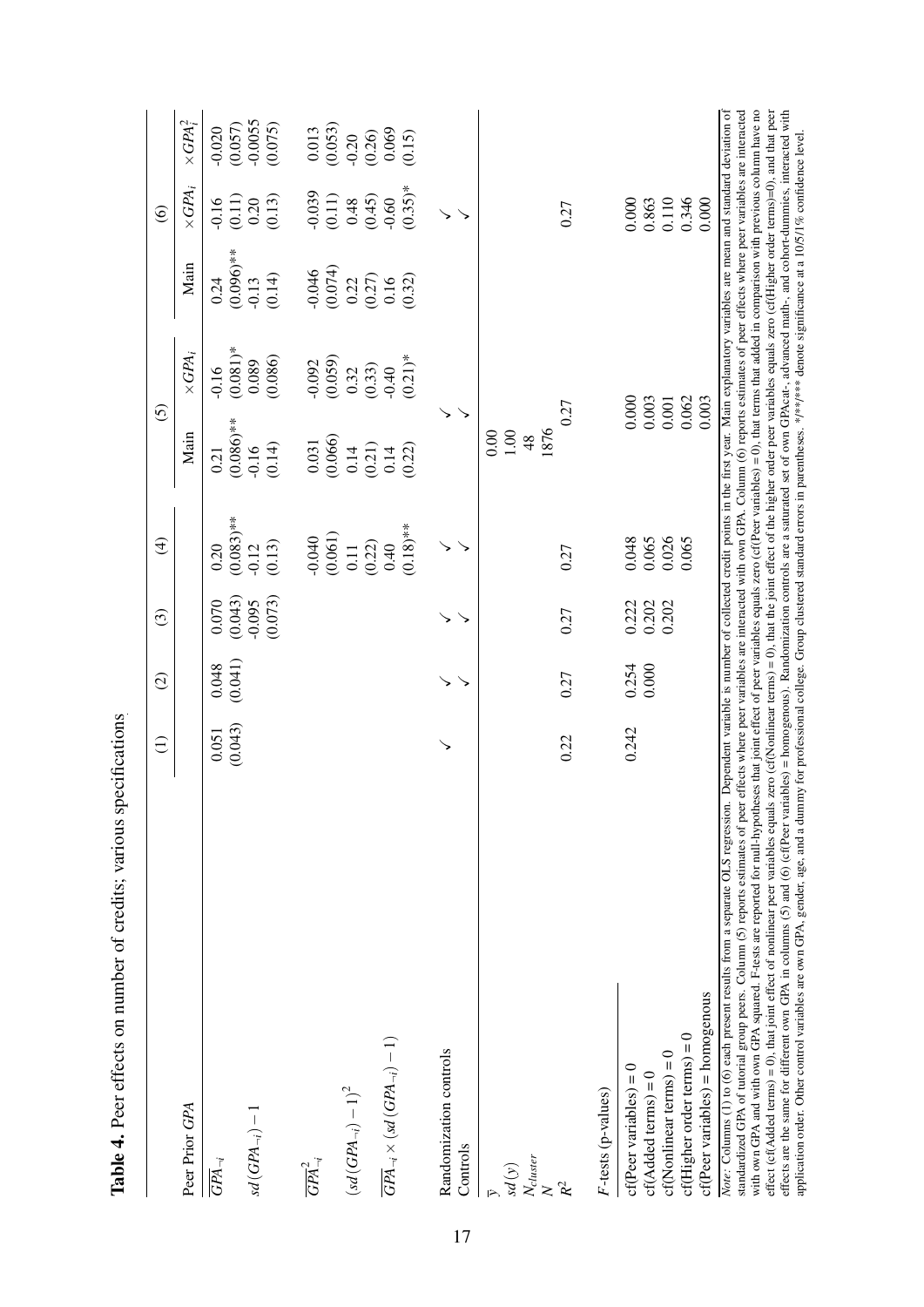show that these are jointly significant (p=0.003). The data thus reject that ability peer effects are homogenous with respect to students' own GPA. Column (6) takes the interaction effects one step further and allows also for interaction effects of the ability peer variables and the square of own GPA. The F-test reported in the bottom of this column shows that we cannot reject that the coefficients of these higher order interaction terms are jointly equal to zero ( $p=0.863$ ). We therefore base our further analysis of the results on the specification in column (5).

Figure 3 illustrates the results from column (5) graphically. The top graphs show the relation between the mean of peers' GPA and performance separately for students with below and abovemedian GPA. The bottom graphs show the relation between the standard deviation of peers' GPA and performance, again separately for students with below and above-median GPA.<sup>13</sup> Comparison of the two graphs for below-median GPA students and the two graphs for abovemedian GPA students, reveals that it is mainly the performance of below-median GPA students that is affected by the peer group composition. These students benefit from an increase in the mean GPA of their peers, and they are harmed by an increase in the standard deviation of peers' GPA.

#### *4.2 Alternative assignments*

In this subsection we use the results from model (5) in Table 4, to calculate how the predicted number of credit points for each student is affected by a change from the current practice of ability mixing to various alternative assignments. The pattern of results in Figure 3 suggests that it is optimal to place each low-GPA student in a group that otherwise only consists of high-GPA students. This is obviously not feasible because there are too few high-GPA students (or too many low-GPA students) to do so. We therefore only consider alternative assignments that take the current distribution of students' GPA as given. We evaluate five such assignments: $14$ 

• Two-way tracking, where each group consists only of students with below-median GPA or only of students with above-median GPA;

<sup>&</sup>lt;sup>13</sup>To construct the graphs, own GPA is set equal to the mean of the below and above median GPA students (-0.77) and +0.77, respectively). In the graphs for mean GPA, the standard deviation of peers' GPA is set equal to 1. In the graphs for the standard deviation of GPA, the mean of peers' GPA is set equal to 0.

 $14$ For computational ease we take the GPA distribution of the full estimation sample to represent one cohort, and calculate the effect of the alternative assignments neglecting "leave-out". Neglecting "leave-out" should have a negligible impact on the estimates given an average group-size of about 39.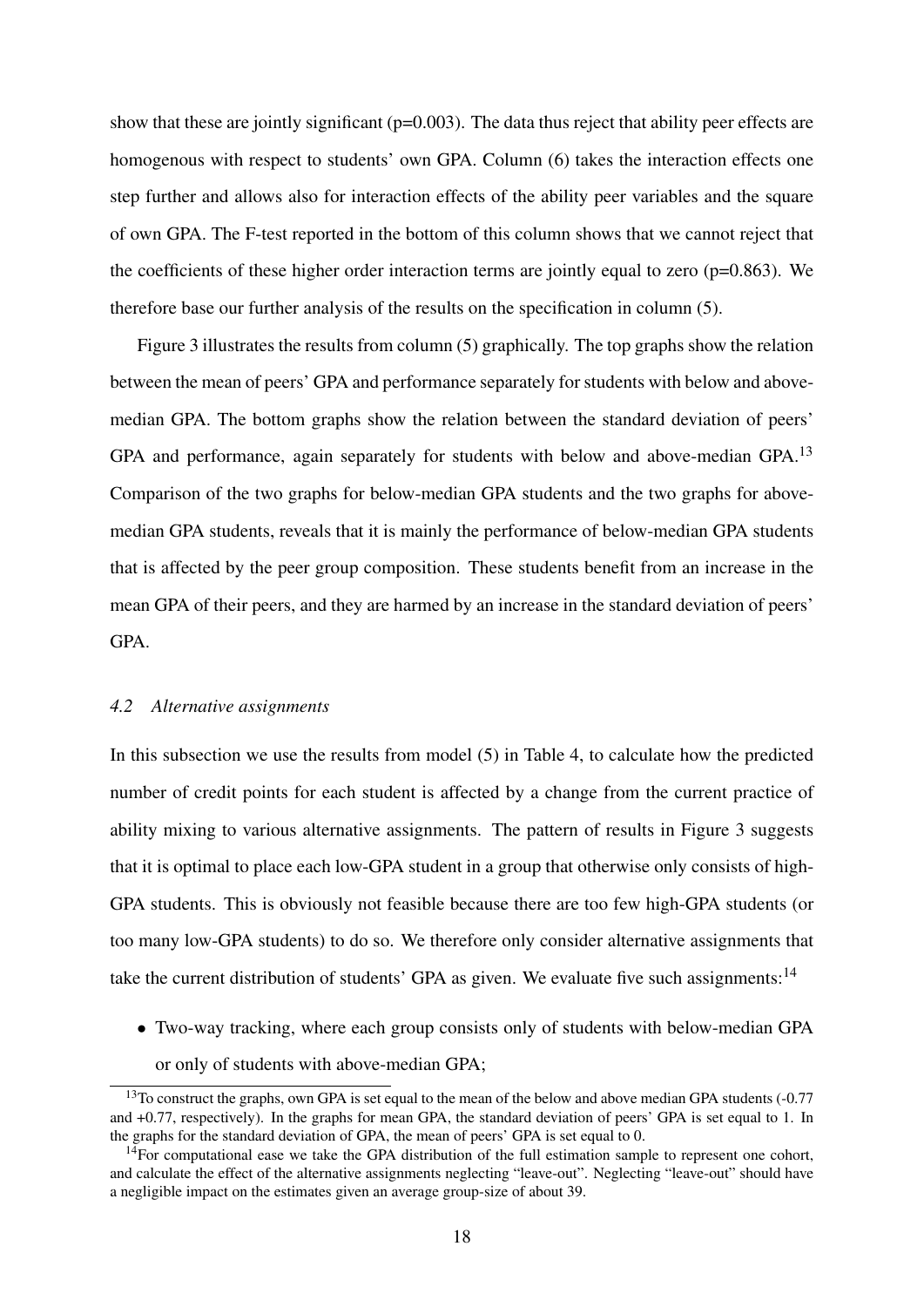

*Note:* Each dot in the top-left graph is the local average of standardized credits for below-median GPA students per 0.1 bin of mean GPA of tutorial group peers. Top-right graph for above-median GPA students. Each dot in the bottom-left graph is the local average of standardized credits for below-median GPA students per 0.2 bin of the standard deviation of GPA of tutorial group peers. Bottom-right graph for above-median GPA students. The lines are based on the estimates reported in column (5) of Table 4, where in the top graphs the standard deviation of peers' GPA is set equal to one and in the bottom graph the mean of peers' GPA is set equal to zero. Average own GPA below equals -0.77; average own GPA above equals 0.77

Figure 3. Effect of peers' mean GPA and s.d. on first year credits, by student prior ability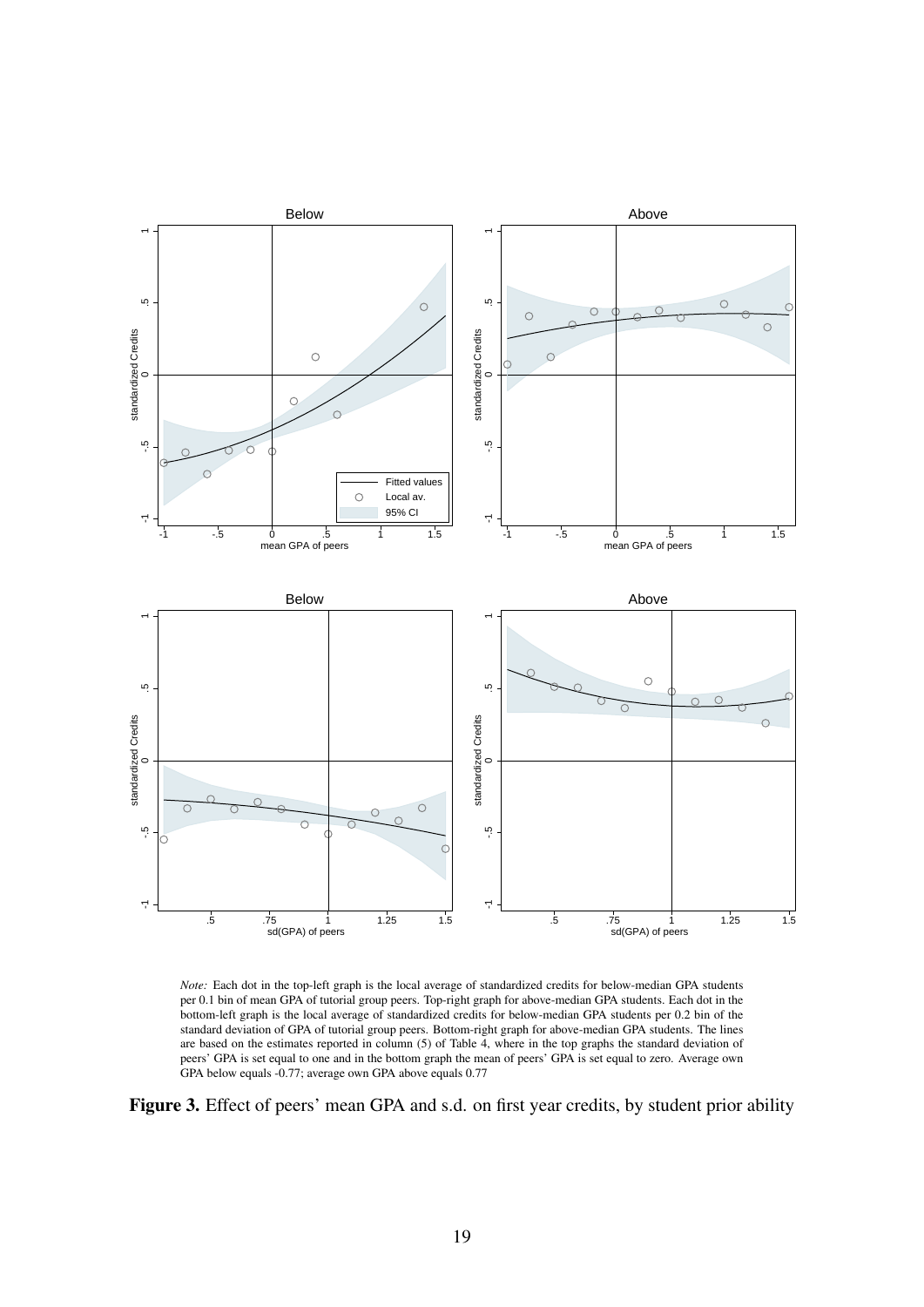- Three-way tracking, where each group consists only of students from the lowest one third of the GPA distribution, or only of students from the middle one third of the GPA distribution, or only of students from the highest one third of the GPA distribution;
- Track Low, where each group consists only of students from the lowest one third of the GPA distribution, or only of students from the highest two thirds of the GPA distribution;
- Track Middle, where each group consists only of students from the middle one third of the GPA distribution, or only of students from the lowest or highest one thirds of the GPA distribution;
- Track High, where each group consists only of students from the lowest two thirds of the GPA distribution, or only of students from the highest one third of the GPA distribution.

Column (1) of Table 5 reports the mean changes in the number of first-year credits from these alternative assignments in comparison to the current practice of mixing. In columns (2) to (4) the average changes are differentiated by GPA-groups. The first row shows that on average students gain 10% of a standard deviation in achievement from switching from mixing to twoway tracking. This gain is the same for students in the bottom and top halves of the GPA distribution. The second row shows that a switch to three-way tracking boosts the average achievement gain even further to 15% of a standard deviation. This gain is mainly concentrated by students in the lower two thirds of the GPA distribution, who on average gain 19% of a standard deviation. The other three tracking systems in which students from two thirds of the GPA distribution are mixed, all have a smaller impact on achievement than three-way tracking.

Of special interest are the results of the Track Middle assignment. This is the same assignment as the one that Carrell et al. (2013) expected to be optimal on the basis of the results from the pre-intervention cohorts. Low-GPA students are mixed with high-GPA students and middle-GPA students are kept apart. Our results indicate that this has a slight but insignificant negative effect on low-GPA students, no effect on the high-GPA students and a substantial and significantly positive effect of 18% of a standard deviation on middle-GPA students. These findings are similar to the unexpected results that Carrell et al. found in their experiment.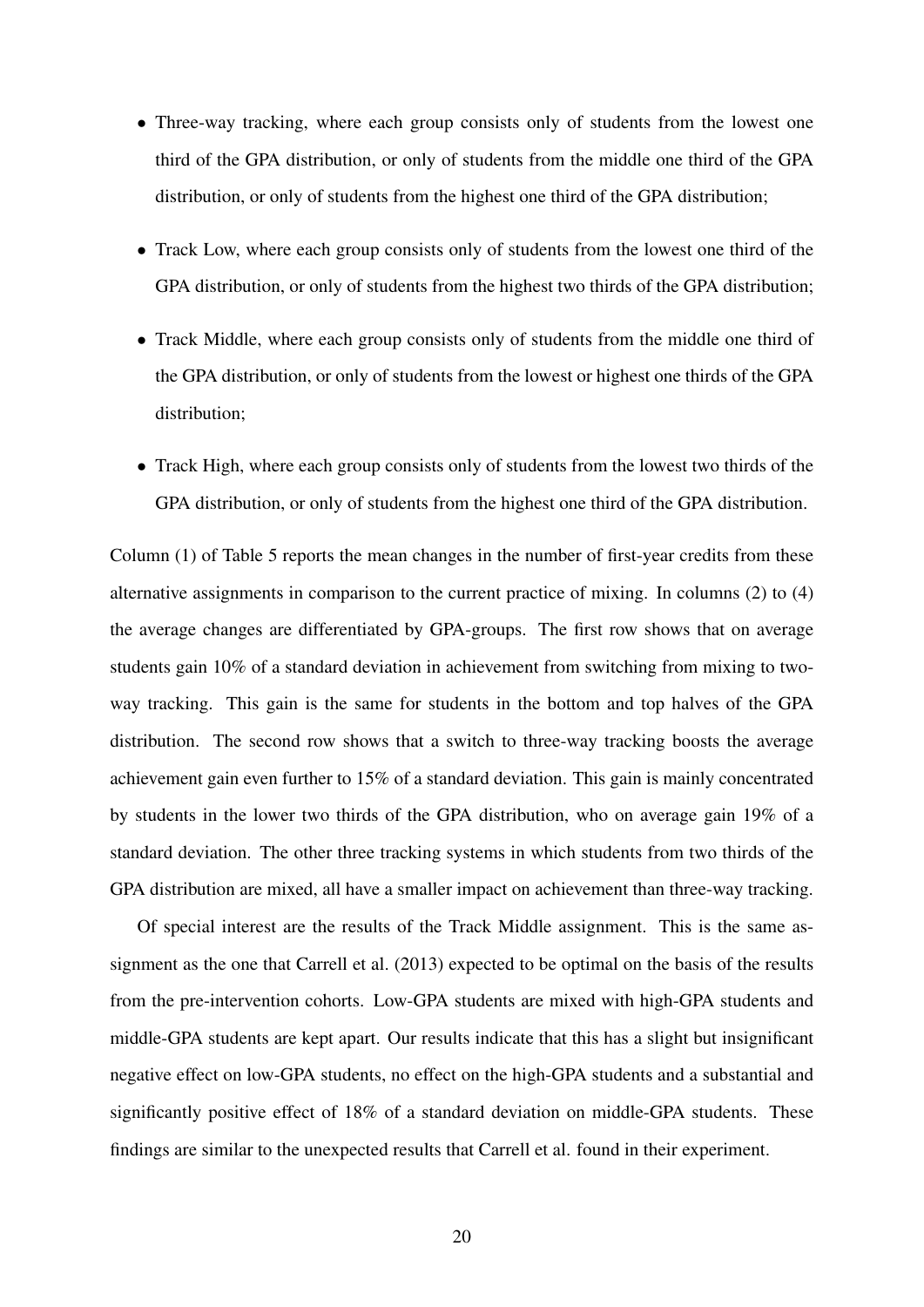|                     |                 | (1)          | (2)         | (3)          | (4)         |
|---------------------|-----------------|--------------|-------------|--------------|-------------|
| Tracking            |                 | <b>ATE</b>   | Below/Low   | Middle       | Above/High  |
| Two-way tracking    | ${B}, {A}$      | 0.10         | 0.10        |              | 0.10        |
|                     |                 | $(0.03)$ *** | $(0.06)*$   |              | $(0.05)$ ** |
| Three-way tracking  | ${L}, {M}, {H}$ | 0.15         | 0.20        | 0.18         | 0.08        |
|                     |                 | $(0.05)$ *** | $(0.09)$ ** | $(0.08)$ **  | (0.06)      |
| <b>Track Low</b>    | ${L}, {M,H}$    | 0.13         | 0.20        | 0.14         | 0.04        |
|                     |                 | $(0.03)$ *** | $(0.09)$ ** | $(0.04)$ *** | (0.05)      |
| <b>Track Middle</b> | ${M}, {L,H}$    | 0.05         | $-0.03$     | 0.18         | 0.01        |
|                     |                 | (0.04)       | (0.04)      | $(0.08)$ **  | (0.03)      |
| Track High          | ${L,M}, {H}$    | 0.06         | 0.06        | 0.04         | 0.08        |
|                     |                 | $(0.03)$ **  | (0.05)      | (0.04)       | (0.06)      |
| $\overline{y}$      |                 | 0.00         | $-0.51$     | 0.00         | 0.50        |
| sd(y)               |                 | 1.00         | 0.92        | 0.96         | 0.85        |

Table 5. Estimated tracking effects on first-year credits compared to mixing

*Note:* Using estimates from Table 4, specification 5.

### *4.3 Other outcomes*

In this subsection we report and discuss ability peer effects on two other measures of student performance: average grade and collecting less than 45 credit points (Dropout). We use the specifications from columns (4) and (5) of Table 4. Table A3 in the appendix reports the results, where the first two columns repeat the results from columns (4) and (5) of Table 4. The patterns of peer effects appear to be very similar for the other outcome variables. Most variables in Table A3 have the same signs in the regressions for the number of credit points (columns 1 and 2) and average grade (columns 3 and 4), and the opposite signs in the regressions for Dropout (columns 5 and 6). Also the results for the F-tests lead to the same conclusions: ability peer effects are nonlinear and heterogenous.

To better compare the peer effects for different outcome variables, Table 6 reports results from simulations similar to those reported in Table 5. When average grade is the outcome variable, the estimated effects of tracking have almost always the same sign as in Table 5, but fewer effects are significantly different from zero. When Dropout is the outcome measure, results concur very well with those in Table 5. Switching from ability mixing to three-way tracking reduces the dropout rates of low-GPA students by 17 percentage points, relative to an average dropout rate for this group of 0.72. For middle-GPA students the reduction in dropout rates is 13 percentage points, relative to an average dropout rate for this group of 0.49. These are rather substantial reductions in student dropout.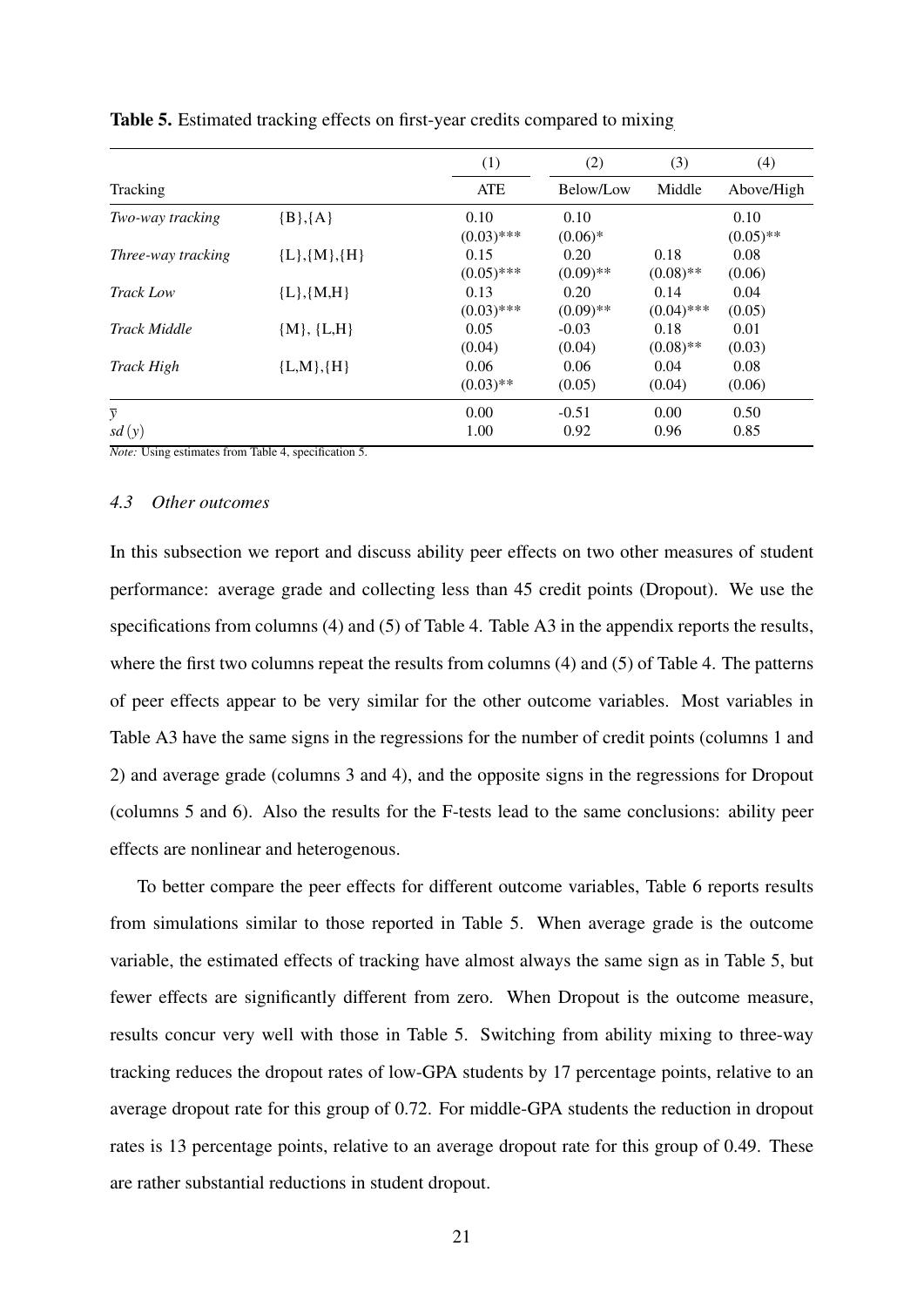|                     |              |           |              |             | Outcome variable |              |              |           |
|---------------------|--------------|-----------|--------------|-------------|------------------|--------------|--------------|-----------|
|                     |              | Av. Grade |              |             |                  | Dropout      |              |           |
|                     | (1)          | (2)       | (3)          | (4)         | (5)              | (6)          | (7)          | (8)       |
| Tracking            | <b>ATE</b>   | B/Low     | Middle       | T/High      | ATE              | <b>B/Low</b> | Middle       | T/High    |
| Two-way tracking    | 0.06         | 0.07      |              | 0.06        | $-0.07$          | $-0.10$      |              | $-0.04$   |
|                     | $(0.03)*$    | (0.07)    |              | (0.04)      | $(0.02)$ ***     | $(0.04)$ *** |              | $(0.02)*$ |
| Three-way tracking  | 0.06         | 0.13      | 0.08         | $-0.02$     | $-0.11$          | $-0.17$      | $-0.13$      | $-0.03$   |
|                     | (0.07)       | (0.12)    | (0.11)       | (0.05)      | $(0.03)$ ***     | $(0.06)$ *** | $(0.05)$ *** | (0.03)    |
| Track Low           | 0.10         | 0.13      | 0.12         | 0.04        | $-0.08$          | $-0.17$      | $-0.04$      | $-0.02$   |
|                     | $(0.04)$ *** | (0.12)    | $(0.03)$ *** | (0.04)      | $(0.02)$ ***     | $(0.06)$ *** | $(0.02)$ **  | (0.02)    |
| <b>Track Middle</b> | $-0.02$      | $-0.07$   | 0.08         | $-0.06$     | $-0.06$          | $-0.03$      | $-0.13$      | $-0.01$   |
|                     | (0.05)       | $(0.04)*$ | (0.11)       | $(0.03)$ ** | $(0.02)$ ***     | (0.02)       | $(0.05)$ *** | (0.02)    |
| Track High          | 0.02         | 0.08      | 0.00         | $-0.02$     | $-0.04$          | $-0.05$      | $-0.05$      | $-0.03$   |
|                     | (0.03)       | (0.06)    | (0.04)       | (0.05)      | $(0.02)$ **      | $(0.03)*$    | $(0.02)$ **  | (0.03)    |
| $\overline{y}$      | 0.00         | $-0.57$   | $-0.08$      | 0.61        | 0.49             | 0.72         | 0.49         | 0.26      |
| sd(y)               | 1.00         | 0.85      | 0.88         | 0.89        | 0.50             | 0.45         | 0.50         | 0.44      |

Table 6. Estimated tracking effects compared to mixing

*Note:* Using estimates from Table A3, specifications 4 and 6.

To summarize, the results from the peer effects models in Tables 4 and A3 show that in our data peer effects are nonlinear and heterogenous, with low-GPA students benefiting from a higher mean and a lower standard deviation of peers' GPA. High-GPA students are basically unaffected by the composition of their tutorial group. Given the composition of the incoming students, substantial increases in the performance of low-GPA students can be expected from tracking on the basis of prior ability. These results hold for different outcome variables and are only somewhat less prominent when average grade is used as outcome. Recall that the number of collected credits and passing the threshold of 45 credit points are arguably the more relevant outcome measures, and average grade the less relevant (and possibly selective).

#### *4.4 Other specifications*

In the models reported in Tables 4 and A3, the ability composition of the peer group is expressed in terms of the mean and standard deviation of peers' GPA. In this subsection we assess the robustness of the main findings with regard to three alternative specifications of the main estimation equation. In the first alternative specification the GPA composition of peers is measured by the median and the interquartile range of the GPA of peers in the tutorial group. In the second alternative specification the GPA composition of peers in the tutorial group is measured by the shares from the bottom, middle, and top one thirds of the population of incoming students. Finally, we compare the main findings with results from nonparametric local linear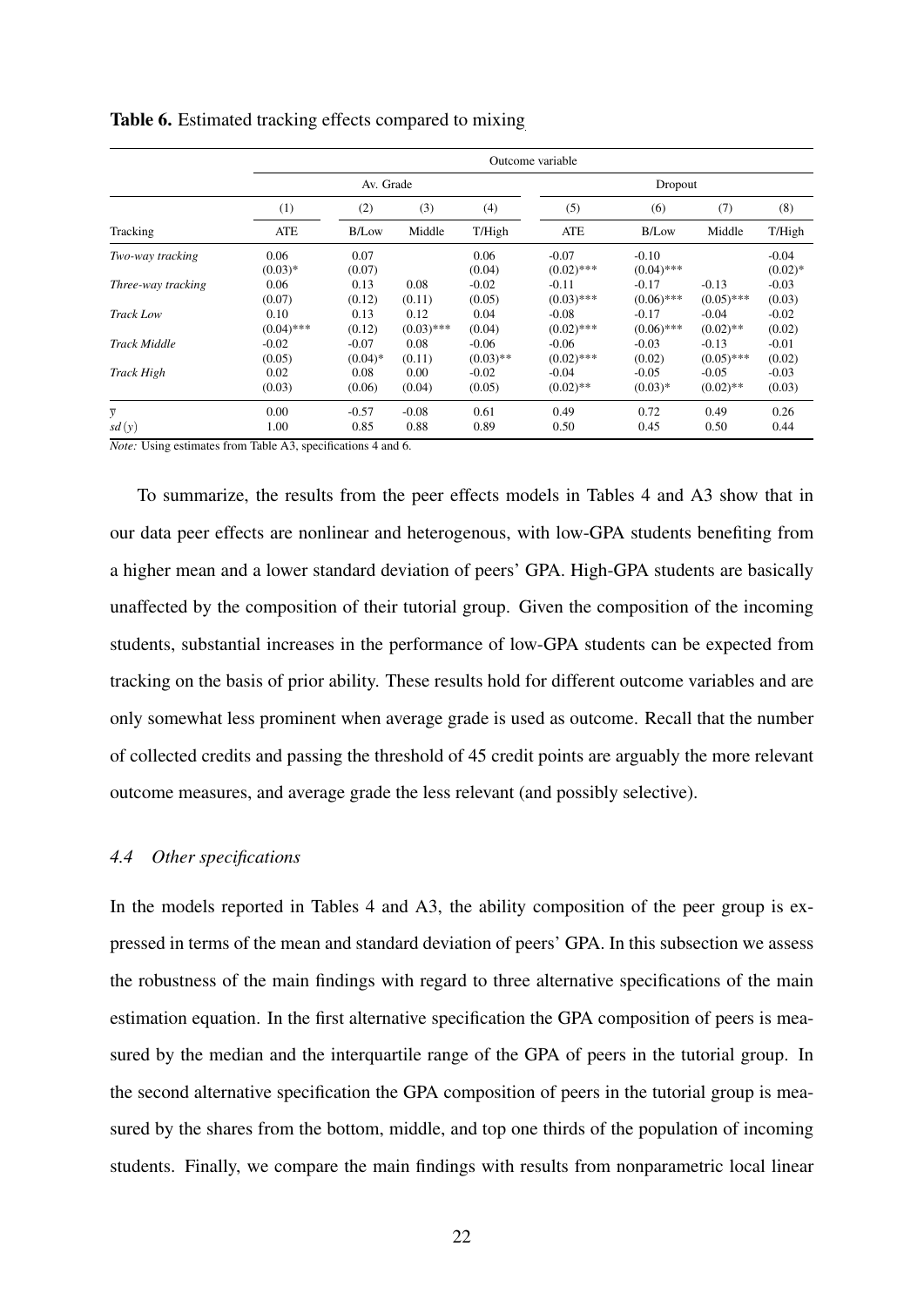regressions.

Table A4 in the appendix reports results from the quantile-based and the share-based specifications.<sup>15</sup> For ease of comparison, column  $(1)$  of that table repeats the results from the moments-based specification from column (5) in Table 4. The results from the quantile-based specification in column (2) are very much in line with those from the moment-based specification. The main effects of the median and interquartile range of GPA are positive and negative respectively, while their interactions with own GPA have the opposite signs. This means that low-GPA students benefit from higher median GPA of the peers in their tutorial group and from a smaller interquartile range, and that these effects get smaller (closer to zero) when own GPA increases. The effects of various peer configurations relative to the current practice of mixing are reported in Table A5 in the appendix. Almost all estimated effects obtained from the quantile-based specification have the same sign as those obtained using the moment-based specification, but are typically smaller in size and less likely to differ significantly from zero.

Estimates from the share-based specification are reported in column (3) of Table A4 in the appendix. These estimates are transformed into effects of various peer configurations in columns (9) to (12) of Table A5 in the appendix. Also these effects are smaller and less precise than the effects obtained through the moment-based specification. There is also an important qualitative difference. The results from the moment-based and quartile-based specification point to three-way tracking as the configuration that gives the largest gain in comparison to the current practice. In contrast, the results from the share-based specification indicate that introduction of Track Low is more beneficial and that it is specifically favorable for students from the middle third of the GPA distribution.

The different results from the different specifications are reason for concern. Theory gives no guidance as to which specification to prefer, and also the statistical tests reported in the bottom part of Table A4 give no decisive answer about which specification to prefer (see also Hurder, 2012). We therefore turn to nonparametric results which were obtained using local linear regressions.<sup>16</sup> Columns (4) to (6) of Table 7 report the effects of different peer config-

<sup>&</sup>lt;sup>15</sup>Shares and quantiles are also calculated using the leave-out approach.

<sup>&</sup>lt;sup>16</sup>We used a (normalized) tricubic kernel function with a span of 0.70 (flexible bandwidth covering 70% of the data), implemented by the "locfit" package written for R.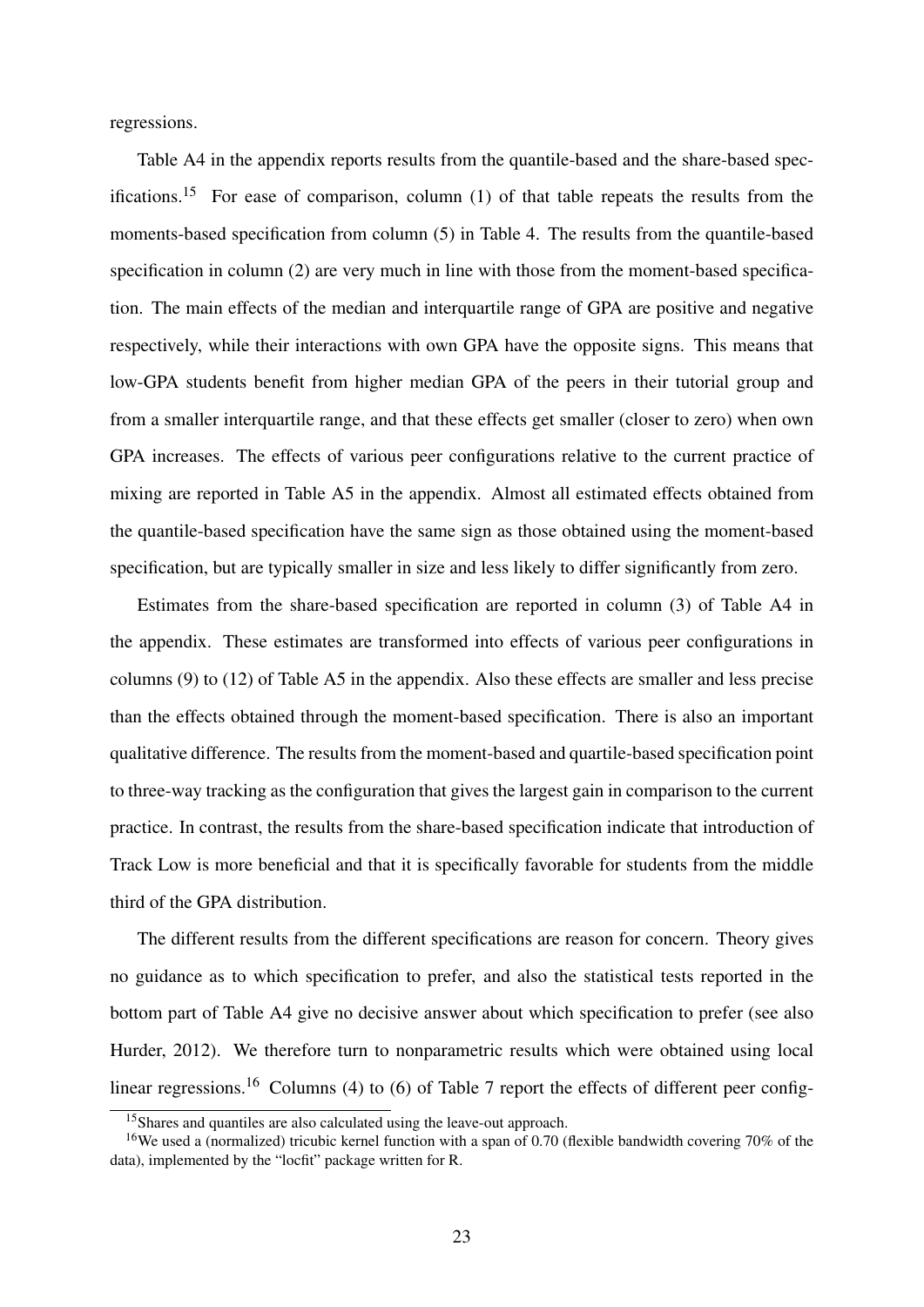|                     |              | Parametric            |              |              | Nonparametric         |             |
|---------------------|--------------|-----------------------|--------------|--------------|-----------------------|-------------|
|                     | Moment based | <b>Ouantile based</b> | Share based  | Moment based | <b>Ouantile based</b> | Share based |
|                     | (1)          | $\rm(2)$              | (3)          | (4)          | (5)                   | (6)         |
| Two-way Tracking    | 0.10         | 0.03                  | 0.09         | 0.14         | 0.02                  | 0.10        |
|                     | $(0.03)$ *** | (0.02)                | (0.06)       | (0.07)       | (0.06)                | (0.08)      |
| Three-way Tracking  | 0.15         | 0.06                  | 0.09         | 0.21         | 0.03                  | 0.20        |
|                     | $(0.05)$ *** | $(0.03)*$             | (0.07)       | (0.11)       | (0.07)                | (0.14)      |
| Track Low           | 0.13         | 0.04                  | 0.18         | 0.21         | 0.07                  | 0.19        |
|                     | $(0.03)$ *** | $(0.02)$ **           | $(0.05)$ *** | (0.08)       | (0.06)                | (0.13)      |
| <b>Track Middle</b> | 0.05         | 0.00                  | $-0.01$      | 0.16         | $-0.02$               | 0.14        |
|                     | (0.04)       | (0.05)                | (0.09)       | (0.11)       | (0.10)                | (0.20)      |
| Track High          | 0.06         | 0.02                  | 0.01         | 0.08         | $-0.02$               | 0.07        |
|                     | $(0.03)$ **  | (0.02)                | (0.06)       | (0.07)       | (0.06)                | (0.09)      |

Table 7. Comparing parametric (OLS) estimates to nonparametric (local linear regression) estimates

*Note:* Results in columns (1) to (3) repeat results from Table A3 in the appendix. Results in columns (4) to (6) are based on local linear regressions.

urations implied by these nonparametric results. The local linear regressions used either the mean and standard deviation of peers' GPA (column (4)), or the median and interquartile range (column (5)), or the shares of low-GPA and high-GPA peers (column (6)) as explanatory variables. Columns (1) to (3) repeat the results from Table 5. There are three things to note from this table: i) The results in columns (4) and (6) are strikingly similar. For the nonparametric estimates it does not matter whether peer composition is measured in moments or in shares; ii) The nonparametric results in columns (4) and (6) are much closer to the moment-based parametric estimates in column (1) than to quantile-based and share-based parametric estimates (in columns 2 and 3). (The only exception is the effect of Track Low.) This indicates that the moment-based specification is sufficiently flexible to track the nonparametric results, whereas the share-based and quantile-based models are not; iii) The nonparametric estimates are, not surprisingly, less precise than the parametric estimates. These findings are not only true for the overall effects of different peer configurations, but also for the effects of the subgroups of students from the lowest, middle, and highest one thirds of the GPA distribution. These results are reported in Table A6 in the appendix. Most notably, the results confirm that low-GPA students benefit substantially from three-way tracking.<sup>17</sup>

<sup>&</sup>lt;sup>17</sup>Tables A7 and A8 in the appendix reports two further robustness checks. In Table A7 we have included other peer characteristics as additional regressors. These are the share of boys in the tutorial group, the average age of students in the tutorial group and the average application order. Each of these are correlated with prior GPA and the ability peer effects that we report may potentially be due to these characteristics. The results in Table A7 show that the ability peer estimates are robust to the inclusion of these variables. In Table A8 we report estimates that are based on two instead of three years of data. This assesses whether our results are driven by one specific cohort. The results indicate that this is not the case.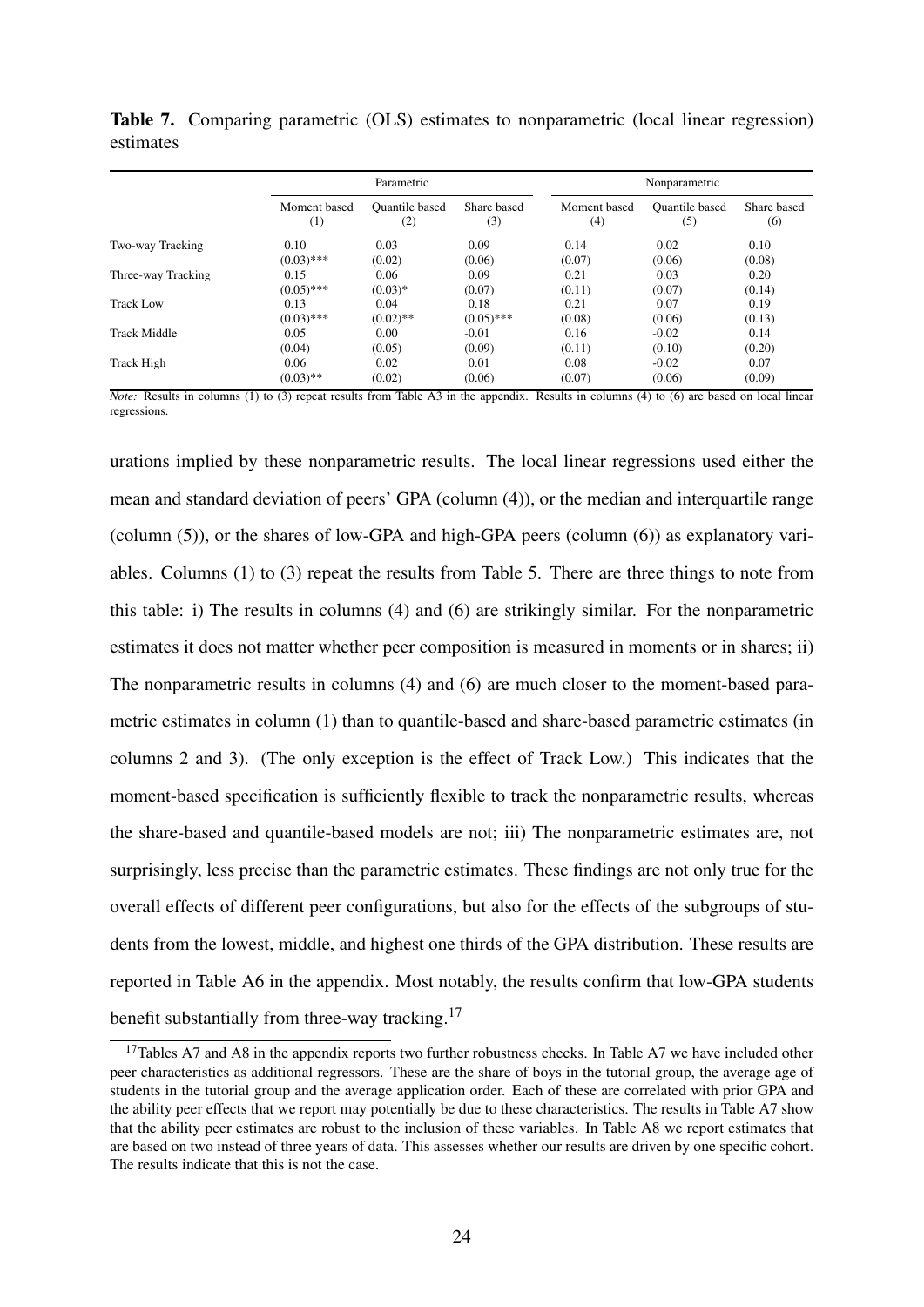### 5 Mechanisms

To gain further insight into the driving forces of the ability peer effects that we have documented, this section examines the relevance of possible mechanisms. In the first subsection we assess to what extent endogenous variation in group size can explain our results. In the next subsection we use data that we obtained through short questionnaires to assess the role of teachers and the influences of peers.

#### *5.1 Group size*

Low-GPA students are more likely than others to drop out during the year. Consequently, tutorial groups with more low-GPA students will for most of the year be smaller than groups with fewer low-GPA students. This is illustrated in Figure 4 which shows how group size evolves over the year for the 12 groups in our data with the lowest, middle, and highest average GPA at the start of the year. The graph assumes that students dropped out when they stopped writing exams. If the size of tutorial groups has an independent effect on student achievement, part of our findings should be attributed to the group size effect instead of a pure ability peer effect.

To assess the importance of differences in group size between tutorial groups with a different GPA composition, we include the average size of a group during the year as an additional regressor. Since this average size of a group is potentially an outcome of the ability composition of the group and therefore a "bad" control variable, we instrument it. As instrument for the size of a tutorial group we use the number of students that was assigned to that tutorial group but never showed up. The average number of no-shows per group is 2.1, with a standard deviation of 2.3.<sup>18</sup> A regression of actual average group size during the year on the number of no-shows gives a first stage estimate of  $-0.70$  (s.e. 0.12; F-value 34.6).<sup>19</sup> Because no-shows were never exposed to the intended peers in their tutorial group or informed about them, their decision

 $18$ Cohort 2009 does not have any no-shows because there our estimation sample consists of groups that were formed after knowing the actual presence of students, by redistributing students from the smallest groups to the remaining ones. Hence, this cohort does not contribute to the identification of the tutorial size effect.

<sup>&</sup>lt;sup>19</sup>The average size of a tutorial group during the year is calculated as the sum over all students, where a student that drops out after the first month (i.e. was observed in the exam-records only in the first month) counts for 1/10, 2nd month 2/10 et cetera (see Figure 4). A student that is still observed at the end of the year has 10/10 and counts for 1. Note that dropout is higher than what is observed in the 10th month in Figure 4 because some students fail the re-sits in August.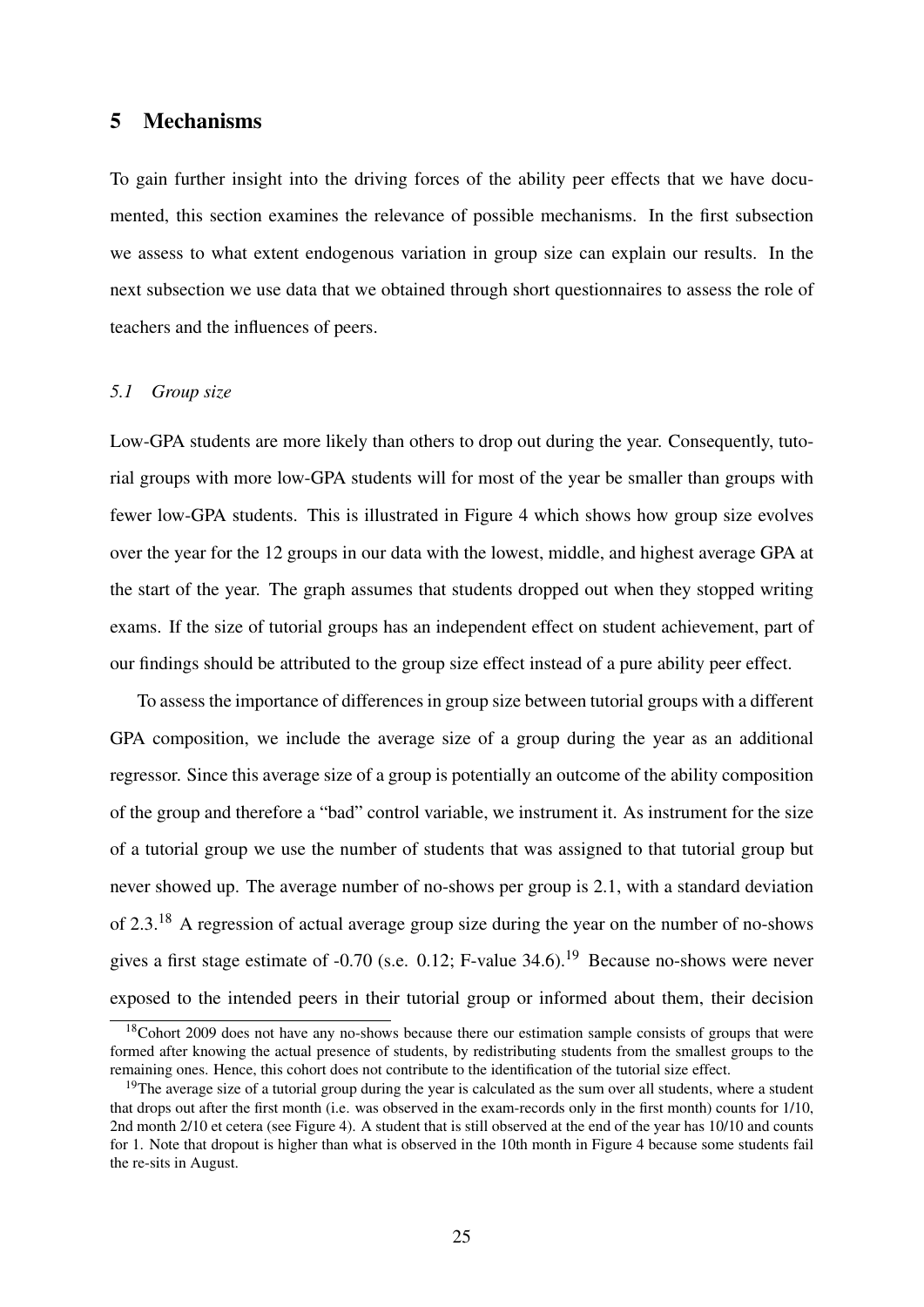

*Note:* The graph shows the changes in group size during the first year for the 12 groups in our data with the lowest, middle, and highest average GPA at the start of the year.

Figure 4. Group size throughout the year

not to start the program cannot have been influenced by the GPA composition of their tutorial group.

Table 8 reports results from three regressions. To ease comparison, column (1) repeats column (5) of Table 4, our preferred specification. Column (2) reports results from an IVregression that includes the average size of a group during the year as additional control, which is instrumented by the number of no-shows. The estimates of the peer group effects are virtually unchanged when group size is included; the coefficients in columns  $(1)$  and  $(2)$  are almost the same and so are the simulated effects from switching from ability mixing to ability tracking.

The coefficient of average group size in column (2) cannot be given a causal interpretation. The reason is that the GPA composition of a group is possibly affected by the number of noshows (the instrument for group size) and the ability peer variables are therefore potentially bad control variables when one is interested in the effect of group size. To address this problem, we instrument the variables that capture the GPA composition of the group at the start of the year (excluding the no-shows) with the corresponding variables based on the GPA composition of the group before the start of the year (including the no-shows). The results are presented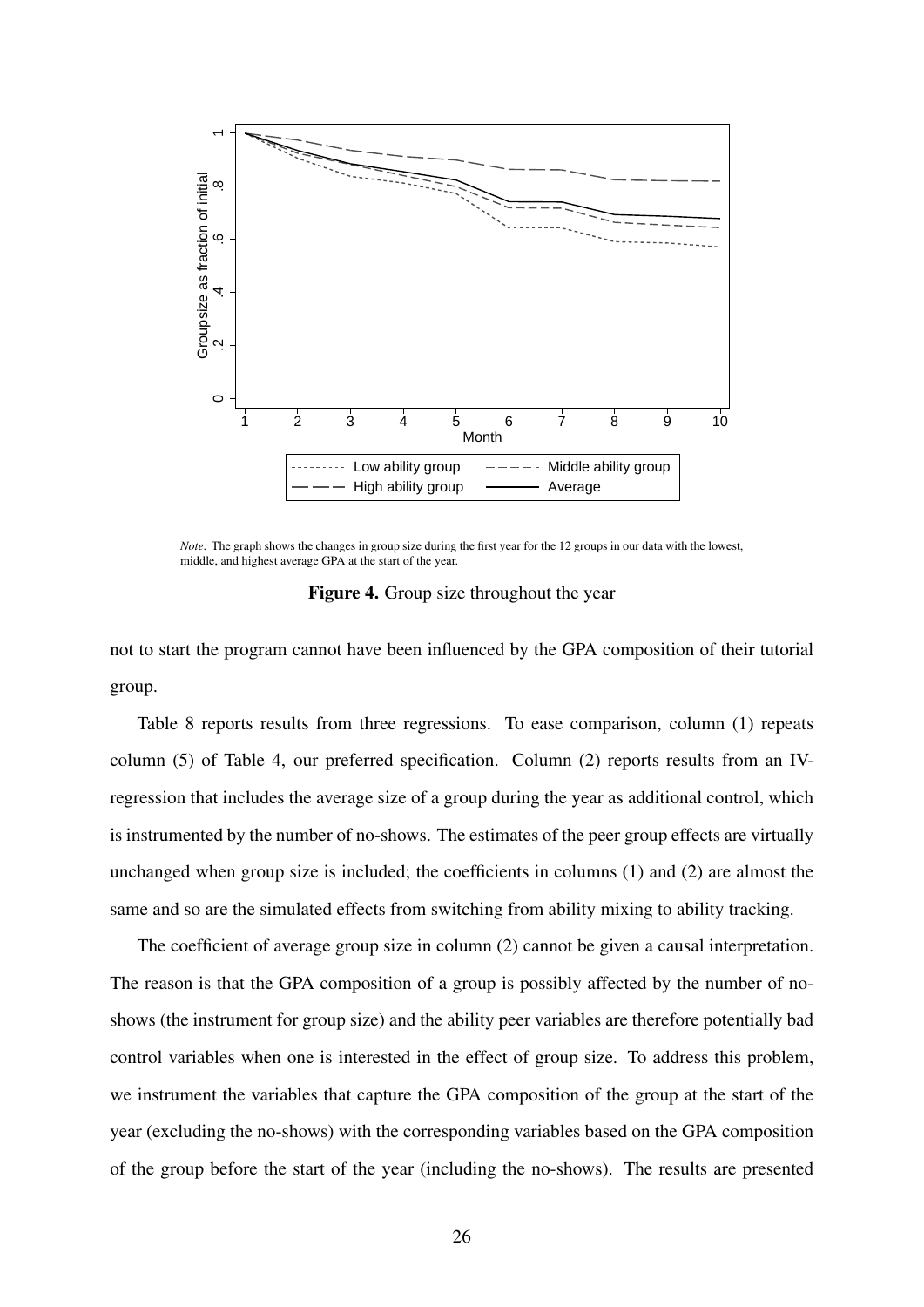|                                                                                                                                                                                                                                                                                                                                                                                            | <b>Baseline OLS</b>  |                       |                   | $\geq$                  |                      |                      | $\geq$   |                         |
|--------------------------------------------------------------------------------------------------------------------------------------------------------------------------------------------------------------------------------------------------------------------------------------------------------------------------------------------------------------------------------------------|----------------------|-----------------------|-------------------|-------------------------|----------------------|----------------------|----------|-------------------------|
|                                                                                                                                                                                                                                                                                                                                                                                            | $\widehat{\Xi}$      |                       |                   | $\widehat{\omega}$      | $\odot$              |                      |          | $\widehat{\mathcal{F}}$ |
|                                                                                                                                                                                                                                                                                                                                                                                            |                      |                       |                   |                         |                      | Coefficient          |          | $F$ -stat               |
| Peer Prior GPA                                                                                                                                                                                                                                                                                                                                                                             | Main                 | $\times GPA_i$        | Main              | $\times GPA_i$          | Main                 | $\times GPA_i$       | Main     | $\times GPA_i$          |
| $\overline{GPA}_{\neg i}$                                                                                                                                                                                                                                                                                                                                                                  | $(0.086)$ **<br>0.21 | $(0.081)*$<br>$-0.16$ | (0.13)<br>0.16    | $(0.082)$ **<br>$-0.16$ | (0.13)<br>0.12       | (0.098)<br>$-0.15$   | [1361.8] | [1333.0]                |
| $sd(GPA_{\neg i}) - 1$                                                                                                                                                                                                                                                                                                                                                                     | (0.14)<br>$-0.16$    | (0.086)<br>0.089      | (0.14)<br>$-0.14$ | (0.083)<br>0.086        | $-0.053$<br>(0.13)   | (0.096)<br>0.027     | [1396.3] | [1616.9]                |
| $\overline{GPA}_{\neg i}^2$                                                                                                                                                                                                                                                                                                                                                                | (0.066)<br>0.031     | (0.059)<br>$-0.092$   | (0.073)<br>0.044  | (0.058)<br>$-0.092$     | (0.070)<br>0.061     | (0.068)<br>$-0.10$   | [1640.7] | [1666.6]                |
| $\left(sd\left(GPA_{\neg i}\right)-1\right)^2$                                                                                                                                                                                                                                                                                                                                             | (0.21)<br>0.14       | (0.33)<br>0.32        | (0.20)<br>0.13    | (0.32)<br>0.32          | (0.19)<br>0.27       | (0.31)<br>0.32       | [410.0]  | [196.1]                 |
| $\overline{GPA}_{\neg i} \times (sd\left(GPA_{\neg i}\right)-1)$                                                                                                                                                                                                                                                                                                                           | (0.22)<br>0.14       | $(0.21)*$<br>$-0.40$  | 0.080<br>(0.25)   | $(0.20)$ **<br>$-0.41$  | 0.061<br>(0.27)      | $(0.22)*$<br>$-0.38$ | [1556.7] | [850.2]                 |
| Group size                                                                                                                                                                                                                                                                                                                                                                                 |                      |                       | 0.0074<br>(0.013) | [34.6]                  | 0.0069<br>(0.014)    |                      | [35.5]   |                         |
| Randomization controls<br>Controls                                                                                                                                                                                                                                                                                                                                                         | ゝ                    |                       |                   |                         |                      |                      |          |                         |
| $\mathcal{R}^2$                                                                                                                                                                                                                                                                                                                                                                            | 0.27                 |                       |                   | 0.27                    |                      |                      | 0.27     |                         |
| F-tests (p-values)                                                                                                                                                                                                                                                                                                                                                                         |                      |                       |                   |                         |                      |                      |          |                         |
| $cf(Peer variables) = 0$<br>$cf(Peer var.) = hom.$                                                                                                                                                                                                                                                                                                                                         | 0.001<br>0.003       |                       |                   | 0.000<br>0.000          | 0.002                | 0.000                |          |                         |
| Predicted Tracking Effect                                                                                                                                                                                                                                                                                                                                                                  |                      |                       |                   |                         |                      |                      |          |                         |
| Difference (2Track - Mix)<br>s.e.(2Track - Mix)                                                                                                                                                                                                                                                                                                                                            | $(0.03)$ ***<br>0.10 |                       |                   | $(0.03)$ ***<br>0.11    | 0.09                 | $(0.03)$ ***         |          |                         |
| Difference (3Track - Mix)<br>s.e.(3Track - Mix)                                                                                                                                                                                                                                                                                                                                            | $(0.05)$ ***<br>0.15 |                       |                   | $(0.05)$ ***<br>0.16    | $(0.05)$ ***<br>0.15 |                      |          |                         |
| Note: Group clustered standard errors in parenthesis, and first stage F-statistics in brackets. */**/** denote significance at a 10/5/1% confidence level. Randomization controls<br>are a saturated set of own GPAcat-, advanced math-, and cohort-dummies, interacted with application order. Other control variables are own GPA, gender, age, and a dummy for<br>professional college. |                      |                       |                   |                         |                      |                      |          |                         |

Table 8. Results on credits in the first year controlling for group size

Table 8. Results on credits in the first year controlling for group size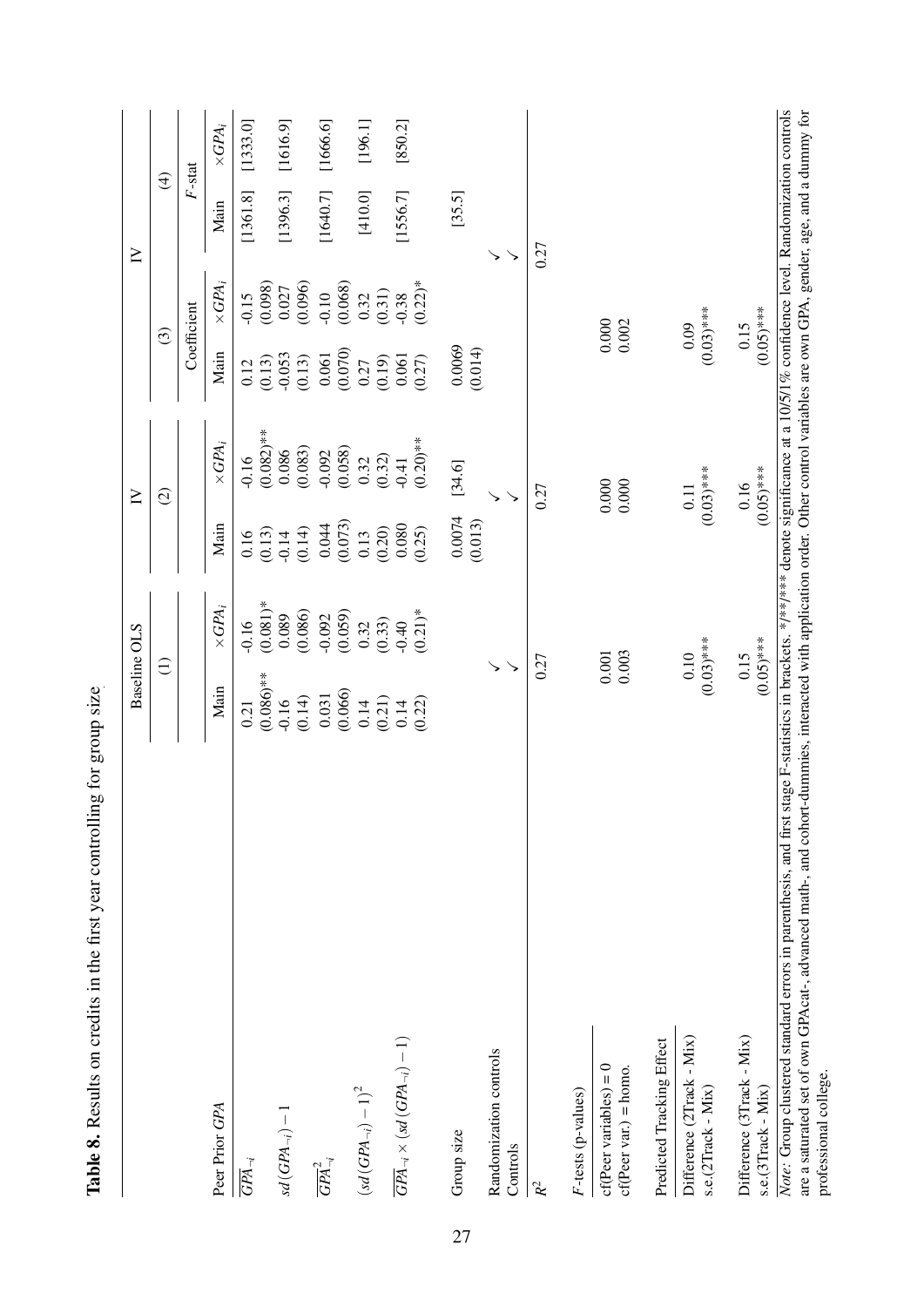in column (3) of Table 8. Column (4) reports the F-statistics of the first-stage relationships between the instrumented variables and the instruments, indicating instrument relevance. The coefficient of group size (which can now be given a causal interpretation) is small and not statistically significant, indicating that average group size during the year has no impact on student outcomes. Consistent with this, we see that the estimates of the peer variables in column (3) are quite similar to those in column (1), although less precise. Jointly, the peer variables in column (3) are statistically significant ( $p=0.000$ ) and we reject homogeneity of the peer effects  $(p=0.002)$ . Most importantly, the simulated effects from a switch from ability mixing to ability tracking in columns (3) and (1) are almost identical.

In sum, the higher dropout rates of low-GPA students cause a reduction of the average size of groups with many low-GPA students. Average group size does not, however, have a significant effect on student performance, and consistent with that the peer effect estimates are unaffected by the inclusion of group size in the analysis. The peer effects that we estimate are therefore not contaminated by group size effects.

#### *5.2 Teachers and peers*

Three months after the start of the academic years covered in the analysis, we carried out a survey among the students asking them about the learning environment in their tutorial groups, their interaction with other students and with teachers of their tutorial group, and the teaching style of these teachers. The period of three months was chosen to strike a balance between students being able to give informed responses to the questions and not too many students having dropped out already. Table A10 in the appendix lists the items that have been included in the surveys together with the number of respondents, the scale on which they are measured and the means and standard deviations of the responses. Since the survey questions were somewhat changed between the first and second cohorts, it also indicates which questions were asked to which cohorts. The response rate to the survey is around 70 percent in all three years. The first column in Table A9 in the appendix shows that response to the surveys is not selective with regard to the ability composition of tutorial groups (p=0.763).

To summarize the information from 26 survey items we constructed six variables which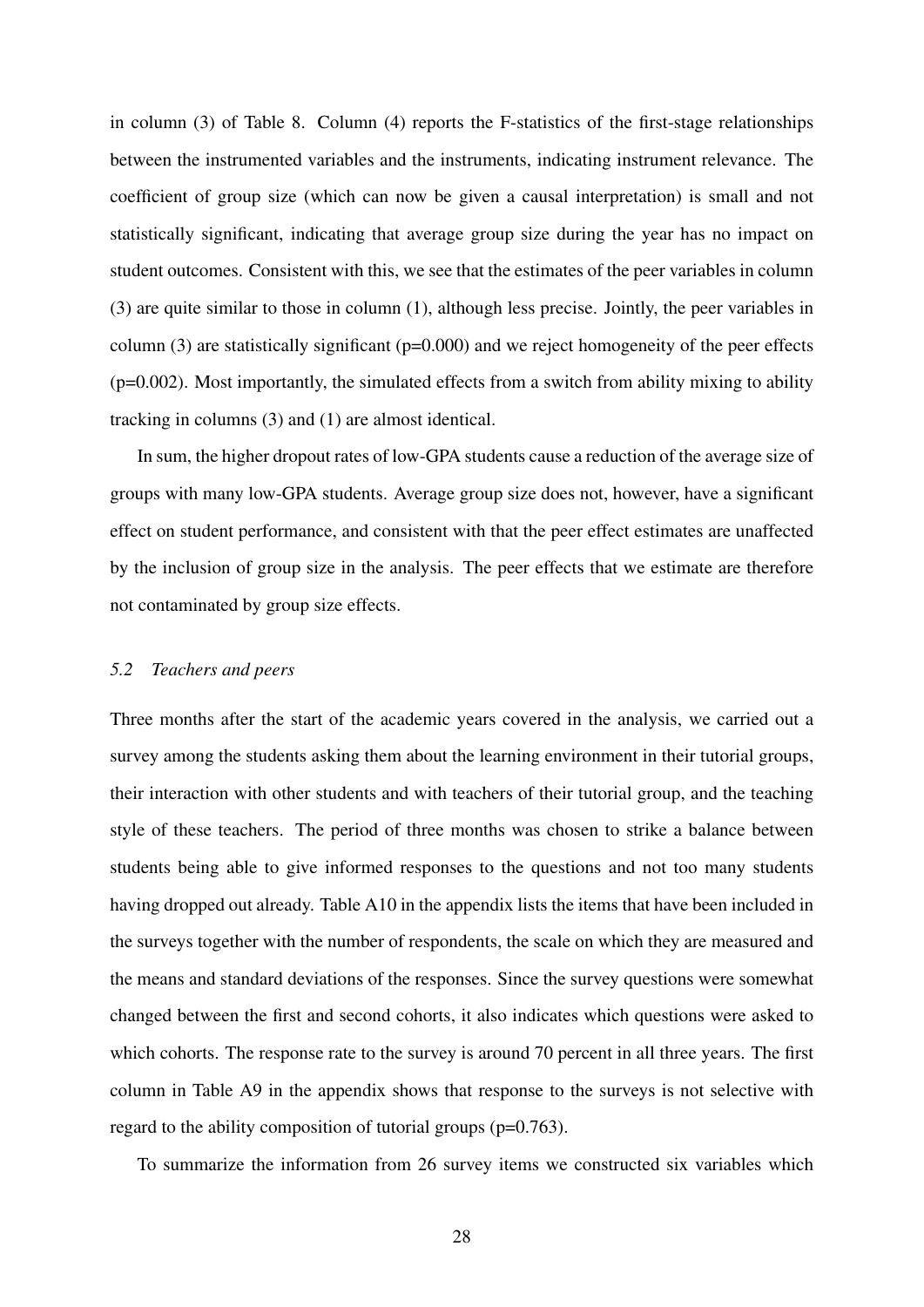each are the unweighted sum of three or more items (one item is never used for more than one constructed variable). These sums were normalized to have mean zero and standard deviation one. We label these six variables as follows (in Table A10 in the appendix we indicate which items are used for the construction of which variables):

- Too fast: tutorial group teachers are too fast, spend too little time on simple things or give complicated answers;
- Too slow: tutorial group teachers are too slow, spend too much time on simple things or focus too much on weak students;
- Stimulating: learn a lot from tutorial group teachers, group meetings are stimulating or teacher asks questions to test our understanding;
- Conducive: atmosphere in tutorial group, learn from students in tutorial group, tutorial group influences performance positively;
- Interaction: study together, help other students or are helped by other students;
- Involved: Me or others frequently ask questions; level of other students demotivates me (-), dislike to ask questions (-); unquietness makes it difficult to concentrate (-).

For respondents who did not answer all items, we assigned mean values from the other respondents to these items. In particular, we imputed mean values from the respondents in 2010 and 2011 to the respondents in 2009 for the items that were not included in the 2009 survey. The first three variables are related to the (perceived) behavior of teachers, the last three variables capture elements of the direct influence of peers.

Table A9 in the appendix reports results from peer effect regressions in which each of the six constructed variables are the dependent variables and in which we use the same specification as in column (5) of Table 4. The results in the bottom rows show that the peer variables are jointly significant for each of the dependent variables. We find for two out of six dependent variables that the peer effects are heterogenous (Too slow and Involved). Table 9 reports results from simulations based on the estimates of Table A9. The top part of the table reports the average change in the dependent variable from a switch from ability mixing to two-way tracking. This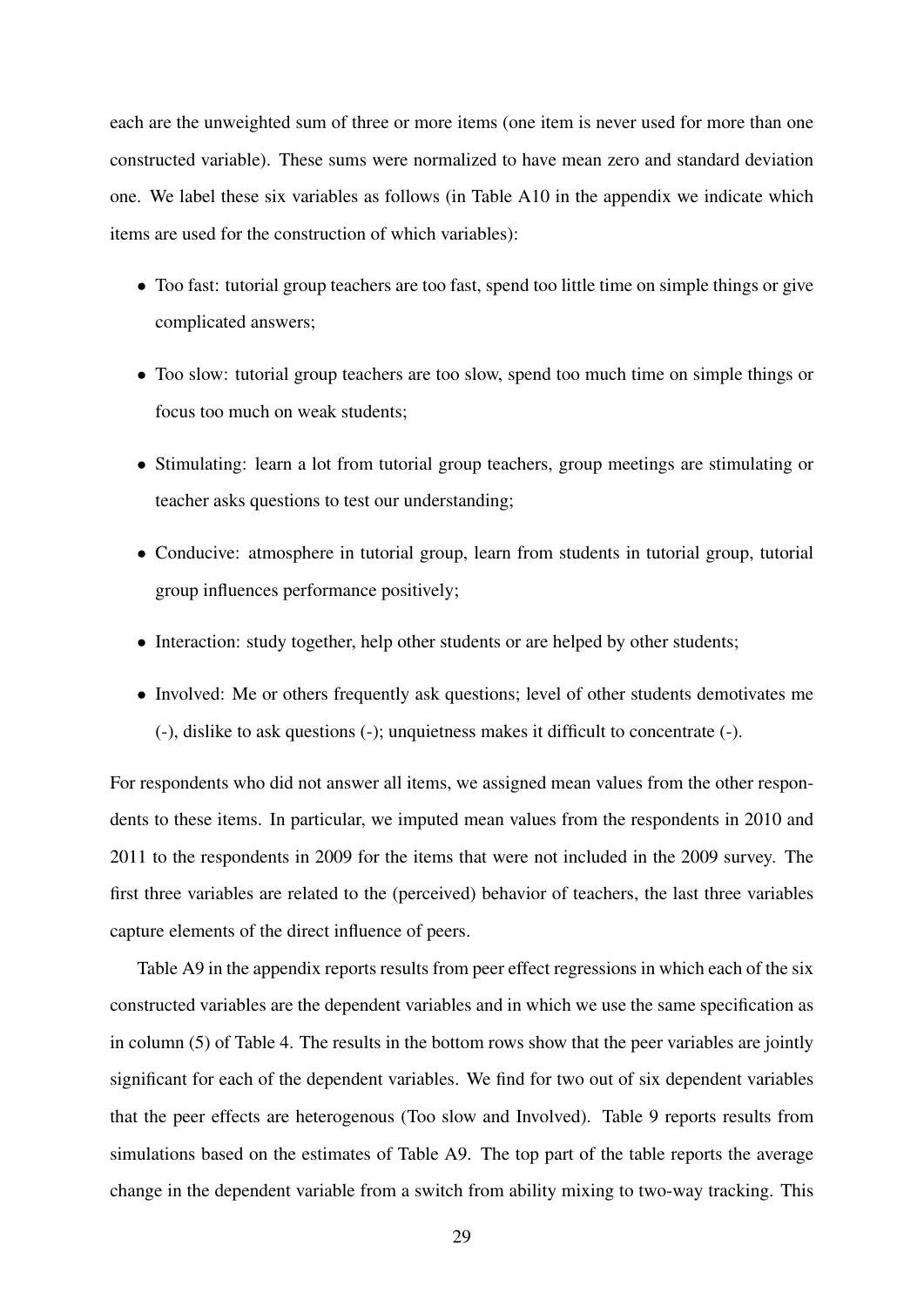|                    |          | Teachers |             |              | Peers       |             |
|--------------------|----------|----------|-------------|--------------|-------------|-------------|
|                    | (1)      | (2)      | (3)         | (4)          | (5)         | (6)         |
| Tracking           | Too fast | Too Slow | Stimulating | Conducive    | Interaction | Involved    |
| Two-way tracking   |          |          |             |              |             |             |
| <b>ATE</b>         | 0.06     | 0.02     | 0.03        | $-0.05$      | 0.11        | 0.12        |
|                    | (0.08)   | (0.07)   | (0.12)      | (0.06)       | $(0.06)*$   | $(0.07)*$   |
| - Below            | 0.12     | 0.14     | 0.06        | $-0.03$      | 0.21        | 0.23        |
|                    | (0.12)   | (0.11)   | (0.18)      | (0.09)       | $(0.10)$ ** | $(0.11)$ ** |
| - Above            | 0.01     | $-0.10$  | $-0.00$     | $-0.06$      | 0.01        | 0.01        |
|                    | (0.08)   | (0.08)   | (0.09)      | (0.07)       | (0.07)      | (0.07)      |
| Three-way tracking |          |          |             |              |             |             |
| <b>ATE</b>         | 0.07     | 0.04     | 0.00        | $-0.19$      | 0.12        | 0.19        |
|                    | (0.12)   | (0.10)   | (0.14)      | (0.12)       | (0.11)      | (0.14)      |
| - Low              | 0.20     | 0.19     | 0.07        | $-0.02$      | 0.30        | 0.36        |
|                    | (0.19)   | (0.16)   | (0.29)      | (0.11)       | $(0.14)$ ** | $(0.15)$ ** |
| - Middle           | 0.06     | 0.01     | $-0.05$     | $-0.29$      | 0.18        | 0.21        |
|                    | (0.16)   | (0.17)   | (0.18)      | (0.25)       | (0.20)      | (0.27)      |
| - High             | $-0.05$  | $-0.08$  | $-0.01$     | $-0.25$      | $-0.13$     | 0.00        |
|                    | (0.12)   | (0.11)   | (0.11)      | $(0.09)$ *** | (0.08)      | (0.09)      |

#### Table 9. Mechanisms

*Note:* Columns (1) to (6) each present results from a separate OLS regression. Dependent variables are constructed variables based on survey. Main explanatory variables are mean and standard deviation of peers' standardized GPA. F-tests are reported for null-hypotheses that joint effect of peer variables equals zero (cf(Peer variables) = 0), that joint effect of nonlinear peer variables equals zero (cf(NL terms) = 0), and that peer effects are the same for different GPA groups in columns (5) and (6) (cf(Peer var.) = homo.). All regressions include a saturated set of own GPAcat-, advanced math-, and cohort-dummies, interacted with application order. Other control variables are own GPA, gender, age, and a dummy for professional college. Group clustered standard errors in parenthesis. \*/\*\*/\*\*\* denote significance at a 10/5/1% confidence level.

is reported for all students together and separately for students with GPA below and above the median GPA. This shows that the (perceived) behavior of teachers is not significantly affected by tracking. This is different for the influence of peers. Students from the bottom half of the GPA distribution experience more positive interaction with the other students in their tutorial group, and they are more involved. The magnitudes of these effects are 21 and 23 percent of a standard deviation of the dependent variable.

The bottom part of Table 9 shows the results from simulations from a switch from ability mixing to three-way tracking. Estimates are reported for all students together and for the lowest, middle, and highest one thirds of the GPA distribution. High-GPA students find the interaction with peers less conducive under tracking than under mixing. Low-GPA students feel more involved in a tracked group than in a mixed group and experience more positive interaction with the other students in their tutorial group.

To summarize, students from the lower end of the GPA distribution have more positive interaction with their tutorial group peers and are more involved in a tracked group than in a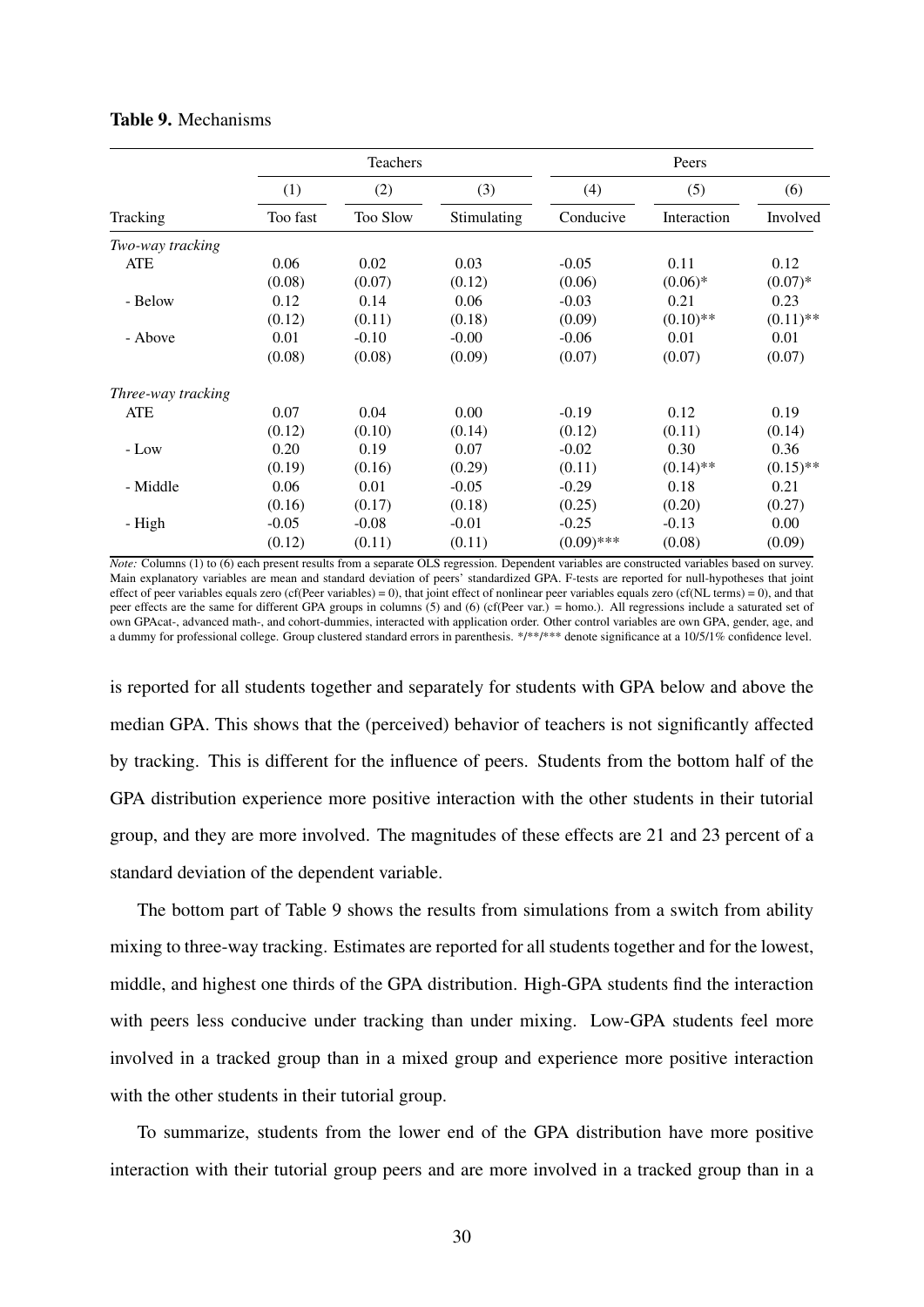mixed ability group. To the extent that positive interaction with peers and feeling more involved contribute to student achievement, these two mechanisms help explain the ability peer effects that we identified in Section 4.

# 6 Conclusion

We documented substantial positive effects from ability grouping on the achievement of students from the lower part of the GPA distribution. In terms of credits points these students gain on average 0.2 SD units of achievement from switching from ability mixing to (three-way) ability tracking. The dropout rate of these students is reduced by around 15 percentage points (relative to a mean of 0.60). High-GPA students are unaffected. Analysis of survey data points to two underlying mechanisms. In tracked groups, low-ability students i) have more positive interaction with other students, and ii) are more involved. We find no evidence that teachers adjust their teaching to the composition of tutorial groups.

Our findings are broadly consistent with results in Duflo et al. (2011) and Carrell et al. (2013). Like Duflo et al. (2011) we find that group homogeneity benefits performance and that low-ability students gain from tracking. Like Carrell et al. (2013) we also find that low-ability students perform worse when assigned to groups with high variance in ability. Carrell et al. infer that this is due to the formation of subgroups. Our finding that positive peer interaction decreases with group heterogeneity is in line with that inference. Like Carrell et al., but unlike Duflo et al., we find that high-ability students are unaffected by the ability composition of their group. Interestingly, when we simulate the group composition that Carrell et al. believed to be optimal – place low-ability and high-ability students together and keep middle-ability students separate – we reproduce what Carrell et al. find in their experiment: low-ability students are harmed and middle-ability students benefit. This demonstrates the value-added of the wide variation in group composition in our study.

The similarity in findings across the different studies is remarkable given the large contextual differences. Duflo et al. (2011) study peer effects among students in the first grade of primary school in Kenya, Carrell et al. (2013) look at a quite specific population of entering freshmen at the United States Air Force Academy, while our study examines ability peer ef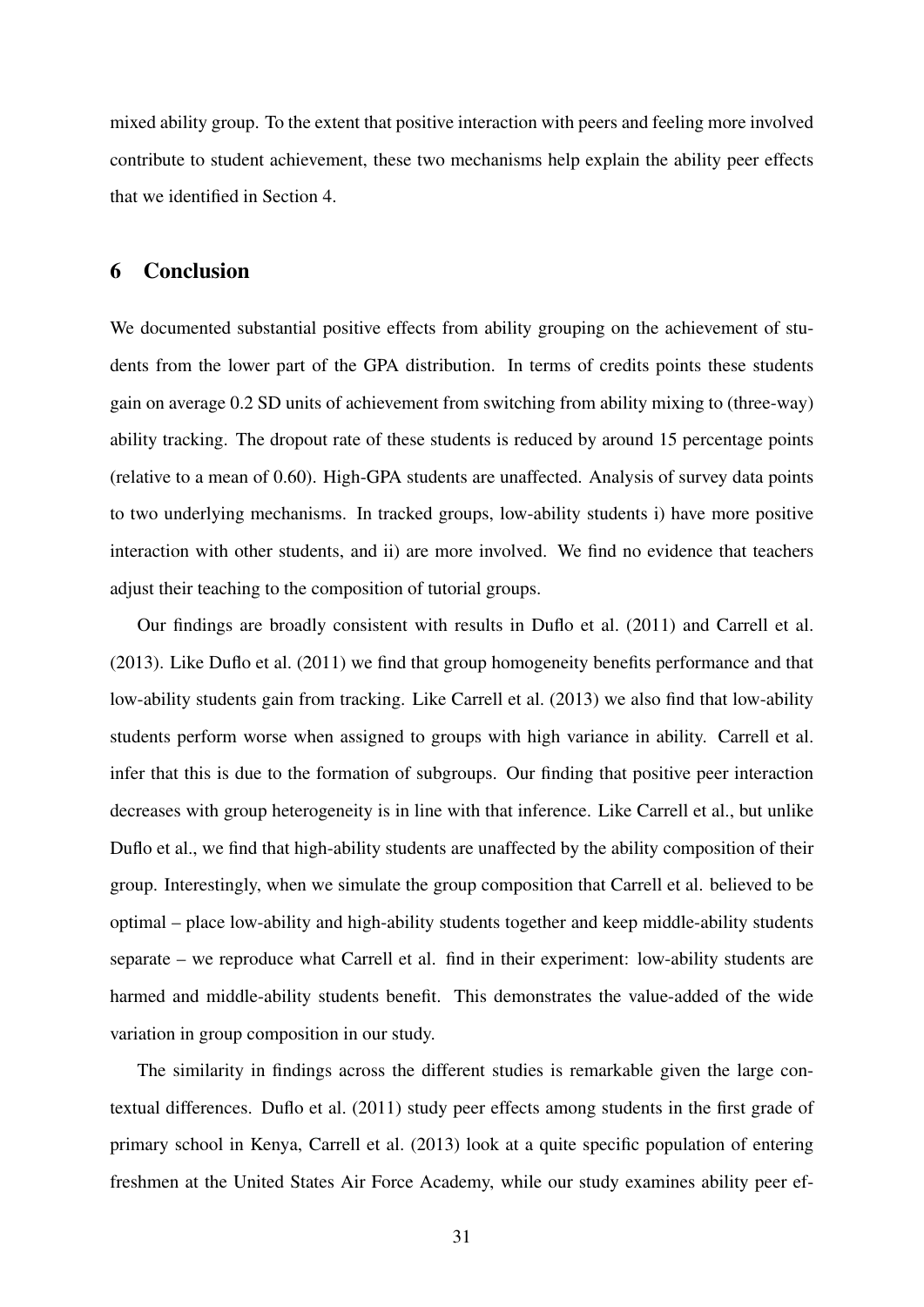fects among first year students in a non-selective undergraduate program in economics. Even the non-selective undergraduate program in economics in our study recruits its students from the top 20 percent of the ability distribution of their age cohorts. The low-ability students in our sample are therefore only of low ability relative to the other students in our sample, not to the Dutch population. It also implies that tracking is beneficial even in an already homogenous group of students.

Many education institutes (primary schools, secondary schools, universities, air force academies) have incoming cohorts that are divided into subgroups (sections, tutorial groups, squadrons). Our results show that there is a potential gain in assigning students to these subgroups in a systematic way. This gain comes at no cost, neither in terms of financial expenditures nor in lower achievement for some students who are harmed by the regrouping.

#### References

Ammermueller, A. and Pischke, J.-S. (2009). Peer effects in European primary schools: Evidence from the Progress in International Reading Literacy Study. *Journal of Labor Economics*, 27(3):315–348.

Angrist, J. D. (2014). The perils of peer effects. *Labour Economics*, 30:98–108.

- Bandura, A. (1986). *Social Foundations of Thought and Action: A Social Cognitive Theory*. Prentice Hall.
- Black, S., Devereux, P., and Salvanes, K. (2013). Under pressure? The effect of peers on outcomes of young adults. *Journal of Labor Economics*, 31(1):119–153.
- Brodaty, T. and Gurgand, M. (2009). Teacher and peer effects in higher education: Evidence from a French university. Unpublished working paper.
- Burke, M. A. and Sass, T. R. (2013). Classroom peer effects and student achievement. *Journal of Labor Economics*, 31(1):51–82.
- Carrell, S. E., Fullerton, R. L., and West, J. E. (2009). Does your cohort matter? Measuring peer effects in college achievement. *Journal of Labor Economics*, 27(3):439–464.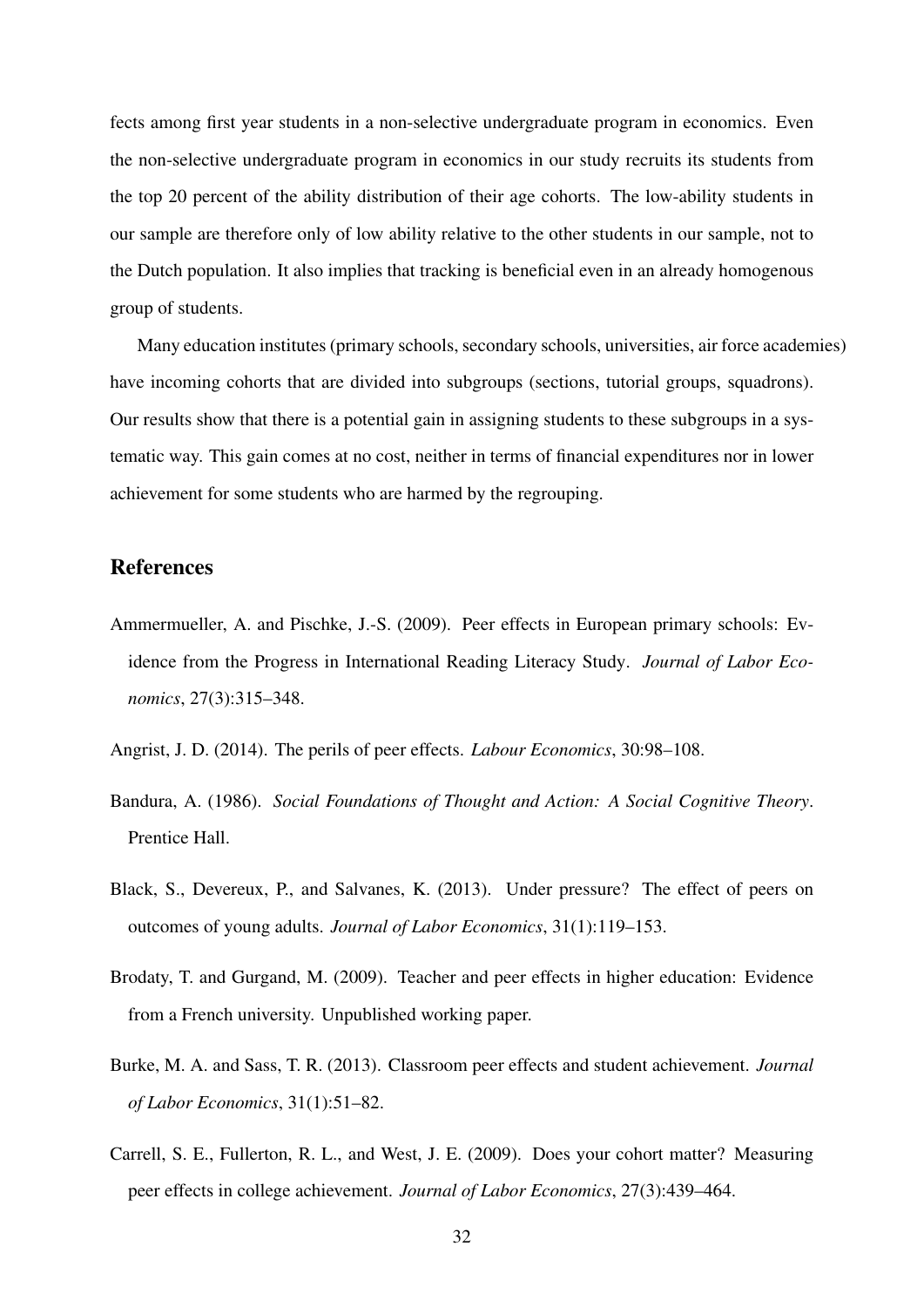- Carrell, S. E., Sacerdote, B. I., and West, J. E. (2013). From natural variation to optimal policy? The importance of endogenous peer group formation. *Econometrica*, 81:855–882.
- Davidson, R. and MacKinnon, J. G. (1982). Some non-nested hypothesis tests and the relations among them. *Review of Economic Studies*, 49(4):551–565.
- De Giorgi, G., Pellizzari, M., and Woolston, W. G. (2012). Class size and class heterogeneity. *Journal of the European Economic Association*, 10(4):795–830.
- Duflo, E., Dupas, P., and Kremer, M. (2011). Peer effects, teacher incentives, and the impact of tracking: Evidence from a randomized evaluation in Kenya. *American Economic Review*, 101(5):1739–1774.
- Feld, J. and Zölitz, U. (2014). On the nature of peer effects in academic achievement. Working Papers in Economics 596, University of Gothenburg.
- Glaeser, E., Sacerdote, B., and Scheinkman, J. (2003). The social multiplier. *Journal of the European Economic Association*, 1:345–353.
- Hoxby, C. (2000). Peer effects in the classroom: Learning from gender and race variation.
- Hurder, S. (2012). Evaluating econometric models of peer effects with experimental data. Unpublished working paper.
- Lavy, V., Paserman, M. D., and Schlosser, A. (2012a). Inside the black box of ability peer effects: Evidence from variation in the proportion of low achievers in the classroom. *Economic Journal*, 122(559):208–237.
- Lavy, V., Silva, O., and Weinhardt, F. (2012b). The good, the bad, and the average: Evidence on ability peer effects in schools. *Journal of Labor Economics*, 30(2):pp. 367–414.
- Manski, C. F. (1993). Identification of endogenous social effects: The reflection problem. *The Review of Economic Studies*, 60(3):531–542.
- Sacerdote, B. (2001). Peer effects with random assignment: Results for Dartmouth roommates. *Quarterly Journal of Economics*, 116(2):681–704.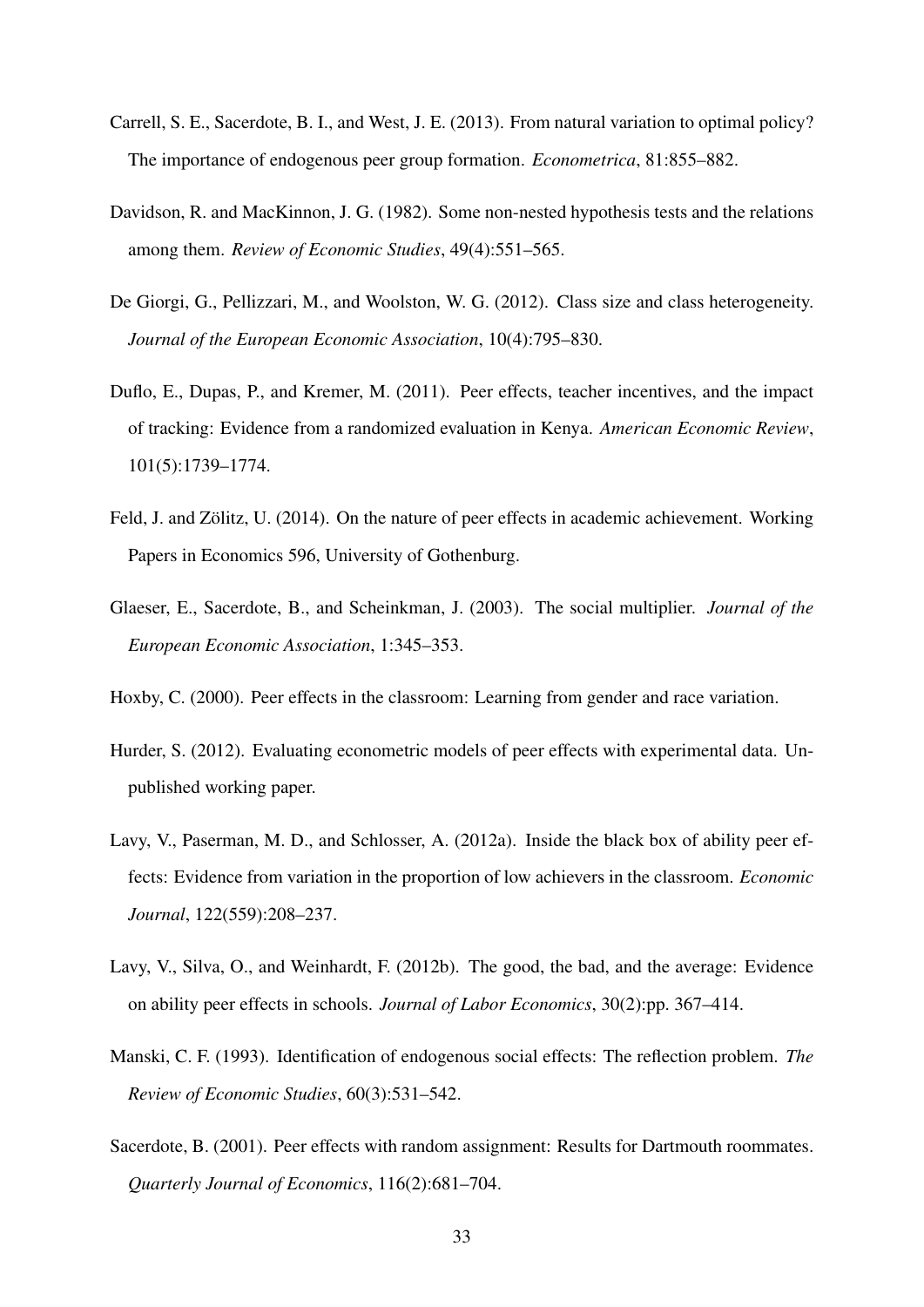- Sacerdote, B. (2014). Experimental and quasi-experimental analysis of peer effects: Two steps forward? *Annual Review of Economics*, 6(1):253–272.
- Schunk, D. H. (1991). *Learning Theories: An Educational Perspective*. Merrill, New York.
- Tincani, M. M. (2014a). Heterogeneous peer effects and rank concerns: Theory and evidence. Unpublished working paper.
- Tincani, M. M. (2014b). On the nature of social interactions in education: An explanation for recent puzzling evidence. Unpublished working paper.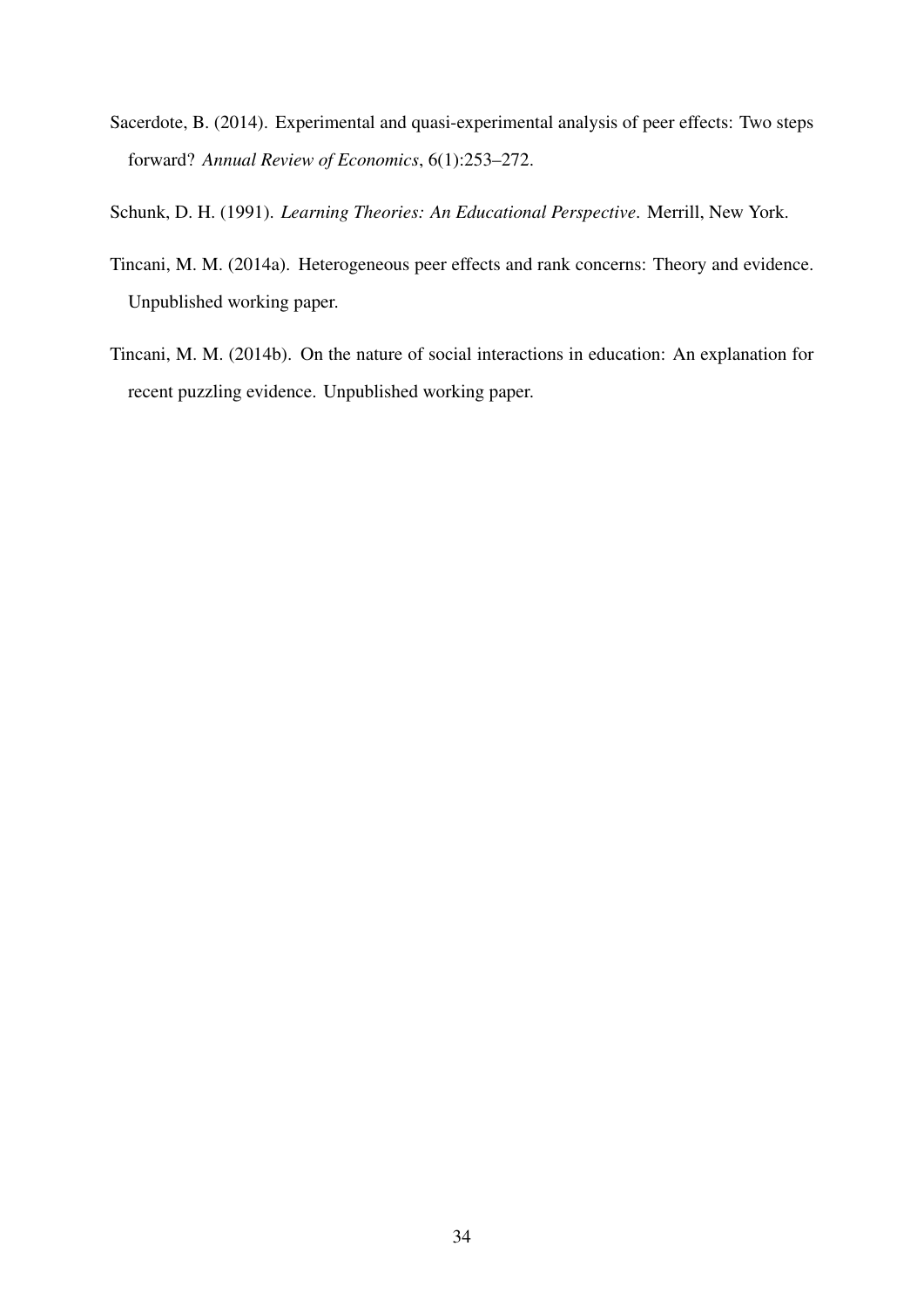| Course                       | Term    | Total teaching<br>hours | Tutorial group<br>hours | Credit<br>points |
|------------------------------|---------|-------------------------|-------------------------|------------------|
| Financial accounting         | -1      | 28                      | 14                      | 5                |
| Organization                 |         | 12                      | 12                      |                  |
| Orientation fiscal economics |         | 6                       |                         |                  |
| Mathematics 1                | 1 and 2 | 56                      | 28                      |                  |
| Academic skills 1            | 1 and 2 | 28                      | 28                      |                  |
| Management accounting        | 2       | 28                      | 14                      |                  |
| Microeconomics               | 2       | 42                      | 28                      |                  |
| Organization and management  | 3       | 28                      | 14                      | n                |
| <b>Statistics</b>            | 3       | 42                      | 14                      |                  |
| Mathematics 2                | 3 and 4 | 56                      | 28                      |                  |
| Academic skills 2            | 3 and 4 | 28                      | 28                      |                  |
| Finance                      | 4       | 21                      | 21                      |                  |
| <b>Macroeconomics</b>        | 4       | 42                      | 28                      |                  |
| Total                        |         | 417                     | 257                     | 60               |

Table A1. Overview of the first-year courses in the economics and business program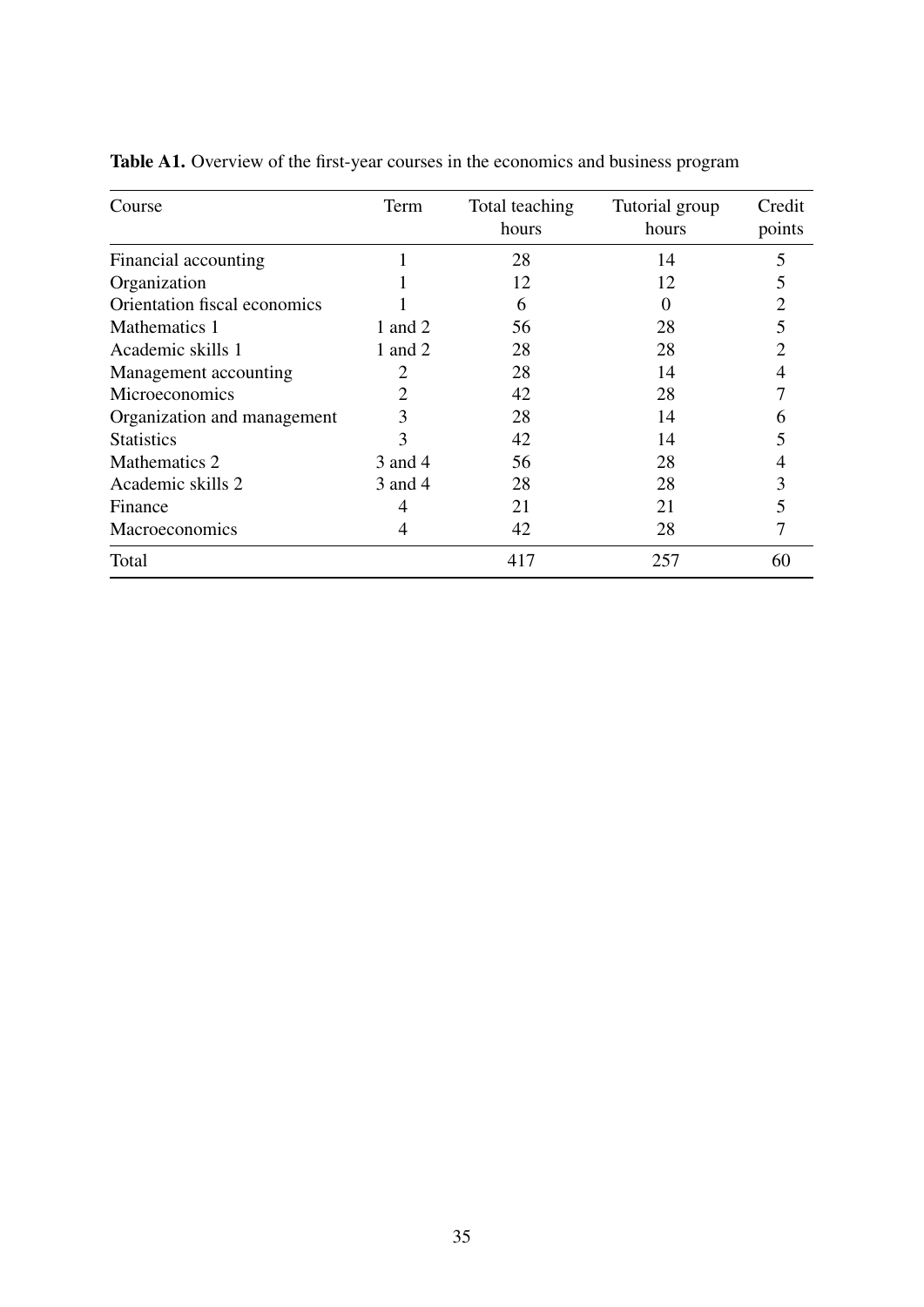|             |               |                          |                |       |               | Cohort                   |         |                    |              |                          |         |
|-------------|---------------|--------------------------|----------------|-------|---------------|--------------------------|---------|--------------------|--------------|--------------------------|---------|
|             |               | 2009                     |                |       |               | 2010                     |         |                    |              | 2011                     |         |
|             | <b>GPAcat</b> |                          | $4d$ vance $d$ |       | <b>GPAcat</b> |                          | Advance |                    | $G$ P $Acat$ |                          | Advance |
| Group       |               | $\overline{\mathcal{C}}$ | Math           | Group |               | $\overline{\mathcal{C}}$ | Math    | Group              |              | $\overline{\mathcal{C}}$ | Math    |
|             |               |                          |                |       |               |                          |         |                    |              |                          |         |
|             |               |                          |                |       |               |                          |         |                    |              |                          |         |
|             |               |                          |                |       |               |                          |         |                    |              |                          |         |
|             |               |                          |                |       |               |                          |         |                    |              |                          |         |
|             |               |                          |                |       |               |                          |         |                    |              |                          |         |
|             |               |                          |                |       |               |                          |         |                    |              |                          |         |
|             |               |                          |                |       |               |                          |         | 334885899444444444 |              |                          |         |
|             |               |                          |                |       |               |                          |         |                    |              |                          |         |
|             |               |                          |                |       |               |                          |         |                    |              |                          |         |
|             |               |                          |                |       |               |                          |         |                    |              |                          |         |
| $\Box$      |               |                          |                |       |               |                          |         |                    |              |                          |         |
|             |               |                          |                |       |               |                          |         |                    |              |                          |         |
|             |               |                          |                |       |               |                          |         |                    |              |                          |         |
|             |               |                          |                |       |               |                          |         |                    |              |                          |         |
|             |               |                          |                |       |               |                          |         |                    |              |                          |         |
|             |               |                          |                |       |               |                          |         |                    |              |                          |         |
|             |               |                          |                |       |               |                          |         |                    |              |                          |         |
| Note: Group |               |                          |                |       |               |                          |         |                    |              |                          |         |

Table A2. Group assignment probabilities conditional on GPA category and advanced math **Table A2.** Group assignment probabilities conditional on GPA category and advanced math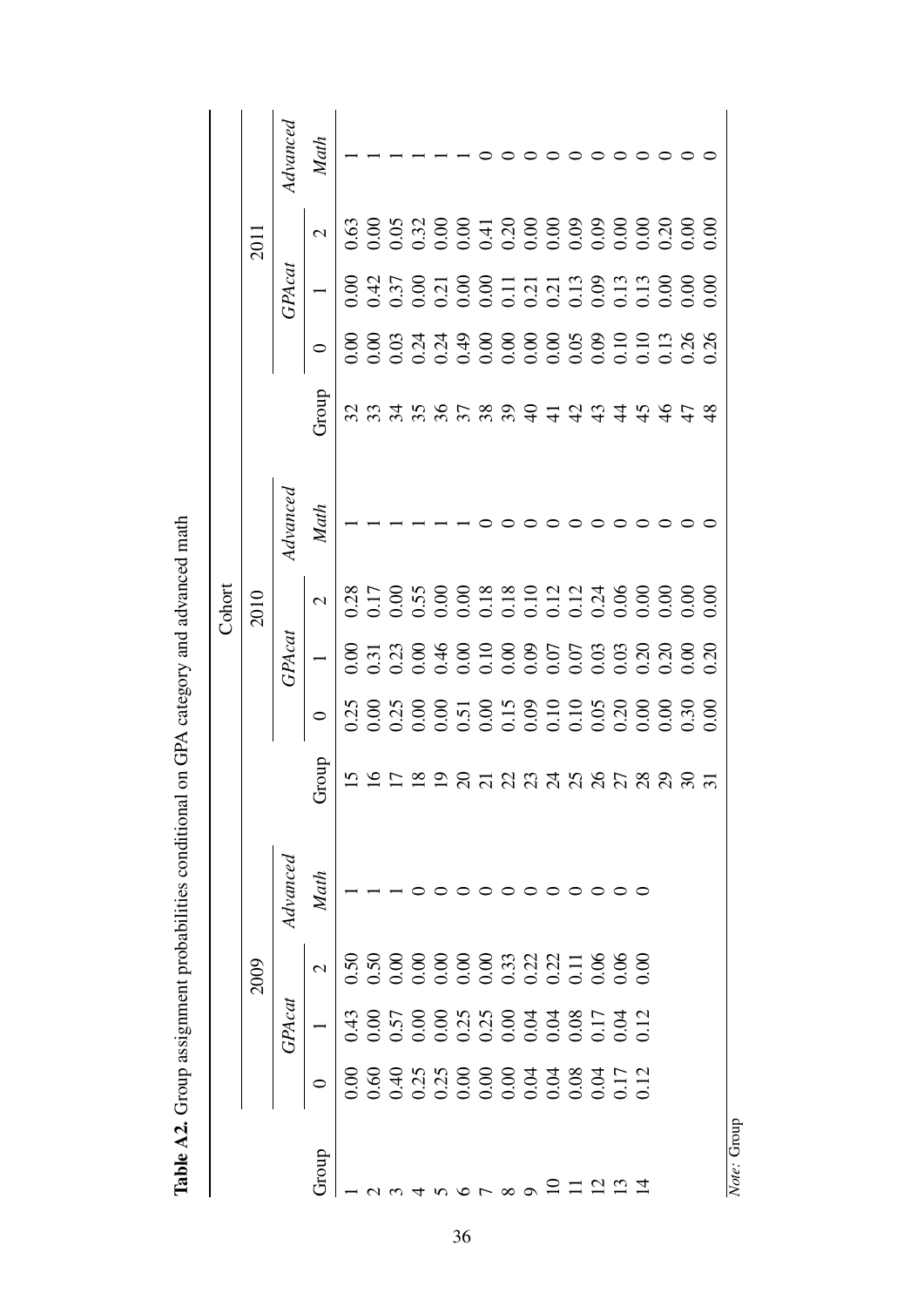|                                                                                                                                                                                                                                                                                                                                                                                                                                                                                                                                                                                                                                                                                                                                                                                                                                                                                                                                                                                                                                                                                                                                                                                                                              |                         |                         |                     |                        | Outcome variable        |                      |                                                                                                                                                |                     |                  |
|------------------------------------------------------------------------------------------------------------------------------------------------------------------------------------------------------------------------------------------------------------------------------------------------------------------------------------------------------------------------------------------------------------------------------------------------------------------------------------------------------------------------------------------------------------------------------------------------------------------------------------------------------------------------------------------------------------------------------------------------------------------------------------------------------------------------------------------------------------------------------------------------------------------------------------------------------------------------------------------------------------------------------------------------------------------------------------------------------------------------------------------------------------------------------------------------------------------------------|-------------------------|-------------------------|---------------------|------------------------|-------------------------|----------------------|------------------------------------------------------------------------------------------------------------------------------------------------|---------------------|------------------|
|                                                                                                                                                                                                                                                                                                                                                                                                                                                                                                                                                                                                                                                                                                                                                                                                                                                                                                                                                                                                                                                                                                                                                                                                                              |                         | Credits                 |                     |                        | Average grade           |                      |                                                                                                                                                | Dropout             |                  |
|                                                                                                                                                                                                                                                                                                                                                                                                                                                                                                                                                                                                                                                                                                                                                                                                                                                                                                                                                                                                                                                                                                                                                                                                                              | $\widehat{E}$           | $\widehat{\Omega}$      |                     | $\widehat{\odot}$      |                         | $\widehat{f}$        | $\overline{6}$                                                                                                                                 |                     | $\circledcirc$   |
| Peer Prior GPA                                                                                                                                                                                                                                                                                                                                                                                                                                                                                                                                                                                                                                                                                                                                                                                                                                                                                                                                                                                                                                                                                                                                                                                                               | Main                    | Main                    | $\times GPA_i$      | Main                   | Main                    | $\times GPA_i$       | Main                                                                                                                                           | Main                | $\times GPA_i$   |
| $\overline{GPA}_{\neg i}$                                                                                                                                                                                                                                                                                                                                                                                                                                                                                                                                                                                                                                                                                                                                                                                                                                                                                                                                                                                                                                                                                                                                                                                                    | 0.20                    | 0.21                    | $-0.16$             | 0.20                   | 0.20                    | $-0.13$              | $-0.067$                                                                                                                                       | $-0.061$            | 0.043            |
| $sd(GPA_{\neg i})-1$                                                                                                                                                                                                                                                                                                                                                                                                                                                                                                                                                                                                                                                                                                                                                                                                                                                                                                                                                                                                                                                                                                                                                                                                         | $(0.083)$ **<br>$-0.12$ | $(0.086)$ **<br>$-0.16$ | $(0.081)*$<br>0.089 | $(0.088)**$<br>$-0.35$ | $(0.087)$ **<br>$-0.33$ | $(0.058)$ **<br>0.10 | (0.042)<br>$-0.017$                                                                                                                            | (0.044)<br>$-0.014$ | (0.040)<br>0.025 |
|                                                                                                                                                                                                                                                                                                                                                                                                                                                                                                                                                                                                                                                                                                                                                                                                                                                                                                                                                                                                                                                                                                                                                                                                                              | (0.13)                  | (0.14)                  | (0.086)             | $(0.13)$ ***           | $(0.14)$ **             | (0.075)              | (0.065)                                                                                                                                        | (0.071)             | (0.041)          |
| $\overline{GPA}_{\neg i}^2$                                                                                                                                                                                                                                                                                                                                                                                                                                                                                                                                                                                                                                                                                                                                                                                                                                                                                                                                                                                                                                                                                                                                                                                                  | $-0.040$                | 0.031                   | $-0.092$            | $-0.13$                | $-0.090$                | $-0.062$             | $-0.012$                                                                                                                                       | $-0.045$            | 0.056            |
|                                                                                                                                                                                                                                                                                                                                                                                                                                                                                                                                                                                                                                                                                                                                                                                                                                                                                                                                                                                                                                                                                                                                                                                                                              | (0.061)                 | (0.066)                 | (0.059)             | $(0.059)$ **           | (0.059)                 | (0.052)              | (0.029)                                                                                                                                        | (0.032)             | $(0.025)$ **     |
| $\left(sd\left(GPA_{\neg i}\right)-1\right)^2$                                                                                                                                                                                                                                                                                                                                                                                                                                                                                                                                                                                                                                                                                                                                                                                                                                                                                                                                                                                                                                                                                                                                                                               | 0.11                    | 0.14                    | 0.32                | $-0.33$                | $-0.29$                 | 0.016                | $-0.20$                                                                                                                                        | $-0.25$             | $-0.045$         |
|                                                                                                                                                                                                                                                                                                                                                                                                                                                                                                                                                                                                                                                                                                                                                                                                                                                                                                                                                                                                                                                                                                                                                                                                                              | (0.22)                  | (0.21)                  | (0.33)              | (0.28)                 | (0.27)                  | (0.30)               | $(0.11)*$                                                                                                                                      | $(0.10)$ **         | (0.15)           |
| $\overline{GPA}_{\neg i} \times (sd(GPA_{\neg i}) - 1)$                                                                                                                                                                                                                                                                                                                                                                                                                                                                                                                                                                                                                                                                                                                                                                                                                                                                                                                                                                                                                                                                                                                                                                      | 0.40                    | 0.14                    | $-0.40$             | 0.39                   | 0.13                    |                      | $-0.19$                                                                                                                                        | $-0.053$            | $0.11$           |
|                                                                                                                                                                                                                                                                                                                                                                                                                                                                                                                                                                                                                                                                                                                                                                                                                                                                                                                                                                                                                                                                                                                                                                                                                              | $(0.18)$ **             | (0.22)                  | $(0.21)*$           | (0.24)                 | (0.27)                  | $(0.19)*$            | $(0.092)$ **                                                                                                                                   | (0.11)              | (0.11)           |
| Randomization controls                                                                                                                                                                                                                                                                                                                                                                                                                                                                                                                                                                                                                                                                                                                                                                                                                                                                                                                                                                                                                                                                                                                                                                                                       |                         |                         |                     |                        |                         |                      |                                                                                                                                                |                     |                  |
| Controls                                                                                                                                                                                                                                                                                                                                                                                                                                                                                                                                                                                                                                                                                                                                                                                                                                                                                                                                                                                                                                                                                                                                                                                                                     |                         |                         |                     |                        |                         |                      |                                                                                                                                                |                     |                  |
|                                                                                                                                                                                                                                                                                                                                                                                                                                                                                                                                                                                                                                                                                                                                                                                                                                                                                                                                                                                                                                                                                                                                                                                                                              |                         | 0.00                    |                     |                        | 0.00                    |                      |                                                                                                                                                | 0.49                |                  |
| $\mathop{sd}\left(y\right)$                                                                                                                                                                                                                                                                                                                                                                                                                                                                                                                                                                                                                                                                                                                                                                                                                                                                                                                                                                                                                                                                                                                                                                                                  |                         | $1.00\,$                |                     |                        | 1.00                    |                      |                                                                                                                                                | 0.50                |                  |
| $\frac{N_{cluster}}{N}$                                                                                                                                                                                                                                                                                                                                                                                                                                                                                                                                                                                                                                                                                                                                                                                                                                                                                                                                                                                                                                                                                                                                                                                                      |                         | 1876                    |                     |                        | 1753                    |                      |                                                                                                                                                | 1876                |                  |
|                                                                                                                                                                                                                                                                                                                                                                                                                                                                                                                                                                                                                                                                                                                                                                                                                                                                                                                                                                                                                                                                                                                                                                                                                              |                         | 48                      |                     |                        | 48                      |                      |                                                                                                                                                | 48                  |                  |
| $R^2$                                                                                                                                                                                                                                                                                                                                                                                                                                                                                                                                                                                                                                                                                                                                                                                                                                                                                                                                                                                                                                                                                                                                                                                                                        | 0.27                    | 0.27                    |                     | 0.35                   |                         | 0.35                 | 0.24                                                                                                                                           |                     | 0.24             |
| $F$ -tests (p-values)                                                                                                                                                                                                                                                                                                                                                                                                                                                                                                                                                                                                                                                                                                                                                                                                                                                                                                                                                                                                                                                                                                                                                                                                        |                         |                         |                     |                        |                         |                      |                                                                                                                                                |                     |                  |
| $cf(Peer variables) = 0$                                                                                                                                                                                                                                                                                                                                                                                                                                                                                                                                                                                                                                                                                                                                                                                                                                                                                                                                                                                                                                                                                                                                                                                                     | 0.048                   | 0.000                   |                     | 0.091                  |                         | 0.000                | 0.036                                                                                                                                          |                     | 0.000            |
| $cf(Added terms) = 0$                                                                                                                                                                                                                                                                                                                                                                                                                                                                                                                                                                                                                                                                                                                                                                                                                                                                                                                                                                                                                                                                                                                                                                                                        |                         | 0.003                   |                     |                        |                         | 0.008                |                                                                                                                                                |                     | 0.016            |
| $cf(Non-lin. terms) = 0$                                                                                                                                                                                                                                                                                                                                                                                                                                                                                                                                                                                                                                                                                                                                                                                                                                                                                                                                                                                                                                                                                                                                                                                                     | 0.026                   | 0.001                   |                     | 0.054                  |                         | 0.004                | 0.021                                                                                                                                          |                     | 0.003            |
| $cf(Order terms) = 0$                                                                                                                                                                                                                                                                                                                                                                                                                                                                                                                                                                                                                                                                                                                                                                                                                                                                                                                                                                                                                                                                                                                                                                                                        |                         | 0.062                   |                     |                        |                         | 0.099                |                                                                                                                                                |                     | 0.003            |
| $cf(Per var.) = homo.$                                                                                                                                                                                                                                                                                                                                                                                                                                                                                                                                                                                                                                                                                                                                                                                                                                                                                                                                                                                                                                                                                                                                                                                                       |                         | 0.003                   |                     |                        |                         | 0.008                |                                                                                                                                                |                     | 0.008            |
| by the number of credits of the exam. Not all students write all exams. Some students write no exam at all; this explains the smaller number of observations for this outcome. Quit early equals one if the student deregister<br>null-hypotheses that joint effect of peer variables equals zero (cf(Peer variables) = 0), that joint effect of nonlinear peer variables equals zero (cf(NL terms) = 0), and that peer effects are the same for different GPA g<br>in or before February in the first academic year. Continue equals one if the student collected more than 45 credits points in the first year, allowing the student to continue in the second year. F-tests are reported for<br>in (ef(Peer var.) = homo.). Bottom rows report results from comparison of peer effects from tracking versus mixing. Randomization controls are a saturated set of own GPAcat-, advanced math-, and cohort-dummies,<br>interacted with application order. Other control variables are own GPA, gender, age, and a dummy for professional college. Group clustered standard errors in parenthesis. */**/*** denote significance at a 10/5/1%<br>Note: Column (1) repeats column (5) in Table 4. Other columns have the same |                         |                         |                     |                        |                         |                      | specification but different dependent variables. Grade is the average grade students received for exams they wrote in the first year, weighted |                     |                  |
| confidence level.                                                                                                                                                                                                                                                                                                                                                                                                                                                                                                                                                                                                                                                                                                                                                                                                                                                                                                                                                                                                                                                                                                                                                                                                            |                         |                         |                     |                        |                         |                      |                                                                                                                                                |                     |                  |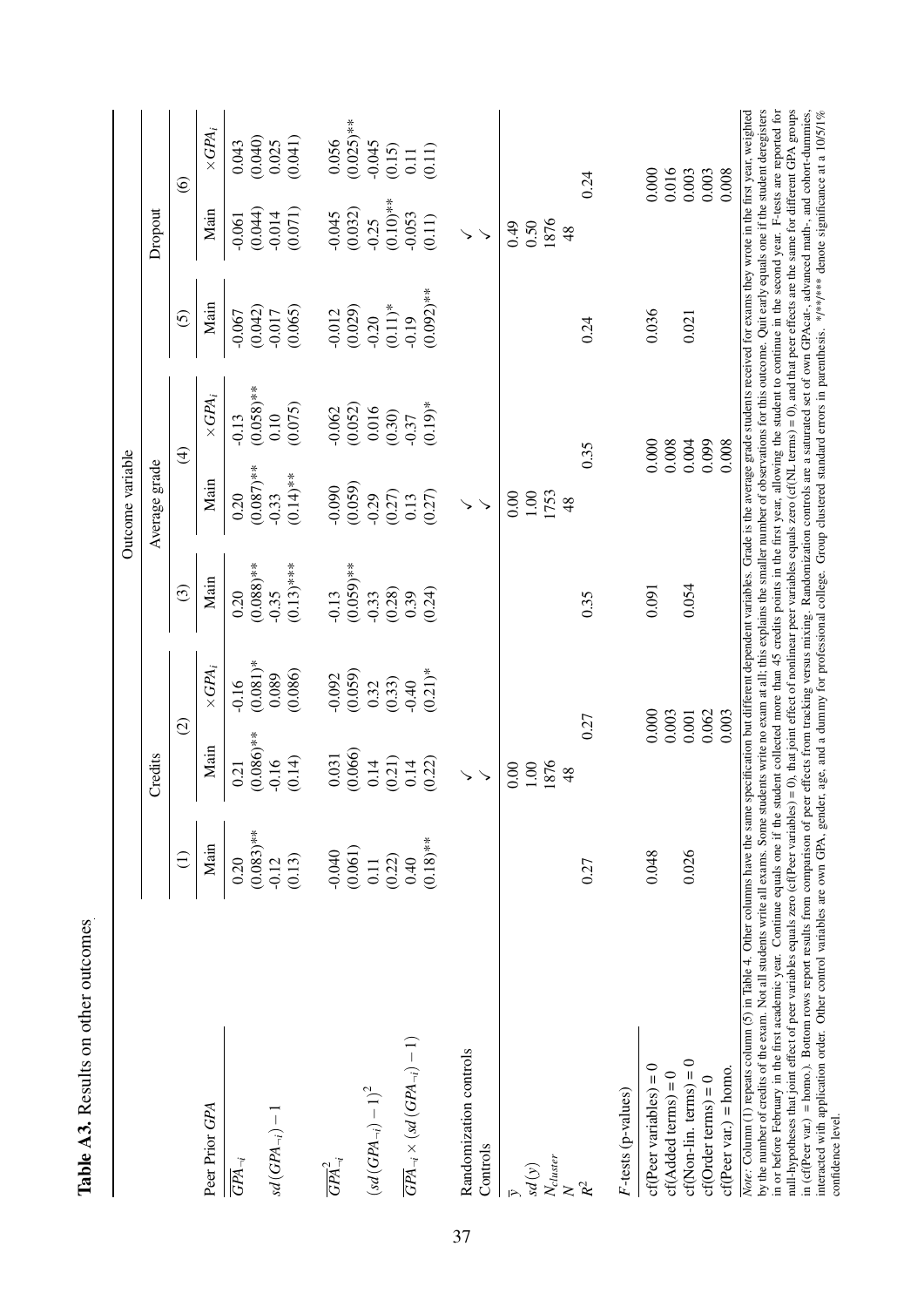| Moment based                                                                                                                                                                                                                                                                                                                                                                                                                                                                          |                                                                                                                 |                                            | Quantile based                              |                                            |                                                                                                           | Share based                                                                     |                                                                                                           |                                         |
|---------------------------------------------------------------------------------------------------------------------------------------------------------------------------------------------------------------------------------------------------------------------------------------------------------------------------------------------------------------------------------------------------------------------------------------------------------------------------------------|-----------------------------------------------------------------------------------------------------------------|--------------------------------------------|---------------------------------------------|--------------------------------------------|-----------------------------------------------------------------------------------------------------------|---------------------------------------------------------------------------------|-----------------------------------------------------------------------------------------------------------|-----------------------------------------|
| $\widehat{\ominus}$                                                                                                                                                                                                                                                                                                                                                                                                                                                                   |                                                                                                                 |                                            | $\odot$                                     |                                            |                                                                                                           | $\odot$                                                                         |                                                                                                           |                                         |
| Peer Prior GPA                                                                                                                                                                                                                                                                                                                                                                                                                                                                        | Main                                                                                                            | $\times GPA_i$                             | Peer Prior GPA                              | Main                                       | $\times GPA_i$                                                                                            | Peer Prior GPA                                                                  | Main                                                                                                      | $\times GPA_i$                          |
| $sd(GPA_{\neg i})-1$<br>$\overline{GPA}_{\neg i}$                                                                                                                                                                                                                                                                                                                                                                                                                                     | $(0.086)$ **<br>(0.14)<br>$-0.16$<br>0.21                                                                       | $(0.081)$ *<br>(0.086)<br>0.089<br>$-0.16$ | $IQR_{-i} - 1.35$<br>$MED_{\lnot i}$        | $(0.050)**$<br>(0.060)<br>$-0.070$<br>0.13 | $(0.045)$ ***<br>(0.047)<br>0.021<br>$-0.13$                                                              | $-1$ m<br>$\frac{1}{3}$<br>$FT_{\neg i}-$<br>$FB_{-i}$ –                        | $(0.19)$ **<br>0.0030<br>(0.20)<br>$-0.41$                                                                | $-0.011$<br>(0.21)<br>(0.17)<br>$-0.16$ |
| $\overline{GPA}_{\neg i}^2$                                                                                                                                                                                                                                                                                                                                                                                                                                                           | (0.066)<br>0.031                                                                                                | (0.059)<br>$-0.092$                        | $\mathit{MED}^2_{\neg i}$                   | (0.059)<br>0.031                           | (0.053)<br>$-0.070$                                                                                       | $\left(FB_{\neg i}-\frac{1}{3}\right)^2$                                        | (0.63)<br>0.71                                                                                            | (1.03)<br>1.27                          |
| $\left(sd\left(GPA_{\neg i}\right)-1\right)^2$                                                                                                                                                                                                                                                                                                                                                                                                                                        | (0.21)<br>0.14                                                                                                  | (0.33)<br>0.32                             | $(1QR_{\neg i} - 1.35)^2$                   | (0.064)<br>0.045                           | (0.094)<br>0.077                                                                                          | $\left( FT_{\neg i}-\frac{1}{3}\right) ^{2}$                                    | 0.017<br>(0.50)                                                                                           | (0.78)<br>0.99                          |
| $\overline{GPA}_{\neg i} \times (sd~(GPA_{\neg i})-1)$                                                                                                                                                                                                                                                                                                                                                                                                                                | (0.22)<br>0.14                                                                                                  | $(0.21)*$<br>$-0.40$                       | $MED_{\lnot l} \times (IQR_{\lnot l}-1.35)$ | $-0.059$<br>(0.10)                         | $(0.066)$ **<br>$-0.15$                                                                                   | —ાર્જ<br>$\left( FB_{\neg i} - \frac{1}{3} \right) \times \left( FT_{\neg i} -$ | (0.90)<br>$-0.43$                                                                                         | $(1.50)*$<br>3.01                       |
| Randomization controls<br>Controls                                                                                                                                                                                                                                                                                                                                                                                                                                                    | $\begin{array}{c} \diagup \\ \diagdown \end{array}$<br>↘                                                        |                                            |                                             |                                            | $\searrow$<br>↘                                                                                           |                                                                                 | $\checkmark$<br>↘                                                                                         |                                         |
| J-test (p-value) prediction from (3)<br>J-test (p-value) prediction from (1)<br>J-test (p-value) prediction from (2)<br>Res-test (p-value) using model (2)<br>Res-test (p-value) using model (3)<br>Res-test (p-value) using model (1)<br>Predicted Tracking Effect<br>Difference (2Track - Mix)<br>Cross-Validation MRSE<br>$cf(Per variables) = 0$<br>$cf(Per var.) = homo.$<br>$cf(Order terms) = 0$<br>s.e.(2Track - Mix)<br>F-tests (p-values)<br><b>AICc</b><br>$\mathcal{R}^2$ | $(0.03)$ ***<br>4822.9<br>0.892<br>0.538<br>0.866<br>0.000<br>0.003<br>0.062<br>0.272<br>0.732<br>0.003<br>0.10 |                                            |                                             |                                            | 4825.8<br>0.270<br>0.000<br>0.893<br>0.000<br>0.230<br>(0.02)<br>0.005<br>0.506<br>0.733<br>0.002<br>0.03 |                                                                                 | 4821.2<br>0.890<br>0.000<br>0.000<br>0.048<br>0.462<br>(0.06)<br>0.272<br>0.067<br>0.032<br>0.002<br>0.09 |                                         |
| Difference (3Track - Mix)<br>s.e.(3Track - Mix)                                                                                                                                                                                                                                                                                                                                                                                                                                       | $(0.05)$ ***<br>0.15                                                                                            |                                            |                                             |                                            | $(0.03)*$<br>0.06                                                                                         |                                                                                 | (0.07)<br>0.09                                                                                            |                                         |
| Note: "Cross-Validation RMSE" is the root mean squared error for leave-one-group-out cross-validation. The Davidson and MacKinnon (1982) J-test uses the predicted values of the alternative model as covariate, and the<br>Res-test gives the p-value of the F-statistic from the regression of the residual on the alternative model. Group clustered standard errors in parenthesis. */**/*** denote significance at a 10/5/1% confidence level.                                   |                                                                                                                 |                                            |                                             |                                            |                                                                                                           |                                                                                 |                                                                                                           |                                         |

Table A4. Results on credits of other peer statistics Table A4. Results on credits of other peer statistics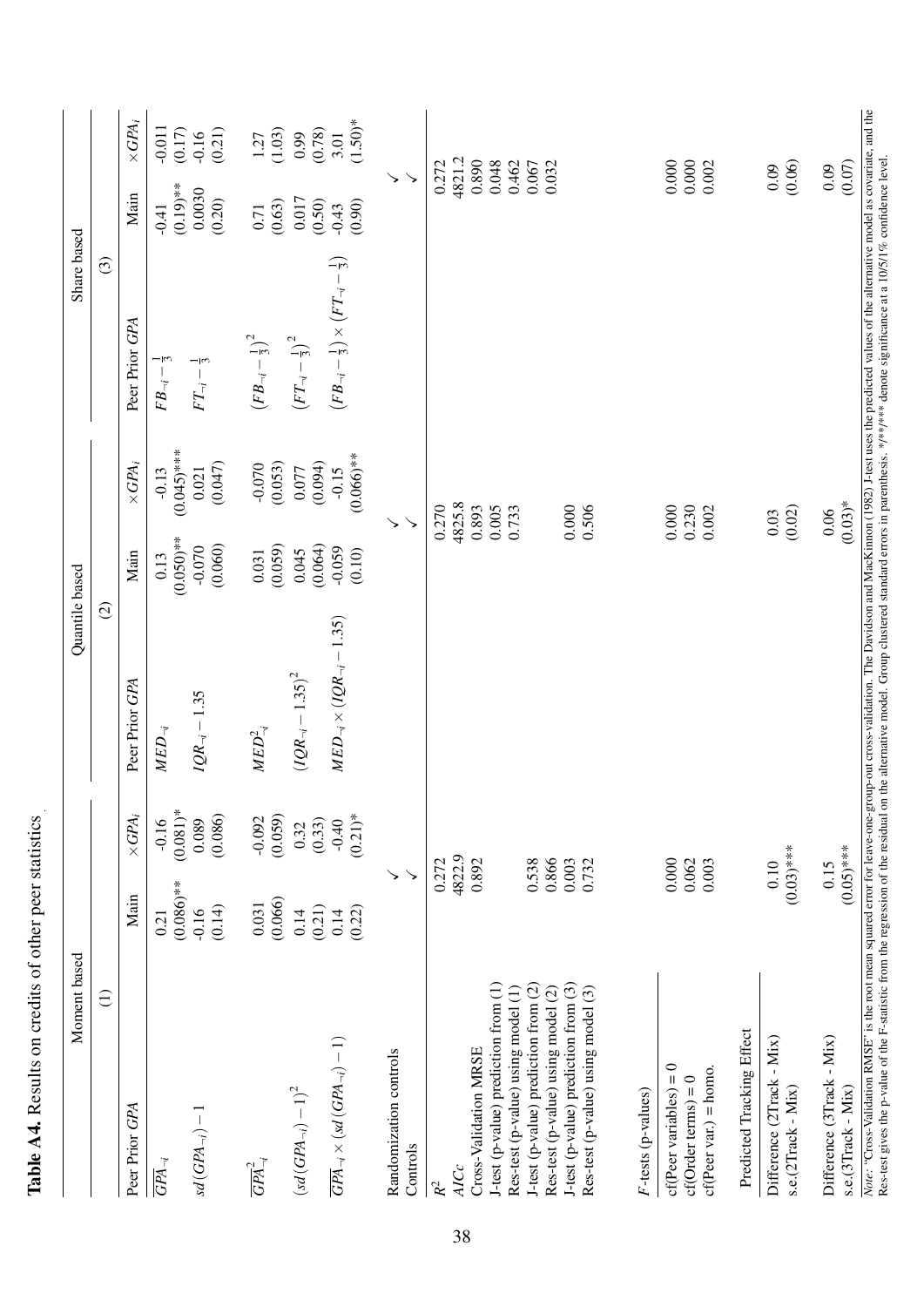|                                      |                                          |                                                  |                                                                                                                                                                                                                                                                                                            |                                                                                                                                                                                                                                                                                                                                 |                                                                                                                                                                                                                                                                                                               | Peer statistic                                                                                  |                                                                                                |                                                                                               |                |                                                                                                                                                                                                                                                                                                               |                                                                                                           |                                                                                                                   |
|--------------------------------------|------------------------------------------|--------------------------------------------------|------------------------------------------------------------------------------------------------------------------------------------------------------------------------------------------------------------------------------------------------------------------------------------------------------------|---------------------------------------------------------------------------------------------------------------------------------------------------------------------------------------------------------------------------------------------------------------------------------------------------------------------------------|---------------------------------------------------------------------------------------------------------------------------------------------------------------------------------------------------------------------------------------------------------------------------------------------------------------|-------------------------------------------------------------------------------------------------|------------------------------------------------------------------------------------------------|-----------------------------------------------------------------------------------------------|----------------|---------------------------------------------------------------------------------------------------------------------------------------------------------------------------------------------------------------------------------------------------------------------------------------------------------------|-----------------------------------------------------------------------------------------------------------|-------------------------------------------------------------------------------------------------------------------|
|                                      |                                          | Momen                                            | based                                                                                                                                                                                                                                                                                                      |                                                                                                                                                                                                                                                                                                                                 |                                                                                                                                                                                                                                                                                                               |                                                                                                 | Quantile based                                                                                 |                                                                                               |                | Share based                                                                                                                                                                                                                                                                                                   |                                                                                                           |                                                                                                                   |
|                                      |                                          | $\odot$                                          | $\odot$                                                                                                                                                                                                                                                                                                    | $\widehat{\mathcal{F}}$                                                                                                                                                                                                                                                                                                         | $\odot$                                                                                                                                                                                                                                                                                                       | $\widehat{\mathfrak{S}}$                                                                        | $\widehat{C}$                                                                                  | $\circledast$                                                                                 | $\circledcirc$ | (10)                                                                                                                                                                                                                                                                                                          | $\Xi$                                                                                                     | $\left(12\right)$                                                                                                 |
| Tracking                             | <b>ATE</b>                               | <b>B/Low</b>                                     | Middle                                                                                                                                                                                                                                                                                                     | <b>T/High</b>                                                                                                                                                                                                                                                                                                                   | <b>ATE</b>                                                                                                                                                                                                                                                                                                    | <b>B</b> Low                                                                                    | Middle                                                                                         | T/High                                                                                        | <b>ATE</b>     | <b>B</b> Low                                                                                                                                                                                                                                                                                                  | Middle                                                                                                    | <b>I</b> /High                                                                                                    |
| Two-way tracking                     | 0.10                                     | 0.10                                             |                                                                                                                                                                                                                                                                                                            |                                                                                                                                                                                                                                                                                                                                 |                                                                                                                                                                                                                                                                                                               |                                                                                                 |                                                                                                |                                                                                               |                |                                                                                                                                                                                                                                                                                                               |                                                                                                           |                                                                                                                   |
|                                      |                                          |                                                  |                                                                                                                                                                                                                                                                                                            |                                                                                                                                                                                                                                                                                                                                 |                                                                                                                                                                                                                                                                                                               |                                                                                                 |                                                                                                |                                                                                               |                |                                                                                                                                                                                                                                                                                                               |                                                                                                           |                                                                                                                   |
| Three-way tracking                   |                                          |                                                  |                                                                                                                                                                                                                                                                                                            |                                                                                                                                                                                                                                                                                                                                 |                                                                                                                                                                                                                                                                                                               |                                                                                                 |                                                                                                |                                                                                               |                |                                                                                                                                                                                                                                                                                                               |                                                                                                           |                                                                                                                   |
|                                      | $(0.03)$ ***<br>0.15<br>0.05)***<br>0.13 | $(0.06)^*$<br>$0.20$<br>$(0.09)^{***}$<br>$0.20$ |                                                                                                                                                                                                                                                                                                            |                                                                                                                                                                                                                                                                                                                                 |                                                                                                                                                                                                                                                                                                               |                                                                                                 |                                                                                                |                                                                                               |                |                                                                                                                                                                                                                                                                                                               |                                                                                                           |                                                                                                                   |
| Track Low                            |                                          |                                                  |                                                                                                                                                                                                                                                                                                            |                                                                                                                                                                                                                                                                                                                                 |                                                                                                                                                                                                                                                                                                               |                                                                                                 |                                                                                                |                                                                                               |                |                                                                                                                                                                                                                                                                                                               |                                                                                                           |                                                                                                                   |
|                                      | $(0.03)$ ***<br>0.05<br>0.05<br>0.04)    | $(0.09)$ **<br>$-0.03$<br>$(0.04)$<br>$0.06$     |                                                                                                                                                                                                                                                                                                            |                                                                                                                                                                                                                                                                                                                                 |                                                                                                                                                                                                                                                                                                               |                                                                                                 |                                                                                                |                                                                                               |                |                                                                                                                                                                                                                                                                                                               |                                                                                                           |                                                                                                                   |
| Track Middle                         |                                          |                                                  |                                                                                                                                                                                                                                                                                                            |                                                                                                                                                                                                                                                                                                                                 |                                                                                                                                                                                                                                                                                                               |                                                                                                 |                                                                                                |                                                                                               |                |                                                                                                                                                                                                                                                                                                               |                                                                                                           |                                                                                                                   |
|                                      |                                          |                                                  |                                                                                                                                                                                                                                                                                                            |                                                                                                                                                                                                                                                                                                                                 |                                                                                                                                                                                                                                                                                                               |                                                                                                 |                                                                                                |                                                                                               |                |                                                                                                                                                                                                                                                                                                               |                                                                                                           |                                                                                                                   |
| Track High                           |                                          |                                                  |                                                                                                                                                                                                                                                                                                            |                                                                                                                                                                                                                                                                                                                                 |                                                                                                                                                                                                                                                                                                               |                                                                                                 |                                                                                                |                                                                                               |                |                                                                                                                                                                                                                                                                                                               |                                                                                                           |                                                                                                                   |
|                                      | $(0.03)$ **                              | (0.05)                                           | $\begin{array}{l} 0.18 \\ 0.08) ^{***} \\ 0.14 \\ 0.04) ^{***} \\ 0.18 \\ 0.08) ^{***} \\ 0.08 \\ 0.04 \\ 0.04 \\ 0.04 \\ 0.004 \\ 0.004 \\ 0.004 \\ 0.004 \\ 0.004 \\ 0.004 \\ 0.004 \\ 0.004 \\ 0.004 \\ 0.004 \\ 0.004 \\ 0.004 \\ 0.004 \\ 0.004 \\ 0.004 \\ 0.004 \\ 0.004 \\ 0.004 \\ 0.004 \\ 0.00$ | $\begin{array}{l} 10 \\ 0.6 \\ 0.6 \\ 0.6 \end{array}$ and $\begin{array}{l} 0.6 \\ 0.6 \\ 0.6 \end{array}$ and $\begin{array}{l} 0.6 \\ 0.6 \\ 0.6 \end{array}$ and $\begin{array}{l} 0.6 \\ 0.6 \\ 0.6 \end{array}$ and $\begin{array}{l} 0.6 \\ 0.6 \\ 0.6 \end{array}$ and $\begin{array}{l} 0.6 \\ 0.6 \\ 0.6 \end{array}$ | $\begin{array}{l} 0.03 \\ 0.02 \\ 0.63 \\ 0.63 \\ 0.07 \\ 0.03 \\ 0.01 \\ 0.00 \\ 0.00 \\ 0.00 \\ 0.00 \\ 0.00 \\ 0.00 \\ 0.01 \\ 0.01 \\ 0.02 \\ 0.01 \\ 0.01 \\ 0.02 \\ 0.01 \\ 0.02 \\ 0.01 \\ 0.02 \\ 0.03 \\ 0.03 \\ 0.03 \\ 0.03 \\ 0.03 \\ 0.03 \\ 0.03 \\ 0.03 \\ 0.03 \\ 0.03 \\ 0.03 \\ 0.03 \\ 0.$ | $-0.01$<br>$-0.04$<br>$-0.06$<br>$-0.06$<br>$-0.06$<br>$-0.05$<br>$-0.05$<br>$-0.03$<br>$-0.03$ | $0.10$<br>$(0.06)^*$<br>$0.08$<br>$(0.02)^*$<br>$0.10$<br>$(0.06)^*$<br>$(0.06)^*$<br>$(0.03)$ | $0.07$<br>$(0.03)$ **<br>$(0.05)$<br>$(0.05)$<br>$(0.05)$<br>$(0.05)$<br>$(0.05)$<br>$(0.05)$ |                | $\begin{array}{l} 0.02 \\ 0.06 \\ 0.01 \\ 0.01 \\ 0.01 \\ 0.01 \\ 0.01 \\ 0.01 \\ 0.00 \\ 0.00 \\ 0.00 \\ 0.00 \\ 0.00 \\ 0.00 \\ 0.00 \\ 0.00 \\ 0.00 \\ 0.00 \\ 0.00 \\ 0.00 \\ 0.00 \\ 0.00 \\ 0.00 \\ 0.00 \\ 0.00 \\ 0.00 \\ 0.00 \\ 0.00 \\ 0.00 \\ 0.00 \\ 0.00 \\ 0.00 \\ 0.00 \\ 0.00 \\ 0.00 \\ 0.$ | $0.08$<br>$0.14$<br>$0.24$<br>$0.06$ <sup>**</sup> *<br>$0.06$<br>$0.014$<br>$0.05$<br>$0.010$<br>$0.010$ | $0.16$<br>$0.09$ <sup>*</sup><br>$0.08$<br>$0.08$<br>$0.14$<br>$0.08$<br>$0.000$<br>$0.000$<br>$0.000$<br>$0.000$ |
|                                      | 0.00                                     | $-0.57$                                          | 0.08                                                                                                                                                                                                                                                                                                       |                                                                                                                                                                                                                                                                                                                                 |                                                                                                                                                                                                                                                                                                               |                                                                                                 |                                                                                                |                                                                                               |                |                                                                                                                                                                                                                                                                                                               |                                                                                                           |                                                                                                                   |
| $\chi)$ ps                           |                                          | 0.85                                             | 0.88                                                                                                                                                                                                                                                                                                       | $0.61$<br>$0.89$                                                                                                                                                                                                                                                                                                                | 0.001                                                                                                                                                                                                                                                                                                         | 0.S7<br>0.85                                                                                    | 0.88                                                                                           | $\begin{array}{c} 0.61 \\ 0.89 \end{array}$                                                   | 0.001          | 0.57<br>0.85                                                                                                                                                                                                                                                                                                  | $0.08$<br>0.88                                                                                            | $\begin{array}{c} 0.61 \\ 0.89 \end{array}$                                                                       |
| Note: Using estimates from Table A4. |                                          |                                                  |                                                                                                                                                                                                                                                                                                            |                                                                                                                                                                                                                                                                                                                                 |                                                                                                                                                                                                                                                                                                               |                                                                                                 |                                                                                                |                                                                                               |                |                                                                                                                                                                                                                                                                                                               |                                                                                                           |                                                                                                                   |

| $\sim$ at $\sim$ at $\sim$                                                                                                                                                                                                          |
|-------------------------------------------------------------------------------------------------------------------------------------------------------------------------------------------------------------------------------------|
| ごろう こうりょう<br>ں<br>آ                                                                                                                                                                                                                 |
|                                                                                                                                                                                                                                     |
|                                                                                                                                                                                                                                     |
| . I we have a stream and the stream of the stream of the stream of the stream of the stream of the stream of the stream of the stream of the stream of the stream of the stream of the stream of the stream of the stream of t<br>l |
|                                                                                                                                                                                                                                     |
| ١                                                                                                                                                                                                                                   |
| -<br>-<br>-<br>-<br>$\overline{\phantom{a}}$                                                                                                                                                                                        |
|                                                                                                                                                                                                                                     |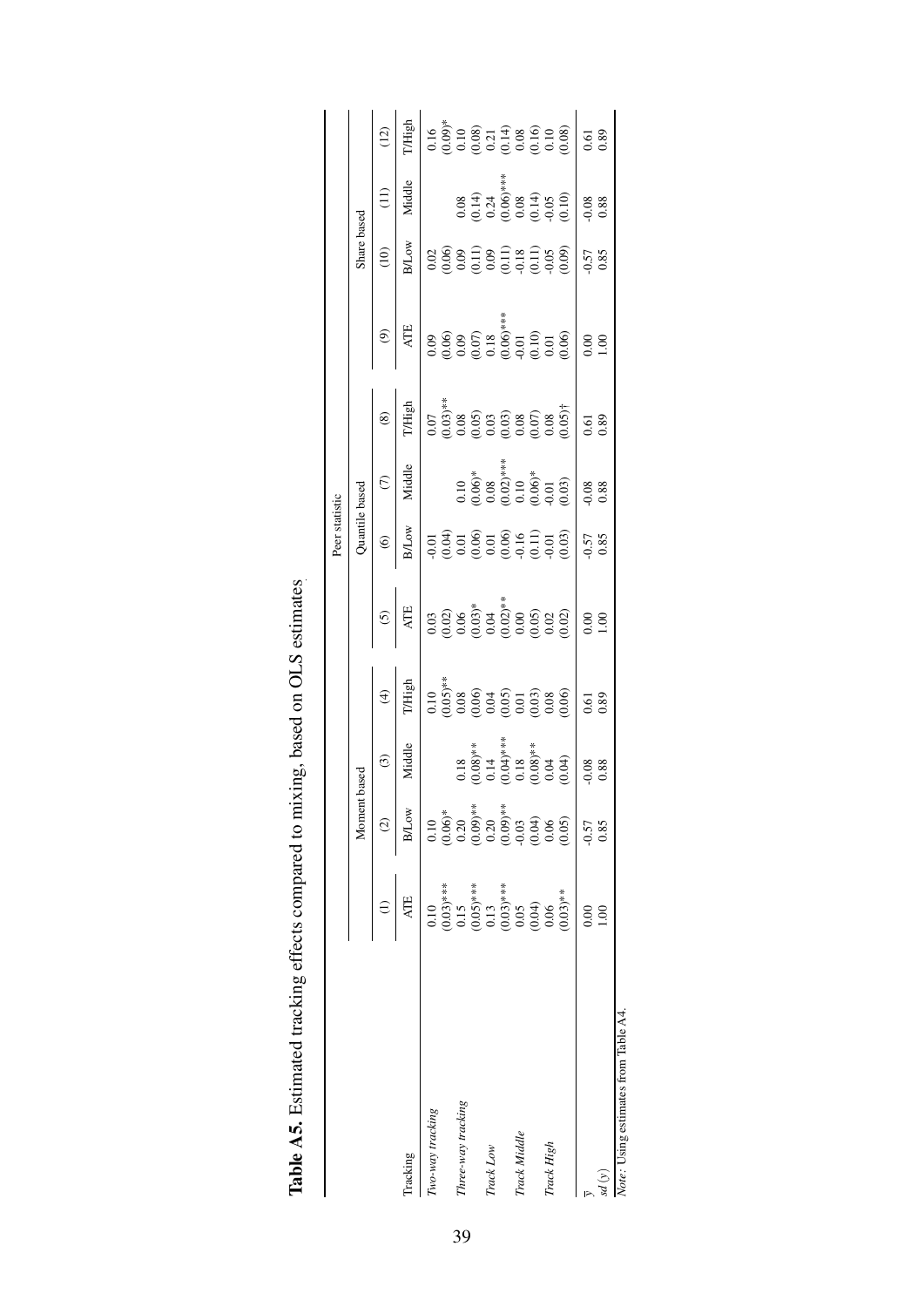|                                                                                  |                                                                                                                                                                    |                                                                                                                                                                                                                                                                                                                                           |                                                                                                                                                        |                 |                                                                                                                                                                                                                                                                                                               | Peer statistic                                                                                                                                                                                                                                                                                                |            |                  |                                                                                                                                                                                                                                                                                                               |                                                                                                                                                                                                                                                                                                               |                                             |                  |
|----------------------------------------------------------------------------------|--------------------------------------------------------------------------------------------------------------------------------------------------------------------|-------------------------------------------------------------------------------------------------------------------------------------------------------------------------------------------------------------------------------------------------------------------------------------------------------------------------------------------|--------------------------------------------------------------------------------------------------------------------------------------------------------|-----------------|---------------------------------------------------------------------------------------------------------------------------------------------------------------------------------------------------------------------------------------------------------------------------------------------------------------|---------------------------------------------------------------------------------------------------------------------------------------------------------------------------------------------------------------------------------------------------------------------------------------------------------------|------------|------------------|---------------------------------------------------------------------------------------------------------------------------------------------------------------------------------------------------------------------------------------------------------------------------------------------------------------|---------------------------------------------------------------------------------------------------------------------------------------------------------------------------------------------------------------------------------------------------------------------------------------------------------------|---------------------------------------------|------------------|
|                                                                                  |                                                                                                                                                                    | Moment Based                                                                                                                                                                                                                                                                                                                              |                                                                                                                                                        |                 |                                                                                                                                                                                                                                                                                                               | Quantile Based                                                                                                                                                                                                                                                                                                |            |                  |                                                                                                                                                                                                                                                                                                               | Share Based                                                                                                                                                                                                                                                                                                   |                                             |                  |
|                                                                                  |                                                                                                                                                                    | $\odot$                                                                                                                                                                                                                                                                                                                                   | $\odot$                                                                                                                                                | $\widehat{\pm}$ | $\odot$                                                                                                                                                                                                                                                                                                       | $\circledcirc$                                                                                                                                                                                                                                                                                                | $\epsilon$ | $\circledast$    | $\widehat{e}$                                                                                                                                                                                                                                                                                                 | (10)                                                                                                                                                                                                                                                                                                          | $\left(11\right)$                           | (12)             |
| Tracking                                                                         | <b>ATE</b>                                                                                                                                                         | Low                                                                                                                                                                                                                                                                                                                                       | Viddle                                                                                                                                                 | High            |                                                                                                                                                                                                                                                                                                               | $_{\text{Low}}$                                                                                                                                                                                                                                                                                               | Middle     | High             | <b>ATE</b>                                                                                                                                                                                                                                                                                                    | $_{\rm low}$                                                                                                                                                                                                                                                                                                  | Middle                                      | High             |
| Two-way tracking                                                                 |                                                                                                                                                                    |                                                                                                                                                                                                                                                                                                                                           |                                                                                                                                                        |                 |                                                                                                                                                                                                                                                                                                               |                                                                                                                                                                                                                                                                                                               |            |                  |                                                                                                                                                                                                                                                                                                               |                                                                                                                                                                                                                                                                                                               |                                             |                  |
|                                                                                  |                                                                                                                                                                    |                                                                                                                                                                                                                                                                                                                                           |                                                                                                                                                        |                 |                                                                                                                                                                                                                                                                                                               |                                                                                                                                                                                                                                                                                                               |            |                  |                                                                                                                                                                                                                                                                                                               |                                                                                                                                                                                                                                                                                                               |                                             |                  |
| Three-way tracking                                                               |                                                                                                                                                                    |                                                                                                                                                                                                                                                                                                                                           |                                                                                                                                                        |                 |                                                                                                                                                                                                                                                                                                               |                                                                                                                                                                                                                                                                                                               |            |                  |                                                                                                                                                                                                                                                                                                               |                                                                                                                                                                                                                                                                                                               |                                             |                  |
|                                                                                  |                                                                                                                                                                    |                                                                                                                                                                                                                                                                                                                                           |                                                                                                                                                        |                 |                                                                                                                                                                                                                                                                                                               |                                                                                                                                                                                                                                                                                                               |            |                  |                                                                                                                                                                                                                                                                                                               |                                                                                                                                                                                                                                                                                                               |                                             |                  |
| Track Low                                                                        |                                                                                                                                                                    |                                                                                                                                                                                                                                                                                                                                           |                                                                                                                                                        |                 |                                                                                                                                                                                                                                                                                                               |                                                                                                                                                                                                                                                                                                               |            |                  |                                                                                                                                                                                                                                                                                                               |                                                                                                                                                                                                                                                                                                               |                                             |                  |
|                                                                                  |                                                                                                                                                                    |                                                                                                                                                                                                                                                                                                                                           |                                                                                                                                                        |                 |                                                                                                                                                                                                                                                                                                               |                                                                                                                                                                                                                                                                                                               |            |                  |                                                                                                                                                                                                                                                                                                               |                                                                                                                                                                                                                                                                                                               |                                             |                  |
| Track Middle                                                                     |                                                                                                                                                                    |                                                                                                                                                                                                                                                                                                                                           |                                                                                                                                                        |                 |                                                                                                                                                                                                                                                                                                               |                                                                                                                                                                                                                                                                                                               |            |                  |                                                                                                                                                                                                                                                                                                               |                                                                                                                                                                                                                                                                                                               |                                             |                  |
|                                                                                  |                                                                                                                                                                    |                                                                                                                                                                                                                                                                                                                                           |                                                                                                                                                        |                 |                                                                                                                                                                                                                                                                                                               |                                                                                                                                                                                                                                                                                                               |            |                  |                                                                                                                                                                                                                                                                                                               |                                                                                                                                                                                                                                                                                                               |                                             |                  |
| Track High                                                                       |                                                                                                                                                                    |                                                                                                                                                                                                                                                                                                                                           |                                                                                                                                                        |                 |                                                                                                                                                                                                                                                                                                               |                                                                                                                                                                                                                                                                                                               |            |                  |                                                                                                                                                                                                                                                                                                               |                                                                                                                                                                                                                                                                                                               |                                             |                  |
|                                                                                  | $\begin{array}{c} 0.15 \\ (0.07) ^{**} \\ 0.21 \\ (0.11) ^{**} \\ (0.11) ^{**} \\ (0.08) ^{**} \\ (0.010) \\ (0.010) \\ (0.008) \\ (0.000) \\ (0.007) \end{array}$ | $\begin{array}{l} 0.25 \\ 0.17 \\ 0.28 \\ 0.24 \\ 0.41 \\ 0.20 \\ 0.01 \\ 0.00 \\ 0.01 \\ 0.01 \\ 0.13) ^{* \ast} \\ (0.13) ^{*} \\ (0.15) ^{*} \\ (0.17) ^{*} \\ (0.19) ^{*} \\ (0.11) ^{*} \\ (0.11) ^{*} \\ (0.11) ^{*} \\ (0.11) ^{*} \\ (0.12) ^{*} \\ (0.13) ^{*} \\ (0.13) ^{*} \\ (0.11) ^{*} \\ (0.11) ^{*} \\ (0.11) ^{*} \\ ($ | $\begin{array}{cccccc}\n 0.33 & 0.33 & 0.33 \\  0.33 & 0.33 & 0.33 \\  0.33 & 0.33 & 0.33 \\  0.33 & 0.33 & 0.33 \\  0.33 & 0.33 & 0.33\n \end{array}$ |                 | $\begin{array}{l} 0.02 \\ 0.06 \\ 0.07 \\ 0.07 \\ 0.07 \\ 0.07 \\ 0.00 \\ 0.00 \\ 0.00 \\ 0.00 \\ 0.00 \\ 0.00 \\ 0.00 \\ 0.00 \\ 0.00 \\ 0.00 \\ 0.00 \\ 0.00 \\ 0.00 \\ 0.00 \\ 0.00 \\ 0.00 \\ 0.00 \\ 0.00 \\ 0.00 \\ 0.00 \\ 0.00 \\ 0.00 \\ 0.00 \\ 0.00 \\ 0.00 \\ 0.00 \\ 0.00 \\ 0.00 \\ 0.00 \\ 0.$ | $\begin{array}{l} 0.15 \\ 0.12 \\ 0.10 \\ 0.14 \\ 0.16 \\ 0.00 \\ 0.00 \\ 0.03 \\ 0.13 \\ 0.01 \\ 0.01 \\ 0.01 \\ 0.01 \\ 0.01 \\ 0.01 \\ 0.01 \\ 0.01 \\ 0.01 \\ 0.01 \\ 0.01 \\ 0.01 \\ 0.01 \\ 0.01 \\ 0.01 \\ 0.01 \\ 0.01 \\ 0.01 \\ 0.01 \\ 0.01 \\ 0.01 \\ 0.01 \\ 0.01 \\ 0.01 \\ 0.01 \\ 0.01 \\ 0.$ |            |                  | $\begin{array}{l} 0.10 \\ 0.08 \\ 0.20 \\ 0.14 \\ 0.19 \\ 0.13 \\ 0.14 \\ 0.00 \\ 0.00 \\ 0.00 \\ 0.00 \\ 0.00 \\ 0.00 \\ 0.00 \\ 0.00 \\ 0.00 \\ 0.00 \\ 0.00 \\ 0.00 \\ 0.00 \\ 0.00 \\ 0.00 \\ 0.00 \\ 0.00 \\ 0.00 \\ 0.00 \\ 0.00 \\ 0.00 \\ 0.00 \\ 0.00 \\ 0.00 \\ 0.00 \\ 0.00 \\ 0.00 \\ 0.00 \\ 0.$ | $\begin{array}{l} 0.25 \\ 0.18 \\ 0.44 \\ 0.24 \\ 0.12 \\ 0.03 \\ 0.04 \\ 0.03 \\ 0.04 \\ 0.03 \\ 0.03 \\ 0.03 \\ 0.03 \\ 0.03 \\ 0.03 \\ 0.03 \\ 0.03 \\ 0.03 \\ 0.03 \\ 0.03 \\ 0.03 \\ 0.03 \\ 0.03 \\ 0.03 \\ 0.03 \\ 0.03 \\ 0.03 \\ 0.03 \\ 0.03 \\ 0.03 \\ 0.03 \\ 0.03 \\ 0.03 \\ 0.03 \\ 0.03 \\ 0.$ |                                             |                  |
|                                                                                  | $0.00$<br>1.00                                                                                                                                                     |                                                                                                                                                                                                                                                                                                                                           |                                                                                                                                                        |                 |                                                                                                                                                                                                                                                                                                               |                                                                                                                                                                                                                                                                                                               |            |                  |                                                                                                                                                                                                                                                                                                               |                                                                                                                                                                                                                                                                                                               |                                             |                  |
| sd(y)                                                                            |                                                                                                                                                                    | $0.57$<br>0.85                                                                                                                                                                                                                                                                                                                            | $\begin{array}{c} 0.88 \\ 0.88 \end{array}$                                                                                                            | 0.61<br>0.89    | 0.001                                                                                                                                                                                                                                                                                                         | $0.57$<br>0.85                                                                                                                                                                                                                                                                                                | 0.88       | $0.61$<br>$0.89$ | $\frac{8}{1.00}$                                                                                                                                                                                                                                                                                              | $0.57$<br>0.85                                                                                                                                                                                                                                                                                                | $\begin{array}{c} 0.88 \\ 0.88 \end{array}$ | $0.61$<br>$0.89$ |
| Note: The results in this table are obtained from local linear regressions using |                                                                                                                                                                    |                                                                                                                                                                                                                                                                                                                                           |                                                                                                                                                        |                 | a (normalized) tricubic kernel function with a span of 0.70 (flexible bandwidth covering $70\%$ of the data)                                                                                                                                                                                                  |                                                                                                                                                                                                                                                                                                               |            |                  |                                                                                                                                                                                                                                                                                                               |                                                                                                                                                                                                                                                                                                               |                                             |                  |

| ו<br>ו<br>ו                                                                                                                                                                                                                    |
|--------------------------------------------------------------------------------------------------------------------------------------------------------------------------------------------------------------------------------|
|                                                                                                                                                                                                                                |
| ī                                                                                                                                                                                                                              |
| crocerces and him local south of the state of the state of the state of the state of the state of the state of the state of the state of the state of the state of the state of the state of the state of the state of the sta |
|                                                                                                                                                                                                                                |
|                                                                                                                                                                                                                                |
|                                                                                                                                                                                                                                |
|                                                                                                                                                                                                                                |
|                                                                                                                                                                                                                                |
|                                                                                                                                                                                                                                |
|                                                                                                                                                                                                                                |
|                                                                                                                                                                                                                                |
| I                                                                                                                                                                                                                              |
|                                                                                                                                                                                                                                |
|                                                                                                                                                                                                                                |
|                                                                                                                                                                                                                                |
|                                                                                                                                                                                                                                |
|                                                                                                                                                                                                                                |
|                                                                                                                                                                                                                                |
|                                                                                                                                                                                                                                |
|                                                                                                                                                                                                                                |
|                                                                                                                                                                                                                                |
| $\frac{1}{2}$                                                                                                                                                                                                                  |
|                                                                                                                                                                                                                                |
| <br> <br>                                                                                                                                                                                                                      |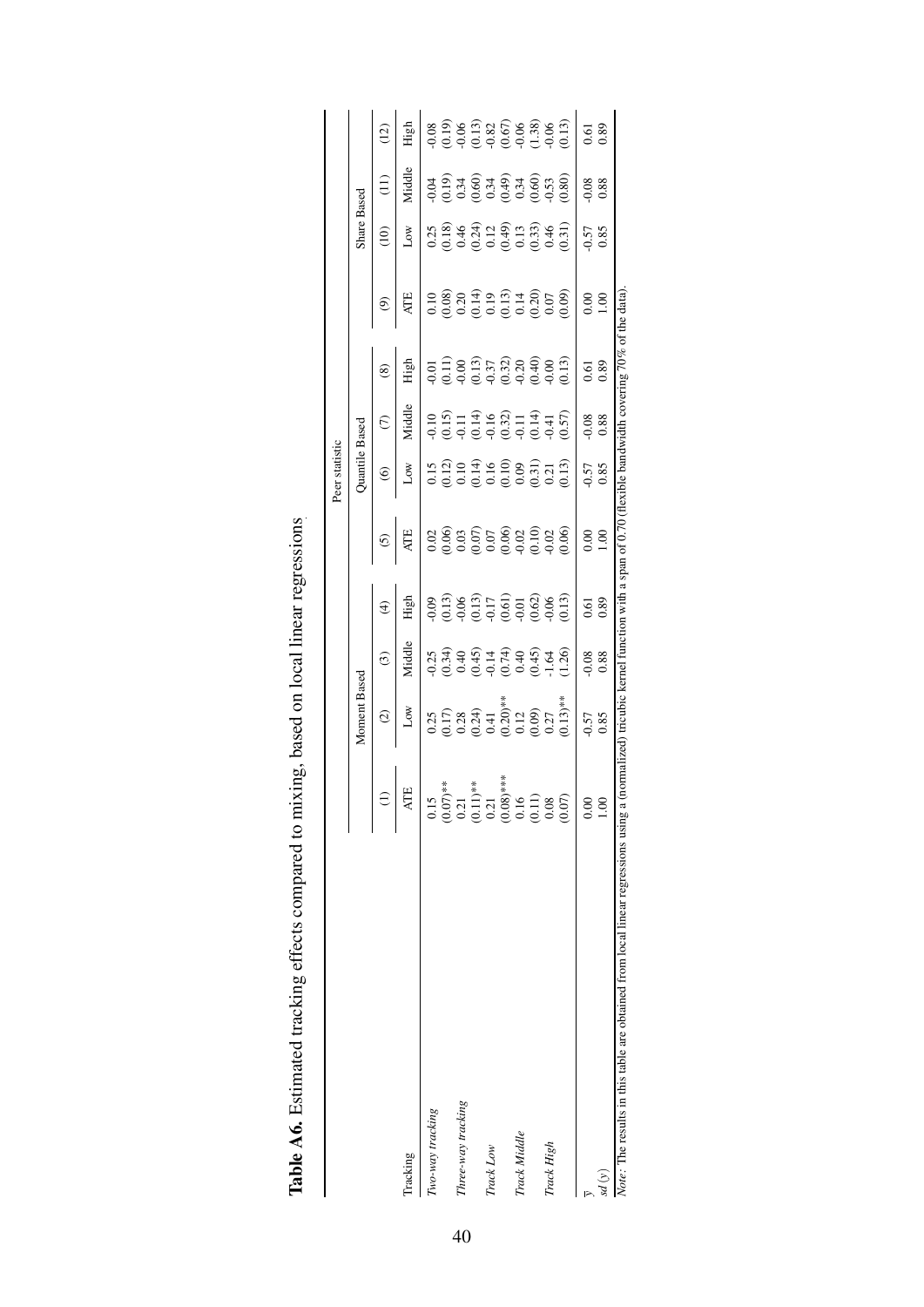| Peer Prior GPA                                        | (1)          | (2)          | (3)          | (4)          | (5)          |
|-------------------------------------------------------|--------------|--------------|--------------|--------------|--------------|
| $\overline{GPA}_{\neg i}$                             | 0.21         | 0.22         | 0.21         | 0.14         | 0.16         |
|                                                       | $(0.09)$ **  | $(0.09)$ **  | $(0.09)$ **  | (0.09)       | (0.10)       |
| $sd(GPA_{\neg i})-1$                                  | $-0.16$      | $-0.16$      | $-0.20$      | $-0.12$      | $-0.15$      |
|                                                       | (0.14)       | (0.14)       | (0.15)       | (0.14)       | (0.16)       |
| $\overline{GPA}^2_{\neg i}$                           | 0.03         | 0.03         | 0.03         | 0.07         | 0.06         |
|                                                       | (0.07)       | (0.07)       | (0.07)       | (0.07)       | (0.08)       |
| $(sd(GPA_{\neg i}) - 1)^2$                            | 0.14         | 0.13         | 0.15         | 0.19         | 0.18         |
|                                                       | (0.21)       | (0.22)       | (0.21)       | (0.22)       | (0.22)       |
| $\overline{GPA}_{\neg i} \times (sd(GPA_{\neg i})-1)$ | 0.14         | 0.15         | 0.20         | 0.02         | 0.08         |
|                                                       | (0.22)       | (0.23)       | (0.23)       | (0.24)       | (0.27)       |
| $\times GPA_i$ interactions                           | $\checkmark$ | $\checkmark$ | $\checkmark$ | $\checkmark$ | $\checkmark$ |
| $FBoys_{\neg i}$                                      |              | $\checkmark$ |              |              |              |
| $Age_{\neg i}$                                        |              |              | $\checkmark$ |              |              |
| $\overline{App. Order}_{\neg i}$                      |              |              |              | $\checkmark$ |              |
| Randomization controls                                | $\checkmark$ | $\checkmark$ | $\checkmark$ | $\checkmark$ | $\checkmark$ |
| Controls                                              |              | ✓            | $\checkmark$ | $\checkmark$ | ✓            |
| $R^2$                                                 | 0.27         | 0.27         | 0.27         | 0.27         | 0.27         |
| $N_{cluster}$                                         | 48           | 48           | 48           | 48           | 48           |
| $\boldsymbol{N}$                                      | 1876         | 1876         | 1876         | 1876         | 1876         |
| $F$ -tests (p-values)                                 |              |              |              |              |              |
| $cf(Peer variables) = equal to (1)$                   |              | 1.000        | 0.977        | 0.899        | 0.896        |

Table A7. Results on credits including other peer characteristics

*Note:* Group clustered standard errors in parenthesis. \*/\*\*/\*\*\* denote significance at a 10/5/1% confidence level.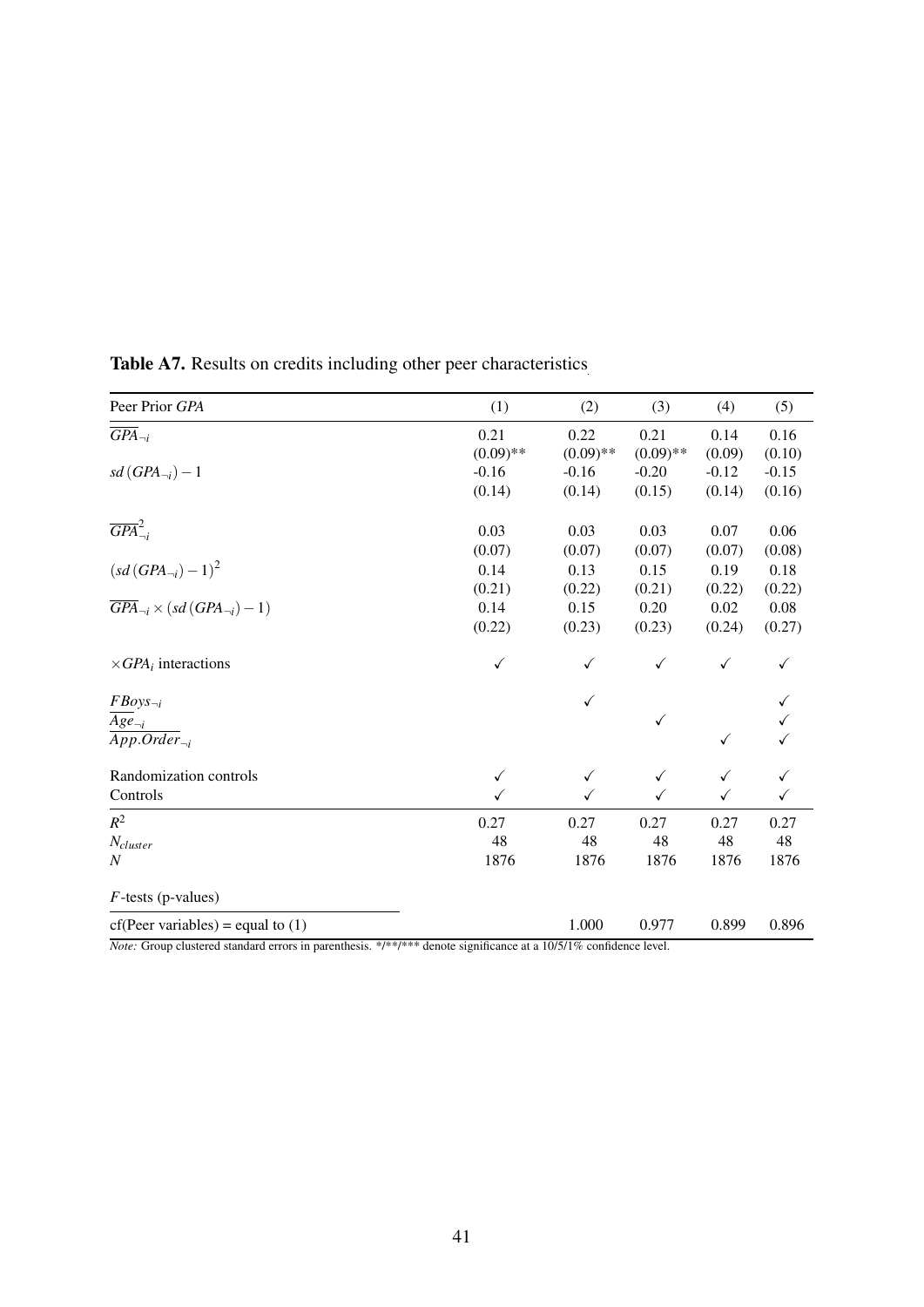|                                                         |             |              | <b>Excluded Cohort</b> |              |
|---------------------------------------------------------|-------------|--------------|------------------------|--------------|
|                                                         | (1)         | (2)          | (3)                    | (4)          |
| Peer Prior GPA                                          | All         | 2009         | 2010                   | 2011         |
| $\overline{GPA}_{\neg i}$                               | 0.21        | 0.24         | 0.24                   | 0.18         |
|                                                         | $(0.09)$ ** | $(0.11)$ **  | $(0.13)*$              | $(0.09)*$    |
| $sd(GPA_{\neg i})-1$                                    | $-0.16$     | $-0.08$      | $-0.14$                | $-0.27$      |
|                                                         | (0.14)      | (0.17)       | (0.21)                 | (0.17)       |
| $\overline{GPA}^2_{\neg i}$                             | 0.03        | 0.08         | 0.04                   | $-0.03$      |
|                                                         | (0.07)      | (0.10)       | (0.09)                 | (0.07)       |
| $(sd(GPA_{\neg i}) - 1)^2$                              | 0.14        | 0.18         | 0.11                   | 0.09         |
|                                                         | (0.21)      | (0.23)       | (0.31)                 | (0.28)       |
| $\overline{GPA}_{\neg i} \times (sd(GPA_{\neg i}) - 1)$ | 0.14        | 0.38         | 0.15                   | 0.01         |
|                                                         | (0.22)      | (0.28)       | (0.29)                 | (0.29)       |
| $\times GPA_i$ interactions                             | ✓           | $\checkmark$ | $\checkmark$           | $\checkmark$ |
| Randomization controls                                  | ✓           | $\checkmark$ | $\checkmark$           | ✓            |
| Controls                                                |             | ✓            | ✓                      | ✓            |
| $R^2$                                                   | 0.27        | 0.29         | 0.26                   | 0.27         |
| $N_{cluster}$                                           | 48          | 34           | 31                     | 31           |
| $\boldsymbol{N}$                                        | 1876        | 1270         | 1208                   | 1274         |
| $F$ -tests (p-values)                                   |             |              |                        |              |
| $cf(Peer variables) = equal to (1)$                     |             | 0.596        | 0.614                  | 0.673        |

# Table A8. Results on credits excluding different years

*Note:* Group clustered standard errors in parenthesis. \*/\*\*/\*\*\* denote significance at a 10/5/1% confidence level.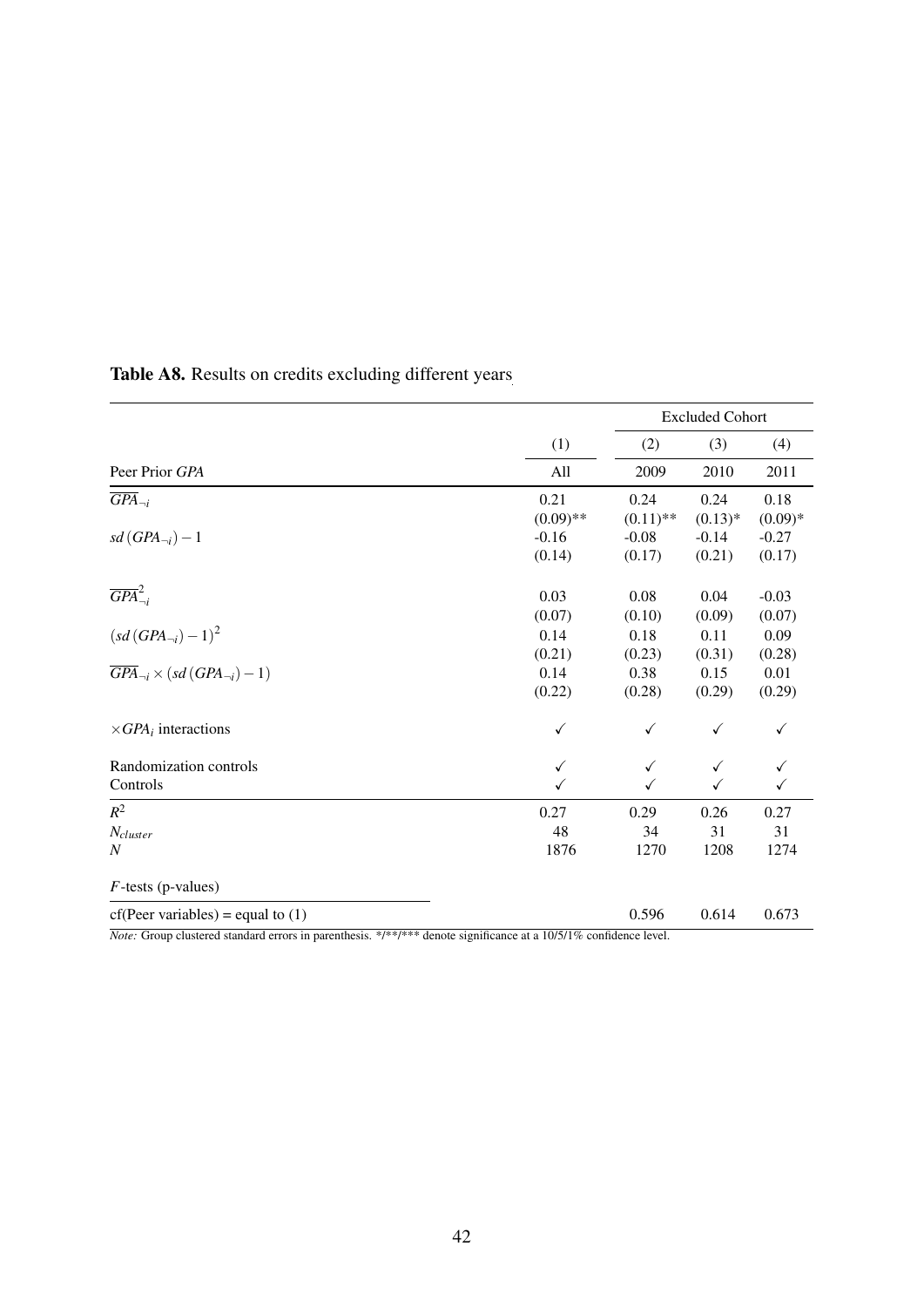|                                                                                                                                                                                                                                                                                                                                                                                                                                                                                                                                                                                                                                                                                                                                                                                                                                                                                                             | Responded            |                   |                   |                                      | Teachers                                                    |                                              |                                                                           |                         |                                      | Peers                   |                                                                                       |                                                                     |                                                                          |
|-------------------------------------------------------------------------------------------------------------------------------------------------------------------------------------------------------------------------------------------------------------------------------------------------------------------------------------------------------------------------------------------------------------------------------------------------------------------------------------------------------------------------------------------------------------------------------------------------------------------------------------------------------------------------------------------------------------------------------------------------------------------------------------------------------------------------------------------------------------------------------------------------------------|----------------------|-------------------|-------------------|--------------------------------------|-------------------------------------------------------------|----------------------------------------------|---------------------------------------------------------------------------|-------------------------|--------------------------------------|-------------------------|---------------------------------------------------------------------------------------|---------------------------------------------------------------------|--------------------------------------------------------------------------|
|                                                                                                                                                                                                                                                                                                                                                                                                                                                                                                                                                                                                                                                                                                                                                                                                                                                                                                             | Э                    |                   | $\widehat{c}$     |                                      | $\widehat{\infty}$                                          |                                              | $\odot$                                                                   | $\widehat{\mathcal{F}}$ |                                      | $\odot$                 |                                                                                       |                                                                     | $\circledcirc$                                                           |
|                                                                                                                                                                                                                                                                                                                                                                                                                                                                                                                                                                                                                                                                                                                                                                                                                                                                                                             |                      |                   | Too fast          |                                      | Too Slow                                                    |                                              | Stimulating                                                               | Conducive               |                                      | Interact                |                                                                                       |                                                                     | Involved                                                                 |
| Peer Prior GPA                                                                                                                                                                                                                                                                                                                                                                                                                                                                                                                                                                                                                                                                                                                                                                                                                                                                                              |                      | Main              | $\times GPA_i$    | Main                                 | $\times GPA_i$                                              | Main                                         | $\times GPA_i$                                                            | Main                    | $\times GPA_i$                       | Main                    | $\times GPA_i$                                                                        | Main                                                                | $\times GPA_i$                                                           |
| $\overline{GPA}_{\neg i}$                                                                                                                                                                                                                                                                                                                                                                                                                                                                                                                                                                                                                                                                                                                                                                                                                                                                                   | 0.03                 | 0.03              | 0.10              |                                      | $-0.22$                                                     |                                              |                                                                           | 0.20                    |                                      | 0.34                    |                                                                                       |                                                                     |                                                                          |
|                                                                                                                                                                                                                                                                                                                                                                                                                                                                                                                                                                                                                                                                                                                                                                                                                                                                                                             | (0.09)               | (0.18)            | (0.11)            |                                      |                                                             |                                              |                                                                           | $(0.17)$<br>$-0.30$     |                                      | $(0.17)$ **             |                                                                                       |                                                                     |                                                                          |
| $sd(GPA_{\neg i}) - 1$                                                                                                                                                                                                                                                                                                                                                                                                                                                                                                                                                                                                                                                                                                                                                                                                                                                                                      | $-0.05$<br>$(0.14)$  | (0.24)<br>$-0.05$ | $-0.05$<br>(0.15) | $0.13$<br>$0.13$<br>$0.17$<br>$0.17$ | $\begin{array}{c} (0.16) \\ 0.35 \\ 0.18)^\ast \end{array}$ | $(0.16)$<br>$(0.16)$<br>$(0.31)$<br>$(0.31)$ | $-0.19$<br>$-0.10$<br>$-0.20$<br>$-0.05$<br>$-0.05$<br>$-0.51$<br>$-0.53$ | (0.25)                  | $0.12$<br>$0.12$<br>$0.13$<br>$0.13$ | $(0.22)*$<br>$-0.39$    | $-0.13$<br>$-0.14$<br>$-0.05$<br>$-0.05$<br>$-0.05$<br>$-0.13$<br>$-0.05$<br>$-0.034$ | $0.20$<br>$0.20$<br>$0.25$<br>$0.25$                                | $\begin{array}{c} 0.26 \\ (0.12) \text{*} \\ 0.08 \\ (0.13) \end{array}$ |
| $\overline{GPA}_{\neg i}^2$                                                                                                                                                                                                                                                                                                                                                                                                                                                                                                                                                                                                                                                                                                                                                                                                                                                                                 |                      | $-0.03$           | $-0.09$           | 0.13                                 | 0.20                                                        |                                              |                                                                           | $-0.27$                 |                                      |                         |                                                                                       |                                                                     |                                                                          |
|                                                                                                                                                                                                                                                                                                                                                                                                                                                                                                                                                                                                                                                                                                                                                                                                                                                                                                             | $-0.004$<br>$(0.06)$ | (0.13)            | (0.09)            | $(0.08)*$                            | $(0.09)$ **                                                 | $0.14$<br>$(0.08)*$                          |                                                                           | (0.00)                  | $-0.04$<br>$-0.09$                   | $-0.31$<br>$(0.10)$ *** |                                                                                       | $\begin{array}{c} 0.11 \\ 0.08 \\ 0.13 \\ 0.65 \\ 0.09 \end{array}$ | $\begin{array}{c} 0.016 \\ 0.08) \\ 0.02 \\ 0.41) \\ 0.40 \end{array}$   |
| $\left(sd\left(GPA_{\neg i}\right)-1\right)^2$                                                                                                                                                                                                                                                                                                                                                                                                                                                                                                                                                                                                                                                                                                                                                                                                                                                              | $-0.04$              | 0.02              | $-0.17$           | 0.20                                 | 0.26                                                        | 64.0                                         |                                                                           | $-0.96$                 | 0.19                                 | $-0.31$                 |                                                                                       |                                                                     |                                                                          |
|                                                                                                                                                                                                                                                                                                                                                                                                                                                                                                                                                                                                                                                                                                                                                                                                                                                                                                             | (0.29)               | (0.51)            | (0.32)            | (0.39)                               | (0.47)                                                      | (0.54)                                       |                                                                           | (0.65)                  | (0.28)                               | (0.49)                  |                                                                                       |                                                                     |                                                                          |
| $\overline{GPA}_{\neg i} \times (sd(GPA_{\neg i})-1)$                                                                                                                                                                                                                                                                                                                                                                                                                                                                                                                                                                                                                                                                                                                                                                                                                                                       | $-0.14$              | 0.09              | 0.11              | 0.46                                 | $-0.60$                                                     | $-0.27$                                      |                                                                           | 0.69                    | $-0.02$                              | 0.90                    | $-0.25$<br>$(0.28)$                                                                   |                                                                     |                                                                          |
|                                                                                                                                                                                                                                                                                                                                                                                                                                                                                                                                                                                                                                                                                                                                                                                                                                                                                                             | (0.24)               | (0.52)            | (0.29)            | (0.42)                               | (0.37)                                                      | (0.54)                                       | (0.44)                                                                    | (0.55)                  | (0.28)                               | $(8+0.48)$ *            |                                                                                       | (0.54)                                                              | (0.30)                                                                   |
| Randomization controls                                                                                                                                                                                                                                                                                                                                                                                                                                                                                                                                                                                                                                                                                                                                                                                                                                                                                      |                      |                   |                   |                                      |                                                             |                                              |                                                                           |                         |                                      |                         |                                                                                       |                                                                     |                                                                          |
| Controls                                                                                                                                                                                                                                                                                                                                                                                                                                                                                                                                                                                                                                                                                                                                                                                                                                                                                                    |                      |                   |                   |                                      |                                                             |                                              |                                                                           |                         |                                      |                         |                                                                                       |                                                                     |                                                                          |
|                                                                                                                                                                                                                                                                                                                                                                                                                                                                                                                                                                                                                                                                                                                                                                                                                                                                                                             | 0.72                 |                   | 0.00              |                                      | 0.00                                                        |                                              | 0.00                                                                      | 0.00                    |                                      | 0.00                    |                                                                                       |                                                                     | 0.00                                                                     |
| $sd\left( y\right)$                                                                                                                                                                                                                                                                                                                                                                                                                                                                                                                                                                                                                                                                                                                                                                                                                                                                                         | 0.45                 |                   | 00.1              |                                      | 1.00                                                        |                                              | 1.00                                                                      |                         | 1.00                                 | 1.00                    |                                                                                       |                                                                     |                                                                          |
| $N_{cluster}$                                                                                                                                                                                                                                                                                                                                                                                                                                                                                                                                                                                                                                                                                                                                                                                                                                                                                               | $\frac{48}{5}$       |                   | 47                |                                      | $\ddot{4}$                                                  |                                              | 47                                                                        | 47                      |                                      | 47                      |                                                                                       |                                                                     | 60.1                                                                     |
| $\geq$                                                                                                                                                                                                                                                                                                                                                                                                                                                                                                                                                                                                                                                                                                                                                                                                                                                                                                      | 1876                 |                   | 1342              |                                      | 1342                                                        |                                              | 1342                                                                      | 1342                    |                                      | 1342                    |                                                                                       |                                                                     | 1342<br>0.05                                                             |
| $\mathbb{R}^2$                                                                                                                                                                                                                                                                                                                                                                                                                                                                                                                                                                                                                                                                                                                                                                                                                                                                                              | 0.13                 |                   | 0.05              |                                      | 0.10                                                        |                                              | 0.03                                                                      | 0.09                    |                                      | 0.08                    |                                                                                       |                                                                     |                                                                          |
| $F$ -tests (p-values)                                                                                                                                                                                                                                                                                                                                                                                                                                                                                                                                                                                                                                                                                                                                                                                                                                                                                       |                      |                   |                   |                                      |                                                             |                                              |                                                                           |                         |                                      |                         |                                                                                       |                                                                     |                                                                          |
| $cf(Per variables) = 0$                                                                                                                                                                                                                                                                                                                                                                                                                                                                                                                                                                                                                                                                                                                                                                                                                                                                                     | 0.763                |                   | 0.027             |                                      | 0.040                                                       |                                              | 0.017                                                                     | 0.003                   |                                      | 0.020                   |                                                                                       |                                                                     | 0.003                                                                    |
| $cf(Peer var.) = hom.$                                                                                                                                                                                                                                                                                                                                                                                                                                                                                                                                                                                                                                                                                                                                                                                                                                                                                      |                      |                   | 0.742             |                                      | 0.078                                                       |                                              | 0.292                                                                     | 0.496                   |                                      | 0.562                   |                                                                                       |                                                                     | 0.041                                                                    |
| GPA of peers in tutorial group. F-tests are reported for mull-hypotheses that joint effect of peer variables equals zero (cf(Peer variables) = 0), that joint effect of nonlinear peer variables equals zero (cf(NL terms) = 0<br>that peer effects are the same for different GPA groups in columns (5) and (6) (cf(Peer var.) = homo.). Randomization controls are a saturated set of own GPAcat-, advanced math-, and cohort-dummies, interacted with<br>Note: Columns (1) to (6) each present results from a separate OLS regression. Dependent variables are constructed variables based on survey. Main explanatory variables are mean and standard deviation of standardized<br>application order. Other control variables are own GPA, gender, age, and a dummy for professional college. Group clustered standard errors in parenthesis. */**/** denote significance at a 10/5/1% confidence level |                      |                   |                   |                                      |                                                             |                                              |                                                                           |                         |                                      |                         |                                                                                       |                                                                     |                                                                          |

Table A9. Mechanisms Table A9. Mechanisms